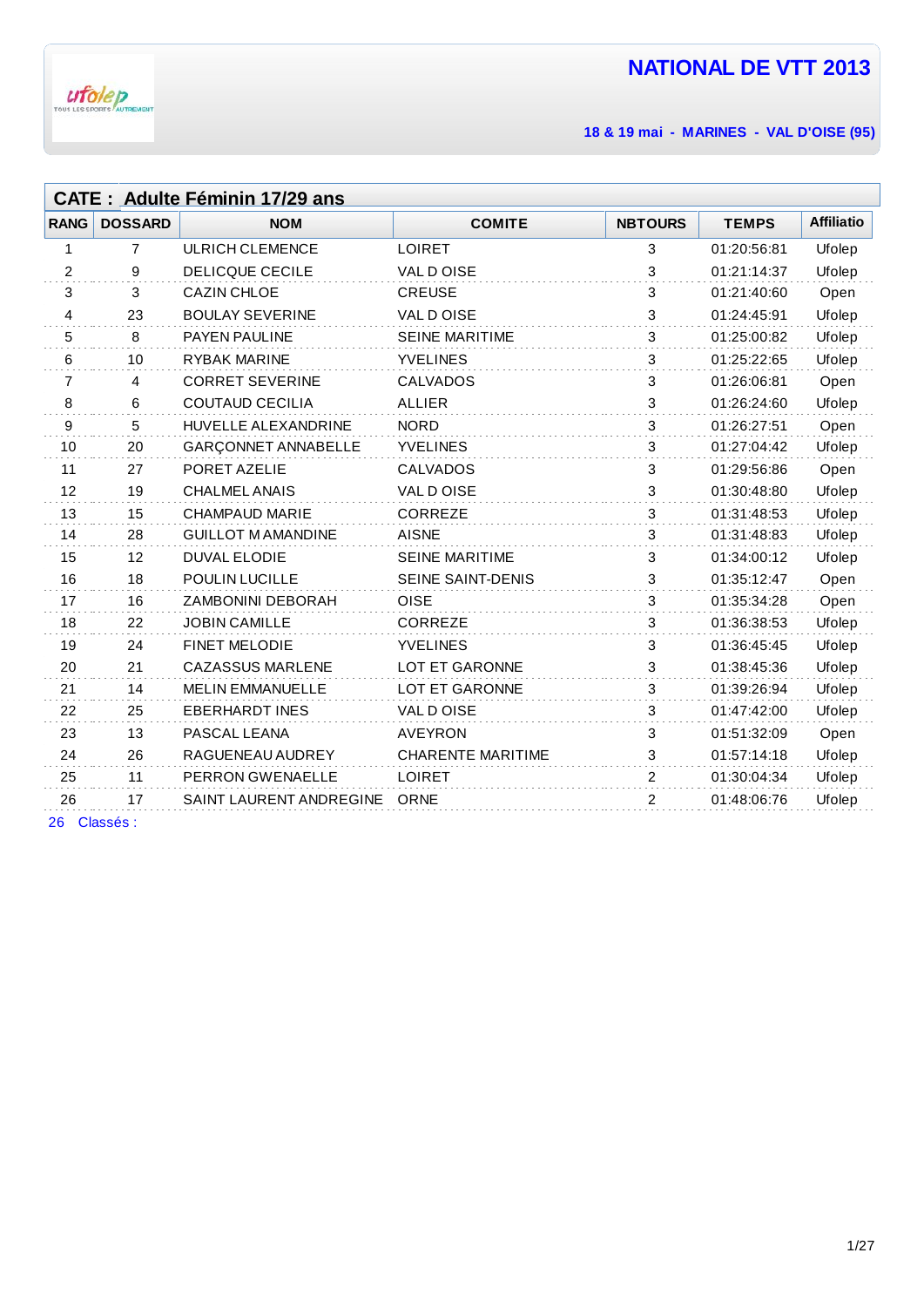|                   |                             | <b>CATE: Adulte Féminin 30/39 ans</b> |                        |                |              |                   |
|-------------------|-----------------------------|---------------------------------------|------------------------|----------------|--------------|-------------------|
| <b>RANG</b>       | <b>DOSSARD</b>              | <b>NOM</b>                            | <b>COMITE</b>          | <b>NBTOURS</b> | <b>TEMPS</b> | <b>Affiliatio</b> |
|                   | 47                          | <b>JORDAN SEVERINE</b>                | COTE D OR              | 3              | 01:16:57:75  | Ufolep            |
| 2                 | 51                          | <b>BABITS KRISZTINA</b>               | <b>SOMME</b>           | 3              | 01:17:04:19  | Open              |
| 3                 | 53                          | <b>OSTER GHISLAINE</b>                | <b>OISE</b>            | 3              | 01:22:03:57  | Ufolep            |
| 4                 | 50                          | MEILHAN CÉLINE                        | <b>HAUTES PYRENEES</b> | 3              | 01:26:09:79  | Ufolep            |
| 5                 | 43                          | <b>BOUTIN MARYLINE</b>                | <b>HAUTE VIENNE</b>    | 3              | 01:29:21:87  | Ufolep            |
| 6                 | 46                          | <b>HORCHOLLE VIRGINIE</b>             | <b>SEINE MARITIME</b>  | 3              | 01:29:53:62  | Open              |
| 7                 | 49                          | <b>BROCHARD LINDA</b>                 | <b>VENDEE</b>          | 3              | 01:33:48:38  | Ufolep            |
| 8                 | 48                          | POPLU CELINE                          | <b>CALVADOS</b>        | 3              | 01:33:59:46  | Ufolep            |
| 9                 | 44                          | <b>CLERET CAROLE</b>                  | <b>GIRONDE</b>         | 3              | 01:34:42:45  | Ufolep            |
| 10                | 52                          | <b>DULAC RHUIN CINDY</b>              | <b>SOMME</b>           | 3              | 01:43:27:31  | Ufolep            |
| 11                | 45                          | <b>LORRE CORALIE</b>                  | <b>LOIRET</b>          | 3              | 01:48:20:31  | Ufolep            |
| $12 \overline{ }$ | 42                          | LEFEVRE ISABELLE                      | VAL D OISE             | 2              | 01:23:08:48  | Ufolep            |
|                   | $\sim$ $\sim$ $\sim$ $\sim$ |                                       |                        |                |              |                   |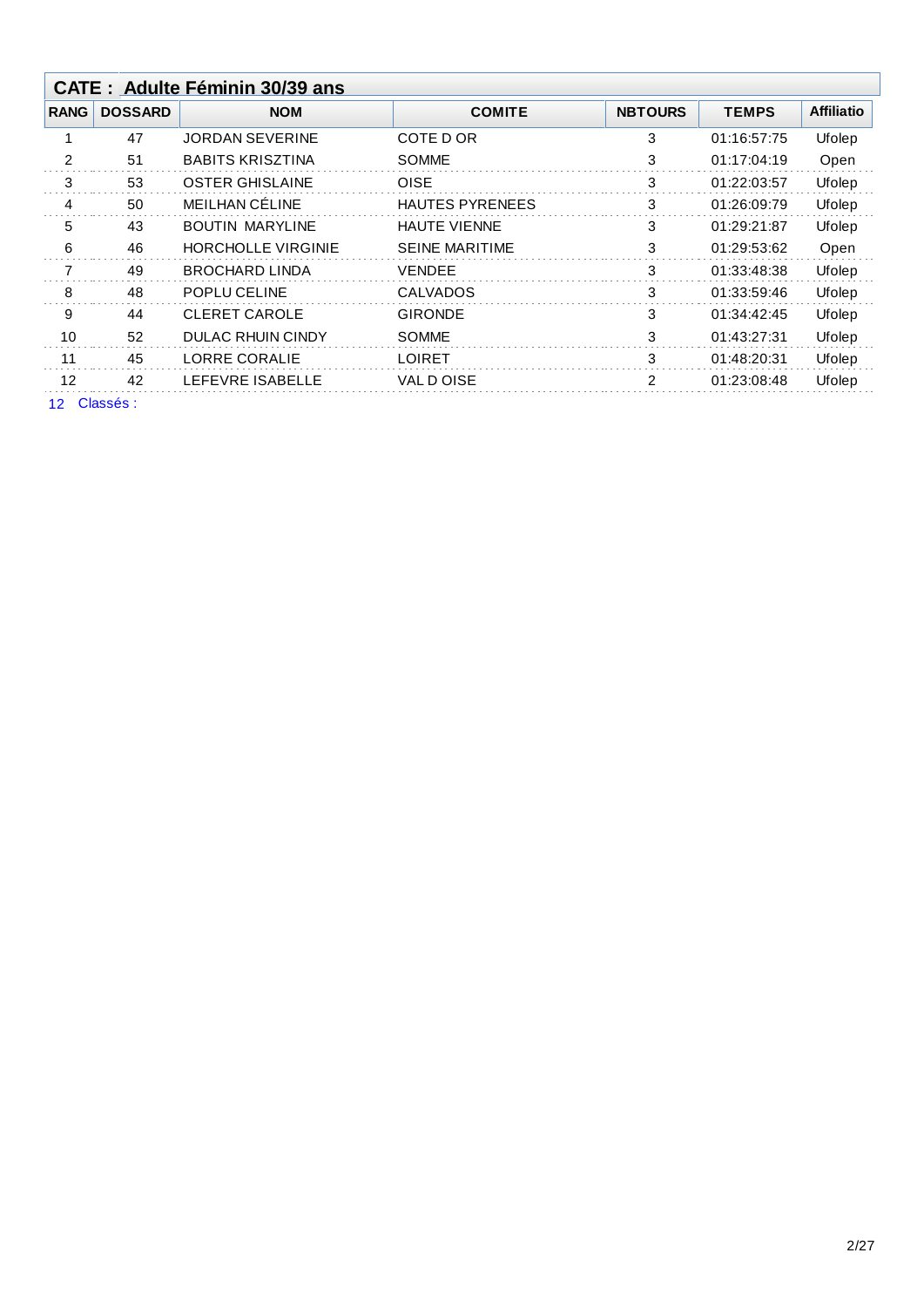| <b>Affiliatio</b><br><b>TEMPS</b> |
|-----------------------------------|
| 01:24:37:76<br>Ufolep             |
| Ufolep<br>01:24:45:73             |
| 01:25:39:31<br>Ufolep             |
| 01:31:40:52<br>Ufolep             |
| Open<br>01:31:55:20               |
| Ufolep<br>01:32:16:57             |
| 01:32:49:24<br>Open               |
| 01:32:53:48<br>Ufolep             |
| 01:36:26:03<br>Ufolep             |
| 01:37:22:70<br>Open               |
| 01:43:59:02<br>Ufolep             |
| 01:44:39:70<br>Open               |
| Ufolep<br>01:53:06:91             |
| 01:55:33:02<br>Ufolep             |
| Ufolep<br>01:24:27:77             |
| 01:26:21:17<br>Ufolep             |
| 01:28:52:05<br>Ufolep             |
| Ufolep<br>01:31:18:33             |
| 00:51:58:13<br>Ufolep             |
|                                   |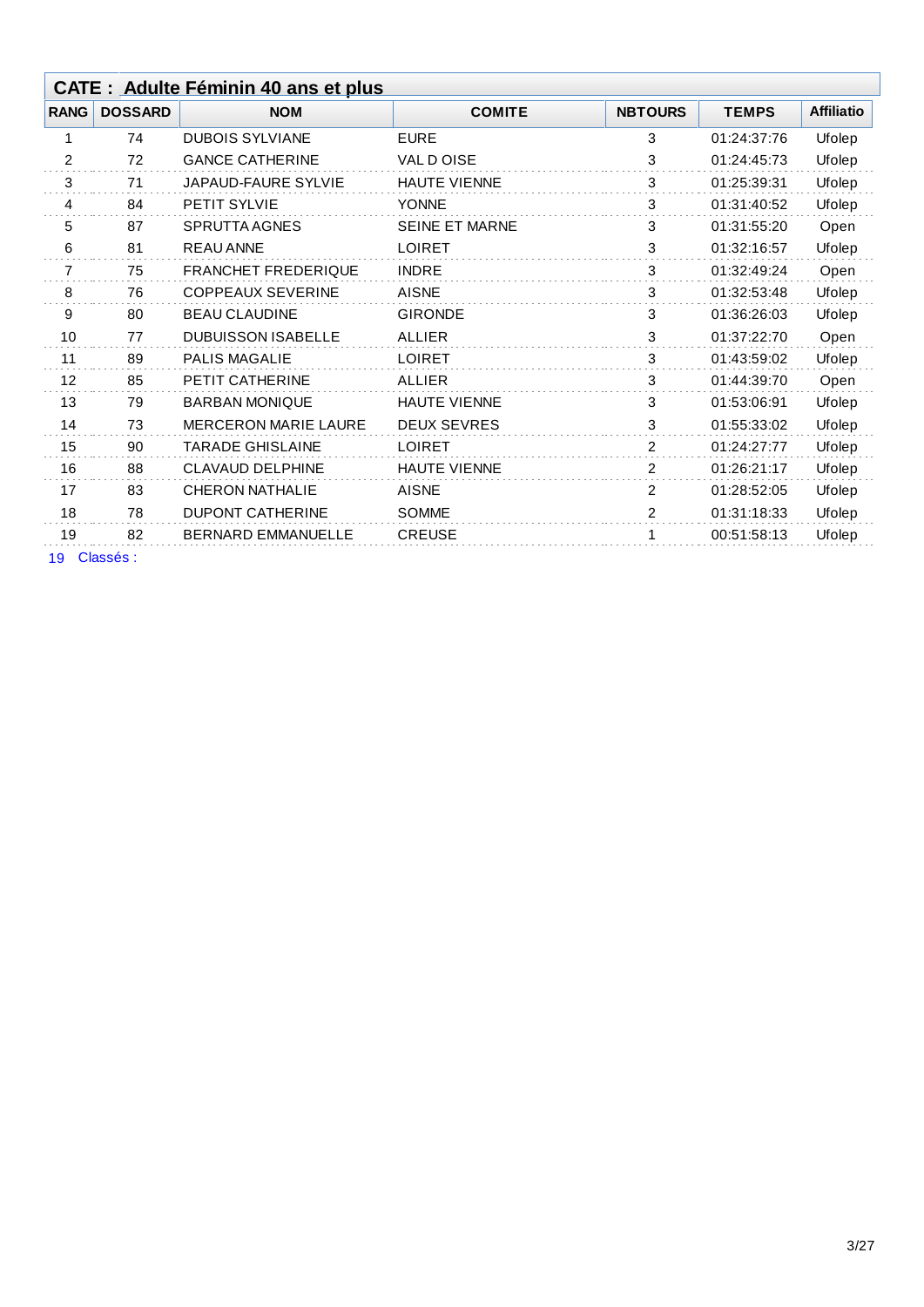|    |              | <b>CATE: Adulte Masculin 17/19 ans</b> |                          |                |              |                   |
|----|--------------|----------------------------------------|--------------------------|----------------|--------------|-------------------|
|    | RANG DOSSARD | <b>NOM</b>                             | <b>COMITE</b>            | <b>NBTOURS</b> | <b>TEMPS</b> | <b>Affiliatio</b> |
| 1  | 311          | LE NAOUR-VERNET PIERRE                 | <b>DORDOGNE</b>          | 3              | 01:26:25:66  | Ufolep            |
| 2  | 352          | <b>NAU ALEXIS</b>                      | LOT ET GARONNE           | 3              | 01:26:39:65  | Ufolep            |
| 3  | 301          | NIVOT TONY                             | COTE D OR                | 3              | 01:27:12:28  | Ufolep            |
| 4  | 309          | <b>BETOULLE DAMIEN</b>                 | HAUTE VIENNE             | 3              | 01:27:12:60  | Ufolep            |
| 5  | 308          | <b>LUGAT PIERRE</b>                    | <b>SOMME</b>             | 3              | 01:28:06:56  | Ufolep            |
| 6  | 314          | <b>TERET CHRISTOPHE</b>                | <b>DORDOGNE</b>          | 3              | 01:28:55:87  | Ufolep            |
| 7  | 339          | PARDO BRYAN                            | VAL DOISE                | 3              | 01:28:56:18  | Ufolep            |
| 8  | 319          | <b>DETAILLE JONATHAN</b>               | <b>GIRONDE</b>           | 3              | 01:30:23:66  | Ufolep            |
| 9  | 324          | <b>CANTIN BRICE</b>                    | YONNE                    | 3              | 01:30:35:86  | Open              |
| 10 | 360          | <b>COURTAIS CLEMENT</b>                | <b>DORDOGNE</b>          | 3              | 01:30:36:19  | Ufolep            |
| 11 | 329          | <b>BEYER JEREMY</b>                    | <b>ESSONNE</b>           | 3              | 01:31:05:80  | Ufolep            |
| 12 | 348          | <b>BONVALET LOIC</b>                   | <b>AISNE</b>             | 3              | 01:31:10:22  | Ufolep            |
| 13 | 385          | MECHAUSSIER VICTOR                     | <b>DORDOGNE</b>          | 3              | 01:31:18:45  | Ufolep            |
| 14 | 306          | ALBANESE DAMIEN                        | <b>ALLIER</b>            | 3              | 01:31:21:40  | Open              |
| 15 | 327          | <b>BREZILLON PAUL</b>                  | LOT ET GARONNE           | 3              | 01:32:32:47  | Ufolep            |
| 16 | 374          | PASQUET AURELIEN                       | <b>DORDOGNE</b>          | 3              | 01:33:36:67  | Ufolep            |
| 17 | 344          | <b>DANIEL REMY</b>                     | <b>YVELINES</b>          | 3              | 01:34:00:00  | Ufolep            |
| 18 | 312          | <b>GEFFRAYE ROMAIN</b>                 | VAL DOISE                | 3              | 01:34:10:29  | Ufolep            |
| 19 | 341          | <b>VERET JONATHAN</b>                  | <b>SOMME</b>             | 3              | 01:34:10:61  | Open              |
| 20 | 375          | DENOYELLE CHRISTOPHE                   | <b>SOMME</b>             | 3              | 01:34:11:00  | Ufolep            |
| 21 | 367          | <b>HARDEL THOMAS</b>                   | <b>CALVADOS</b>          | 3              | 01:35:00:00  | Open              |
| 22 | 336          | <b>SADDEK MAXIME</b>                   | <b>ARDENNES</b>          | 3              | 01:35:30:50  | Open              |
| 23 | 349          | <b>ROCHER PAUL</b>                     | <b>CALVADOS</b>          | 3              | 01:35:30:50  | Ufolep            |
| 24 | 322          | PALADE THOMAS                          | <b>AISNE</b>             | 3              | 01:35:31:11  | Open              |
| 25 | 317          | RENOTTE CLEMENT                        | <b>HAUTE VIENNE</b>      | 3              | 01:35:31:42  | Ufolep            |
| 26 | 310          | <b>MARIE TANGUY</b>                    | <b>CALVADOS</b>          | 3              | 01:35:36:48  | Open              |
| 27 | 328          | <b>GEORGES FLORENT</b>                 | ALPES-MARITIMES          | 3              | 01:35:36:80  | Open              |
| 28 | 373          | MICHAUX JEAN BAPTISTE                  | VAL D OISE               | 3              | 01:35:44:84  | Ufolep            |
| 29 | 396          | PALLARD FABIEN                         | <b>DORDOGNE</b>          | 3              | 01:35:45:17  | Ufolep            |
| 30 | 394          | <b>RAMON CLEMENT</b>                   | LOT ET GARONNE           | 3              | 01:35:45:48  | Ufolep            |
| 31 | 315          | <b>BACHELET CORENTIN</b>               | <b>SOMME</b>             | 3              | 01:36:17:04  | Open              |
| 32 | 305          | <b>COLOMBEL THEO</b>                   | <b>SEINE MARITIME</b>    | $\mathbf{3}$   | 01:36:42:64  | Ufolep            |
| 33 | 368          | <b>PARIS THOMAS</b>                    | <b>YONNE</b>             | 3              | 01:36:54:26  | Ufolep            |
| 34 | 370          | <b>MENGES FRANCK</b>                   | LOT ET GARONNE           | 3              | 01:36:54:57  | Ufolep            |
| 35 | 364          | DO VALE MICHAEL                        | <b>GIRONDE</b>           | 3              | 01:37:14:19  | Ufolep            |
| 36 | 383          | <b>CHABROL FLAVIEN</b>                 | LOT ET GARONNE           | 3              | 01:37:38:98  | Ufolep            |
| 37 | 386          | <b>LEDEME AYMERIC</b>                  | <b>YVELINES</b>          | 3              | 01:37:48:28  | Ufolep            |
| 38 | 307          | ROMERO CHRISTOPHER                     | PAS DE CALAIS            | 3              | 01:37:59:48  | Ufolep            |
| 39 | 316          | <b>MERCERON SAMUEL</b>                 | <b>DEUX SEVRES</b>       | 3              | 01:38:20:65  | Ufolep            |
| 40 | 303          | <b>GOUAS JEREMY</b>                    | <b>VENDEE</b>            | 3              | 01:39:17:89  | Ufolep            |
| 41 | 334          | <b>MEUX ADRIEN</b>                     | <b>AUBE</b>              | 3              | 01:39:18:20  | Ufolep            |
| 42 | 350          | <b>PARIS GUILLAUME</b>                 | <b>YONNE</b>             | 3              | 01:39:28:39  | Ufolep            |
| 43 | 401          | DUVIGNAU ARTHUR                        | <b>CHARENTE MARITIME</b> | 3              | 01:39:33:07  | Ufolep            |
| 44 | 359          | <b>ABOUBA FAEL</b>                     | VAL DOISE                | 3              | 01:39:43:47  | Ufolep            |
| 45 | 365          | MICHEL LUCAS                           | <b>LOIRET</b>            | 3              | 01:39:43:80  | Ufolep            |
| 46 | 340          | <b>TROTTIER DYLAN</b>                  | <b>DORDOGNE</b>          | 3              | 01:39:44:10  | Ufolep            |
| 47 | 377          | <b>LAVIS JEREMY</b>                    | <b>YVELINES</b>          | 3              | 01:40:04:98  | Ufolep            |
| 48 | 351          | <b>CROMMELINCK CORENTIN</b>            | <b>NORD</b>              | 3              | 01:40:31:11  | Ufolep            |
| 49 | 391          | <b>BENCHEMOUL MAXIME</b>               | VAL DOISE                | 3              | 01:40:42:38  | Ufolep            |
| 50 | 318          | <b>GARNIER VICTOR</b>                  | <b>YVELINES</b>          | 3              | 01:40:45:34  | Ufolep            |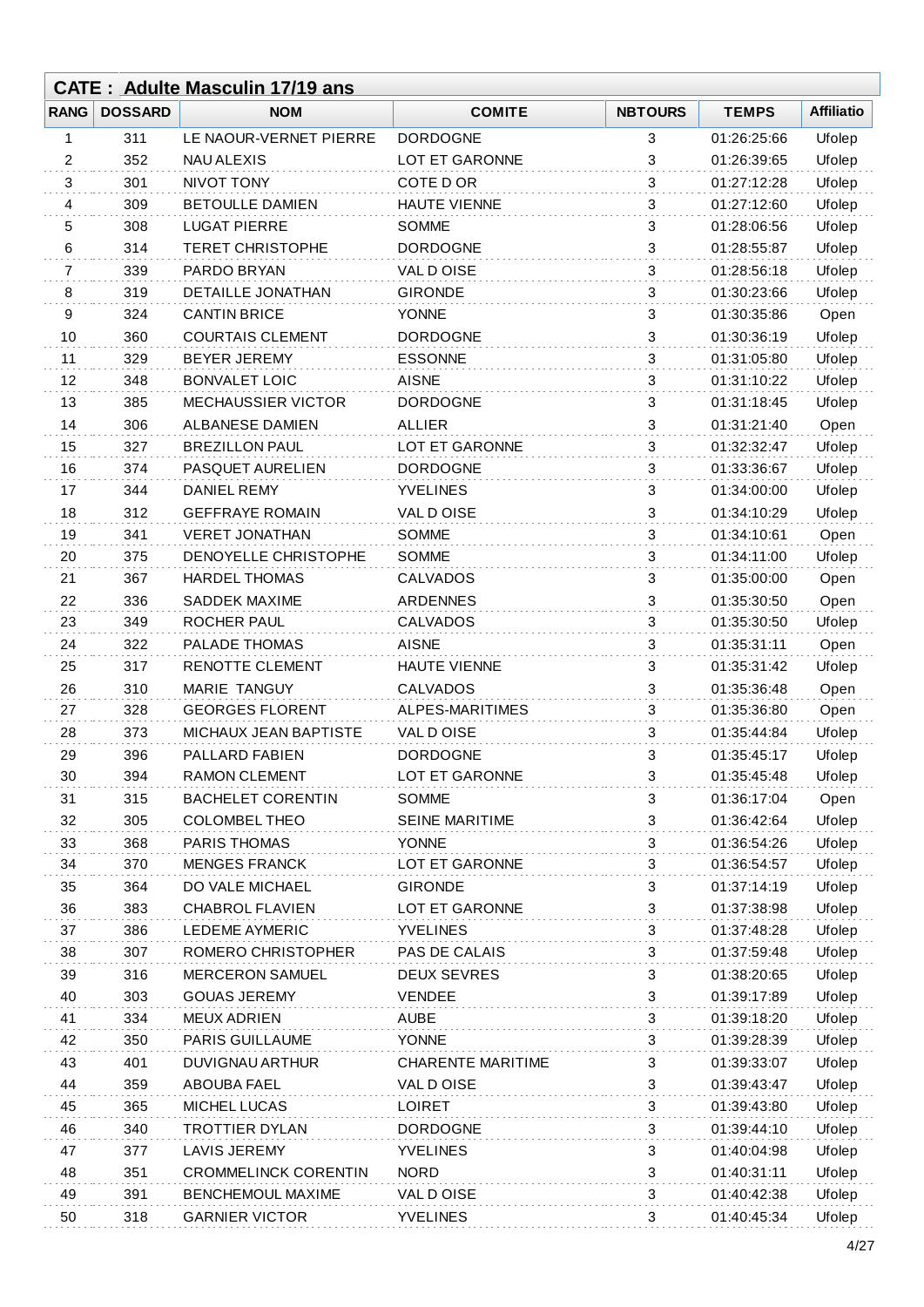|             |                | <b>CATE: Adulte Masculin 17/19 ans</b> |                          |                         |              |                   |
|-------------|----------------|----------------------------------------|--------------------------|-------------------------|--------------|-------------------|
| <b>RANG</b> | <b>DOSSARD</b> | <b>NOM</b>                             | <b>COMITE</b>            | <b>NBTOURS</b>          | <b>TEMPS</b> | <b>Affiliatio</b> |
| 51          | 326            | <b>RIVART ADRIEN</b>                   | <b>NORD</b>              | 3                       | 01:41:00:91  | Ufolep            |
| 52          | 338            | MALESYS VINCENT                        | SEINE SAINT-DENIS        | 3                       | 01:41:37:85  | Ufolep            |
| 53          | 343            | <b>MACQ QUENTIN</b>                    | <b>HAUTE VIENNE</b>      | 3                       | 01:42:01:94  | Ufolep            |
| 54          | 397            | <b>DOUSSET THOMAS</b>                  | <b>LOIRET</b>            | 3                       | 01:44:19:73  | Ufolep            |
| 55          | 384            | LE PEILLET GAETAN                      | VAL D OISE               | 3                       | 01:44:24:99  | Ufolep            |
| 56          | 321            | DUPONT-MAILLARD GAETAN                 | <b>SEINE MARITIME</b>    | 3                       | 01:45:16:64  | Ufolep            |
| 57          | 353            | <b>BOURDON THOMAS</b>                  | <b>ESSONNE</b>           | 3                       | 01:45:16:97  | Ufolep            |
| 58          | 347            | <b>SOREL FLORENTIN</b>                 | <b>SEINE MARITIME</b>    | 3                       | 01:45:30:63  | Ufolep            |
| 59          | 390            | <b>CHECCHI DIMITRI</b>                 | LOT ET GARONNE           | 3                       | 01:45:39:09  | Ufolep            |
| 60          | 332            | <b>LORIDAN PIERRE</b>                  | <b>OISE</b>              | 3                       | 01:46:02:04  | Ufolep            |
| 61          | 362            | <b>JOLY YOHAN</b>                      | <b>HAUTE VIENNE</b>      | 3                       | 01:46:02:37  | Ufolep            |
| 62          | 337            | <b>MOLAS FLORIAN</b>                   | <b>HAUTS DE SEINE</b>    | 3                       | 01:46:36:20  | Ufolep            |
| 63          | 323            | <b>LEROYER BENJAMIN</b>                | CALVADOS                 | 3                       | 01:46:41:63  | Ufolep            |
| 64          | 358            | <b>HENRIET CORENTIN</b>                | <b>ARDENNES</b>          | 3                       | 01:47:07:21  | Ufolep            |
| 65          | 366            | <b>DUPRESSOIR LOUIS</b>                | <b>AISNE</b>             | 3                       | 01:48:03:20  | Ufolep            |
| 66          | 356            | VILLATTE ALEXANDRE                     | <b>ALLIER</b>            | 3                       | 01:48:30:38  | Ufolep            |
| 67          | 346            | <b>TURPIN BENJAMIN</b>                 | <b>LOIRET</b>            | 3                       | 01:48:36:10  | Ufolep            |
| 68          | 387            | <b>LESCIEUX ADRIEN</b>                 | <b>LOIRET</b>            | 3                       | 01:48:36:50  | Ufolep            |
| 69          | 363            | LE BAIL MATHIEU                        | <b>YVELINES</b>          | 3                       | 01:48:36:87  | Ufolep            |
| 70          | 372            | <b>DUMONT FABIEN</b>                   | <b>OISE</b>              | 3                       | 01:49:41:80  | Ufolep            |
| 71          | 331            | SAVIN ALEXIS                           | <b>CHARENTE MARITIME</b> | 3                       | 01:50:00:58  | Ufolep            |
| 72          | 369            | DECOUPIGNY JEOFFREY                    | <b>NORD</b>              | 3                       | 01:51:35:13  | Ufolep            |
| 73          | 382            | SACLEUX ROMAN                          | <b>YONNE</b>             | 3                       | 01:51:49:56  | Ufolep            |
| 74          | 392            | <b>VERNAY RAPHAEL</b>                  | <b>LOIRET</b>            | 3                       | 01:52:55:13  | Ufolep            |
| 75          | 342            | AIRAULT BENOIT                         | <b>DEUX SEVRES</b>       | 3                       | 01:52:55:45  | Ufolep            |
| 76          | 389            | TRIBUT JEAN-SAMUEL                     | <b>YONNE</b>             | 3                       | 01:53:11:35  | Ufolep            |
| 77          | 325            | <b>GREGOIRE MAXIME</b>                 | <b>AVEYRON</b>           | 3                       | 01:55:29:83  | Ufolep            |
| 78          | 355            | <b>TROUVAIN FLORIAN</b>                | <b>OISE</b>              | 3                       | 01:56:49:63  | Ufolep            |
| 79          | 376            | <b>BREGEAT ALEXIS</b>                  | <b>HAUTE VIENNE</b>      | 3                       | 01:57:41:75  | Ufolep            |
| 80          | 381            | PERNELLE VALENTIN                      | <b>CALVADOS</b>          | 3                       | 01:58:09:19  | Ufolep            |
| 81          | 402            | <b>BOISSINOT EYMERIC</b>               | <b>CHARENTE MARITIME</b> | 3                       | 02:01:10:94  | Ufolep            |
| 82          | 371            | <b>GILLET MELVIN</b>                   | <b>CHARENTE MARITIME</b> | 3                       | 02:04:03:98  | Ufolep            |
| 83          | 393            | RABILLER THIBAULT                      | <b>YONNE</b>             | 3                       | 02:08:41:41  | Ufolep            |
| 84          | 395            | <b>CHOISY REMI</b>                     | VAL D OISE               | $\overline{\mathbf{c}}$ | 01:26:32:30  | Ufolep            |
| 85          | 361            | LEFEBVRE CHARLY                        | <b>SOMME</b>             | $\overline{2}$          | 01:27:18:40  | Open              |
| 86          | 354            | PAGEAUD THOMAS                         | <b>CHARENTE MARITIME</b> | $\sqrt{2}$              | 01:28:48:55  | Ufolep            |
| 87          | 388            | RUDL VINCENT                           | <b>AISNE</b>             | 2                       | 01:30:36:50  | Ufolep            |
| 88          | 345            | PICHON JULIEN                          | <b>GIRONDE</b>           | $\overline{2}$          | 01:34:36:32  | Ufolep            |
| 89          | 400            | <b>BOE THOMAS</b>                      | <b>YONNE</b>             | $\overline{2}$          | 01:36:26:72  | Ufolep            |
| 90          | 333            | ROCHE PIERRE ALEXIS                    | ALLIER                   | $\sqrt{2}$              | 01:37:10:78  | Ufolep            |
| 91          | 380            | DEHANNE AXEL                           | AISNE                    | 2                       | 01:48:59:97  | Ufolep            |
| 91          | Classés :      |                                        |                          |                         |              |                   |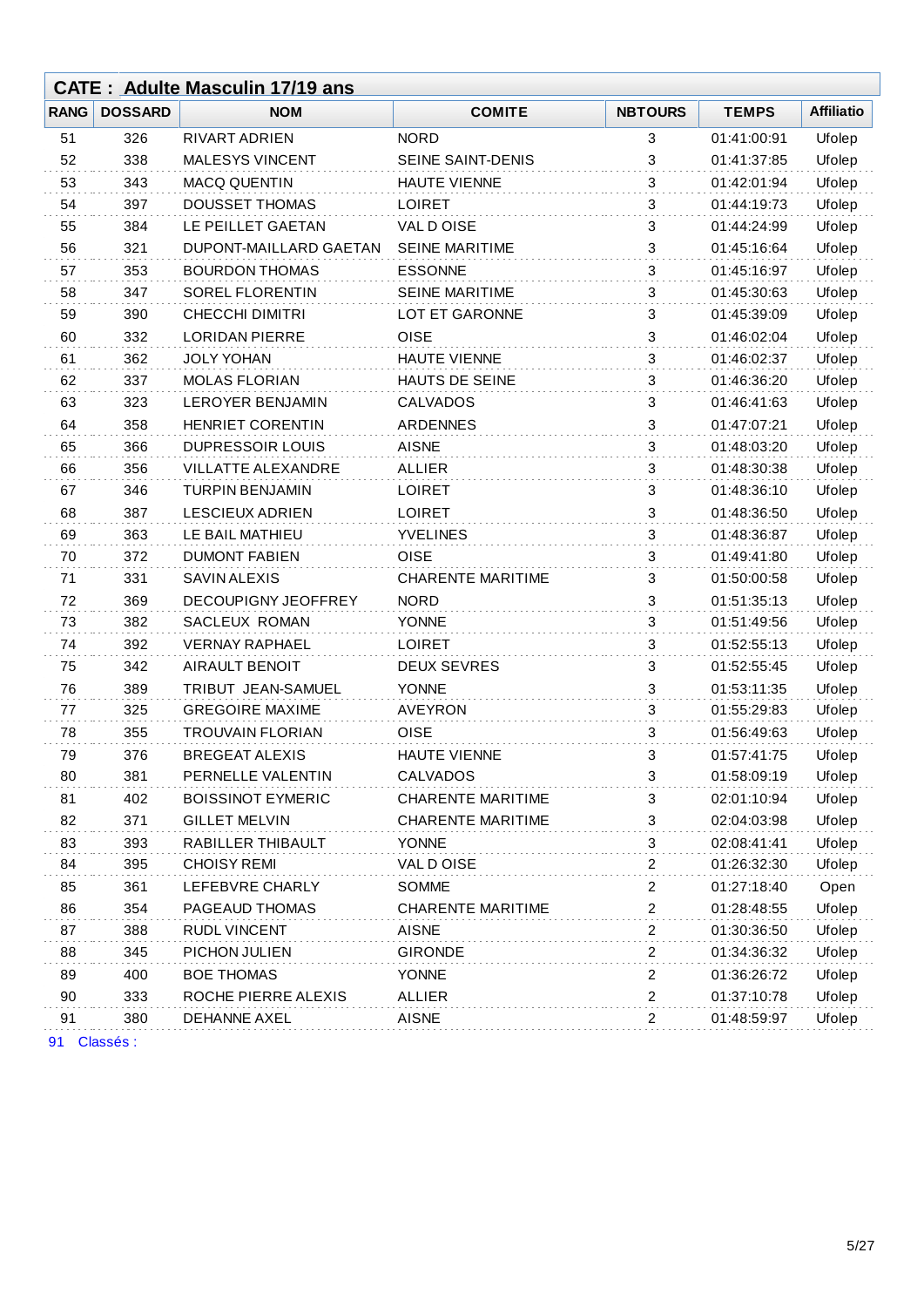|             |                | <b>CATE: Adulte Masculin 20/29 ans</b> |                        |                |                            |                   |
|-------------|----------------|----------------------------------------|------------------------|----------------|----------------------------|-------------------|
| <b>RANG</b> | <b>DOSSARD</b> | <b>NOM</b>                             | <b>COMITE</b>          | <b>NBTOURS</b> | <b>TEMPS</b>               | <b>Affiliatio</b> |
| 1           | 5              | PASQUET AUDRIC                         | <b>DORDOGNE</b>        | 4              | 01:45:48:50                | Open              |
| 2           | 10             | <b>GOSSET RODOLPHE</b>                 | <b>SOMME</b>           | 4              | 01:46:26:53                | Ufolep            |
| 3           | 52             | <b>GOUBIN MAXIME</b>                   | <b>YVELINES</b>        | 4              | 01:51:26:85                | Ufolep            |
| 4           | 20             | <b>BIOJOUT CLEMENT</b>                 | <b>GIRONDE</b>         | 4              | 01:53:14:83                | Ufolep            |
| 5           | 14             | <b>DUMOULIN JEREMY</b>                 | VAL DOISE              | 4              | 01:53:53:89                | Ufolep            |
| 6           | 87             | <b>CARLIER ALEXANDRE</b>               | VAL DOISE              | 4              | 01:54:13:95                | Open              |
| 7           | 44             | NOWACKI ALEXANDRE                      | HAUTS DE SEINE         | 4              | 01:54:46:43                | Ufolep            |
| 8           | 85             | SANTA COMBA JULIEN                     | <b>AUBE</b>            | 4              | 01:55:21:36                | Ufolep            |
| 9           | 11             | <b>GODARD VALENTIN</b>                 | <b>LOIRET</b>          | 4              | 01:55:24:31                | Ufolep            |
| 10          | 38             | <b>HUBERT MARTIN</b>                   | <b>ARDENNES</b>        | 4              | 01:55:45:39                | Ufolep            |
| 11          | $\sqrt{3}$     | <b>DESCHAMP VIVIEN</b>                 | <b>CORREZE</b>         | 4              | 01:55:45:73                | Ufolep            |
| 12          | 12             | PASQUALOTTO VALENTIN                   | <b>SEINE MARITIME</b>  | 4              | 01:56:11:58                | Open              |
| 13          | 46             | <b>GAYRAL MICKAEL</b>                  | <b>TARN ET GARONNE</b> | 4              | 01:56:20:83                | Ufolep            |
| 14          | $\overline{7}$ | <b>GAUDIN GUILLAUME</b>                | <b>VENDEE</b>          | 4              | 01:56:30:59                | Open              |
| 15          | 32             | <b>VEYSSIERE SEBASTIEN</b>             | CORREZE                | 4              | 01:56:45:51                | Ufolep            |
| 16          | 72             | <b>CLAVIER ALAIN</b>                   | VAL DOISE              | 4              | 01:56:56:21                | Ufolep            |
| 17          | 107            | <b>HANSE BENOIT</b>                    | <b>YVELINES</b>        | 4              | 01:56:59:98                | Ufolep            |
| 18          | 9              | <b>MALESYS FLORIAN</b>                 | VAL DOISE              | 4              | 01:57:29:86                | Ufolep            |
| 19          | 23             | <b>BOISSOUT ALEXANDRE</b>              | <b>SEINE MARITIME</b>  | 4              | 01:57:37:39                | Open              |
| 20          | 30             | <b>VAILLANT PIERRE</b>                 | <b>ESSONNE</b>         | 4              | 01:59:18:56                | Open              |
| 21          | 34             | SABATE AYMERIC                         | <b>ALLIER</b>          | 4              | 01:59:35:69                | Ufolep            |
| 22          | 16             | <b>WARIN MATHIEU</b>                   | <b>SOMME</b>           | 4              | 02:00:11:69                | Ufolep            |
| 23          | 31             | DAUTEL NICOLAS                         | <b>VENDEE</b>          | 4              | 02:00:15:89                | Open              |
| 24          | 41             | RUESCHER BENJAMIN                      | <b>MARNE</b>           | 4              | 02:00:19:42                | Ufolep            |
| 25          | 73             | SENECHAL GAUTHIER                      | <b>SOMME</b>           | 4              | 02:00:32:68                | Open              |
| 26          | 8              | DIEZ ADRIEN                            | <b>VIENNE</b>          | 4              | 02:01:24:97                | Ufolep            |
| 27          | 48             | CHARTRAN ANTHONY                       | <b>DORDOGNE</b>        | 4              | 02:01:25:29                | Open              |
| 28          | 25             | <b>BELANGEON JOACHIM</b>               | <b>CREUSE</b>          | 4              | 02:01:54:25                | Ufolep            |
| 29          | 51             | <b>COUDERT JUSTIN</b>                  | <b>HAUTE VIENNE</b>    | 4              | 02:02:44:22                | Ufolep            |
| 30          | 50             | <b>GARREAU ROMAIN</b>                  | <b>DEUX SEVRES</b>     | 4              | 02:03:05:10                | Ufolep            |
| 31          | 28             | PAUMAS ADRIEN                          | <b>NORD</b>            | 4              | 02:03:12:97                | Open              |
| 32          | 4              | <b>WANTELLET THIBAUT</b>               | <b>TARN ET GARONNE</b> | 4              | 02:03:22:68                | Ufolep            |
| 33          | 76             | <b>GUILLEM VINCENT</b>                 | <b>YVELINES</b>        | 4              | 02:03:48:58                | Ufolep            |
| 34          | 22             | <b>CADALEN SAMUEL</b>                  | <b>LOIRET</b>          | 4              | 02:03:48:91                | Ufolep            |
| 35          | 24             | CAPITAIN PIERRE-FRANCOIS               | COTE D OR              | 4              | 02:04:12:87                | Ufolep            |
| 36          | 42             | RODRIGUEZ CEDRIC                       | PYRENEES ATLANTIQUES   | 4              | 02:04:37:58                | Ufolep            |
| 37          | 21             | <b>ARRIGAULT VINCENT</b>               | <b>VIENNE</b>          | 4              | 02:04:37:91                | Open              |
| 38          | 80             | PASQUALOTTO BAPTISTE                   | <b>SEINE MARITIME</b>  | 4              | 02:04:49:81                | Ufolep            |
| 39          | 108            | <b>BARDE ROMAIN</b>                    | VAL DOISE              | 4              | 02:05:08:97                | Ufolep            |
| 40          | 58             | <b>BONVALET GUILLAUME</b>              | <b>AISNE</b>           | 4              | 02:05:16:53                | Ufolep            |
| 41          | 36             | LOGEZ GUILLAUME                        | PAS DE CALAIS          | 4              | 02:05:26:02                | Ufolep            |
| 42          | 78             | <b>TOURET KEVIN</b>                    | <b>VIENNE</b>          | 4              | 02:06:11:80                | Ufolep            |
| 43          | 62             | <b>HAMON KEVIN</b>                     | <b>VENDEE</b>          | 4              | 02:06:21:23                | Ufolep            |
| 44          | 61             | <b>DUJACQUIER NICOLAS</b>              | <b>ESSONNE</b>         | 4              | 02:06:49:84                | Ufolep            |
| 45          | 15             | RAYNAUD FRANCK                         | <b>DORDOGNE</b>        | 4              |                            | Ufolep            |
| 46          | 94             | PETIT AURELIEN                         | SEINE MARITIME         |                | 02:07:00:82<br>02:07:15:83 |                   |
|             | 69             | <b>MALVOISIN SEBASTIEN</b>             | <b>EURE</b>            | 4<br>4         |                            | Ufolep            |
| 47          | 105            | <b>FAVIER MATHIEU</b>                  | <b>DEUX SEVRES</b>     |                | 02:07:53:47<br>02:08:04:86 | Open              |
| 48<br>49    | 56             | <b>MARAIS TEDDY</b>                    | <b>SEINE MARITIME</b>  | 4              | 02:08:32:74                | Ufolep<br>Ufolep  |
|             |                |                                        |                        | 4              |                            |                   |
| 50          | 91             | SIEURIN SEBASTIEN                      | <b>YVELINES</b>        | 4              | 02:08:40:16                | Ufolep            |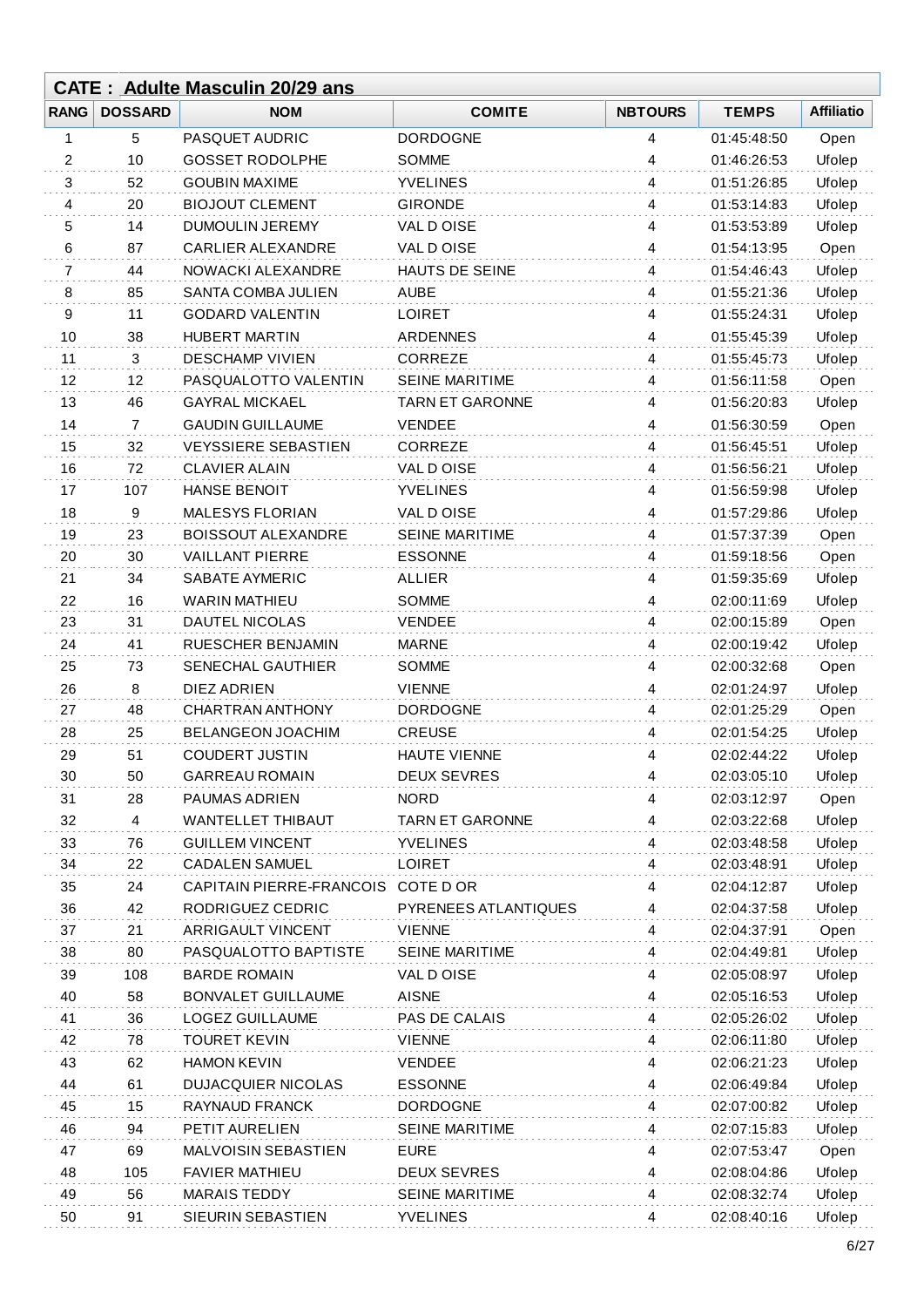|             |                | <b>CATE: Adulte Masculin 20/29 ans</b> |                       |                           |              |                   |
|-------------|----------------|----------------------------------------|-----------------------|---------------------------|--------------|-------------------|
| <b>RANG</b> | <b>DOSSARD</b> | <b>NOM</b>                             | <b>COMITE</b>         | <b>NBTOURS</b>            | <b>TEMPS</b> | <b>Affiliatio</b> |
| 51          | 92             | CAILLAUD ANTOINE                       | <b>VIENNE</b>         | 4                         | 02:08:54:20  | Open              |
| 52          | 49             | LETELLIER REMI                         | <b>SOMME</b>          | 4                         | 02:09:12:13  | Ufolep            |
| 53          | 97             | <b>TUQUET CYRILLE</b>                  | VAL DOISE             | 4                         | 02:09:33:56  | Ufolep            |
| 54          | 2              | <b>BOILEAU MARC</b>                    | CALVADOS              | 4                         | 02:10:12:92  | Open              |
| 55          | 6              | MEURISSE ALEXANDRE                     | <b>YONNE</b>          | 4                         | 02:11:01:20  | Ufolep            |
| 56          | 29             | <b>LAITHIENNE THOMAS</b>               | <b>LOT ET GARONNE</b> | 4                         | 02:11:01:82  | Ufolep            |
| 57          | 109            | <b>BOUCHER VALENTIN</b>                | <b>SOMME</b>          | 4                         | 02:13:03:97  | Ufolep            |
| 58          | 88             | <b>COURBET LUC</b>                     | <b>SOMME</b>          | 4                         | 02:14:43:80  | Ufolep            |
| 59          | 103            | CHENEAU ANTHONY                        | <b>SEINE MARITIME</b> | 4                         | 02:16:47:90  | Open              |
| 60          | 33             | <b>LOISEAU VINCENT</b>                 | <b>OISE</b>           | 4                         | 02:16:54:74  | Ufolep            |
| 61          | 83             | <b>DEWAVRIN FLORENT</b>                | <b>NORD</b>           | 4                         | 02:17:01:41  | Ufolep            |
| 62          | 104            | <b>CAPON SÉBASTIEN</b>                 | <b>NORD</b>           | 4                         | 02:18:58:05  | Ufolep            |
| 63          | 100            | <b>BONNEFONT REMI</b>                  | <b>HAUTE VIENNE</b>   | 4                         | 02:20:38:95  | Ufolep            |
| 64          | 90             | PREVOT NICOLAS                         | <b>HAUTE VIENNE</b>   | 4                         | 02:20:39:28  | Open              |
| 65          | 98             | PRIEUR KEVIN                           | <b>SOMME</b>          | 4                         | 02:21:57:23  | Open              |
| 66          | 68             | <b>MALAISE JULIEN</b>                  | <b>ARDENNES</b>       | 3                         | 01:45:58:14  | Ufolep            |
| 67          | 75             | <b>SOUCHAUD FABIEN</b>                 | HAUTE VIENNE          | 3                         | 01:46:06:67  | Ufolep            |
| 68          | 79             | <b>MARCHAL SAMUEL</b>                  | <b>LOIRET</b>         | 3                         | 01:46:26:86  | Ufolep            |
| 69          | 57             | <b>BERLAND MAXIME</b>                  | <b>CREUSE</b>         | 3                         | 01:46:27:19  | Ufolep            |
| 70          | 54             | <b>LASCOUX NICOLAS</b>                 | <b>VIENNE</b>         | 3                         | 01:46:31:83  | Open              |
| 71          | 93             | PERRUCHE ROMAIN                        | <b>LOIRET</b>         | 3                         | 01:46:37:04  | Open              |
| 72          | 27             | <b>GALLI OLIVIER</b>                   | <b>YONNE</b>          | 3                         | 01:47:21:21  | Ufolep            |
| 73          | 63             | <b>CSER JESS</b>                       | <b>OISE</b>           | 3                         | 01:47:46:42  | Ufolep            |
| 74          | 70             | <b>DRAPERIE MIGUEL</b>                 | <b>INDRE</b>          | 3                         | 01:47:59:35  | Open              |
| 75          | 37             | <b>CHASGNEAU BENOIT</b>                | <b>CHER</b>           | 3                         | 01:48:17:95  | Ufolep            |
| 76          | 82             | BERTHAULT SEBASTIEN                    | <b>AISNE</b>          | 3                         | 01:48:30:85  | Ufolep            |
| 77          | 77             | ROBILLARD MATTHIEU                     | <b>GIRONDE</b>        | 3                         | 01:48:34:59  | Ufolep            |
| 78          | 101            | DE BENOIST HUGUES                      | <b>YVELINES</b>       | 3                         | 01:48:42:75  | Ufolep            |
| 79          | 89             | <b>CHARRIER MATHIEU</b>                | <b>DEUX SEVRES</b>    | 3                         | 01:48:47:88  | Ufolep            |
| 80          | 86             | <b>LEGRAND JULIEN</b>                  | PAS DE CALAIS         | 3                         | 01:49:52:01  | Ufolep            |
| 81          | 96             | <b>RIVART THIERRY</b>                  | <b>NORD</b>           | 3                         | 01:51:58:45  | Ufolep            |
| 82          | 55             | <b>MIDOU GAUTHIER</b>                  | <b>LOIRET</b>         | 3                         | 01:52:34:99  | Ufolep            |
| 83          | 81             | LEVARDON FLORIAN                       | <b>CREUSE</b>         | 3                         | 01:53:35:22  | Ufolep            |
| 84          | 110            | <b>VEDIS ROMAIN</b>                    | HAUTE VIENNE          | 3                         | 01:55:07:12  | Ufolep            |
| 85          | 43             | PELLERIN BENJAMIN                      | ORNE                  | 3                         | 01:57:07:00  | Ufolep            |
| 86          | 99             | JOLLY SÉBASTIEN                        | <b>DEUX SEVRES</b>    | 3                         | 01:58:23:93  | Ufolep            |
| 87          | 71             | <b>BORDEL FLORIAN</b>                  | ORNE                  | 3                         | 02:00:35:62  | Ufolep            |
| 88          | 102            | <b>GUILLET JEREMY</b>                  | <b>LOIRET</b>         | 3                         | 02:01:58:68  | Ufolep            |
| 89          | 84             | LEJEUNE BENOIT                         | OISE                  | 3                         | 02:02:52:53  | Ufolep            |
| 90          | 112            | <b>BIENVENU CLEMENT</b>                | <b>LOIRET</b>         | 3                         | 02:10:27:44  | Ufolep            |
| 91          | 59             | AFONSO RAPOSO BRUNO                    | <b>YONNE</b>          | 3                         | 02:15:59:01  | Ufolep            |
| 92          | 67             | FRICHETEAU JEAN CHRISTO                | <b>CHER</b>           | $\ensuremath{\mathsf{3}}$ | 02:24:17:10  | Ufolep            |
| 93          | 95             | GOGUILLON GAËL                         | <b>AISNE</b>          | 2                         | 02:02:55:73  | Open              |
|             |                |                                        |                       |                           |              |                   |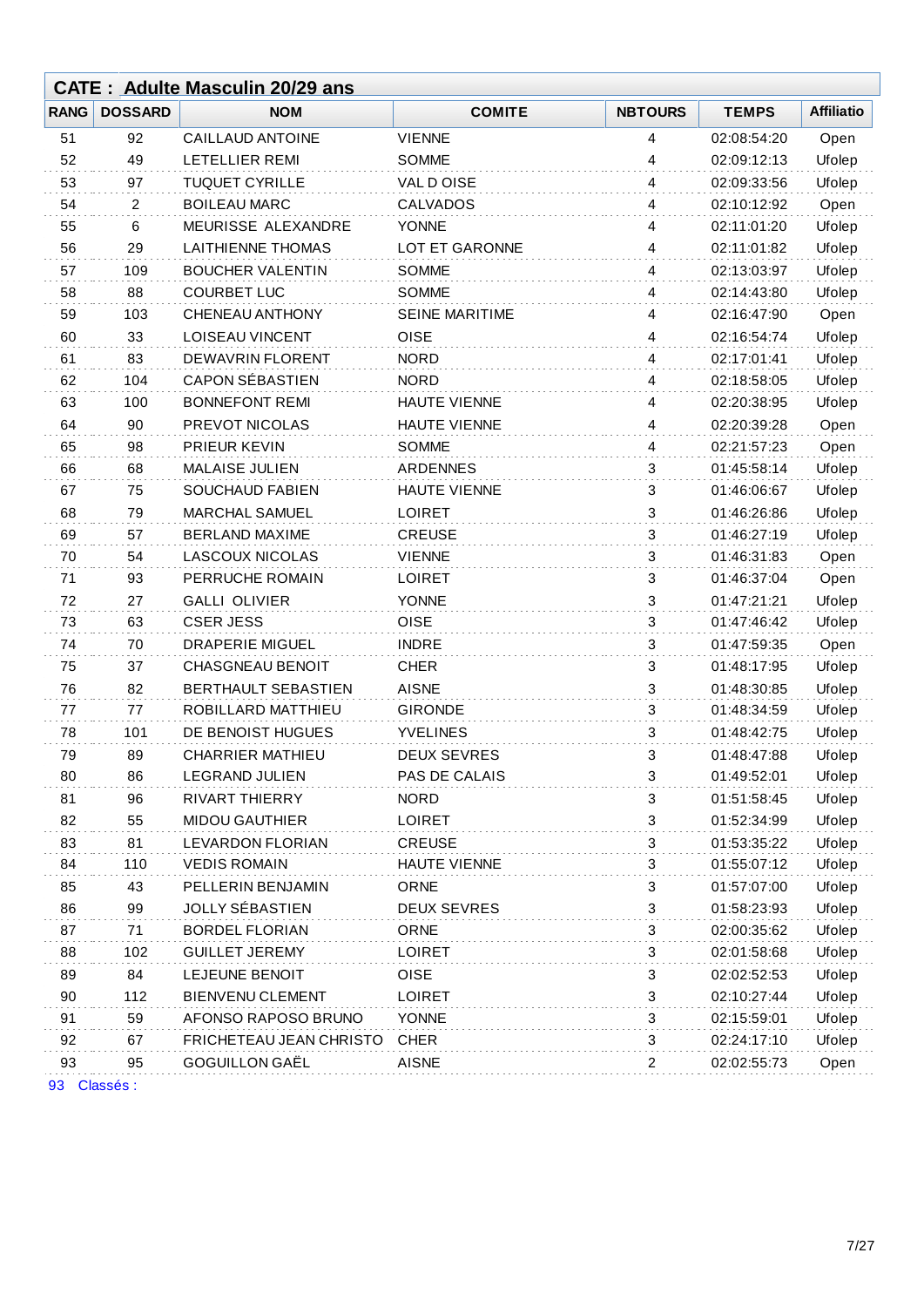|      |                | <b>CATE: Adulte Masculin 30/39 ans</b> |                       |                |              |                   |
|------|----------------|----------------------------------------|-----------------------|----------------|--------------|-------------------|
| RANG | <b>DOSSARD</b> | <b>NOM</b>                             | <b>COMITE</b>         | <b>NBTOURS</b> | <b>TEMPS</b> | <b>Affiliatio</b> |
| 1    | 7              | <b>BATELIER FRANKY</b>                 | <b>SEINE MARITIME</b> | 4              | 01:46:32:81  | Ufolep            |
| 2    | 48             | <b>JAN GUILLAUME</b>                   | HAUTS DE SEINE        | 4              | 01:47:29:24  | Open              |
| 3    | 5              | <b>JURY FRANCOIS</b>                   | <b>CREUSE</b>         | 4              | 01:47:29:61  | Open              |
| 4    | 17             | <b>CLAVIER SEBASTIEN</b>               | VAL DOISE             | 4              | 01:48:26:79  | Ufolep            |
| 5    | 47             | <b>BROCHOT VINCENT</b>                 | SEINE ET MARNE        | 4              | 01:48:58:36  | Open              |
| 6    | 26             | <b>GOMES AUGUSTO</b>                   | COTE D OR             | 4              | 01:49:53:96  | Ufolep            |
| 7    | 15             | <b>GRIS DAVID</b>                      | <b>VENDEE</b>         | 4              | 01:49:57:67  | Ufolep            |
| 8    | 77             | <b>SAGER GUILLAUME</b>                 | VAL DOISE             | 4              | 01:50:22:63  | Ufolep            |
| 9    | 35             | <b>MARTIN BRUNO</b>                    | <b>VENDEE</b>         | 4              | 01:50:22:99  | Ufolep            |
| 10   | 125            | <b>DOURTHE MICKAEL</b>                 | <b>GIRONDE</b>        | 4              | 01:50:26:86  | Ufolep            |
| 11   | 13             | <b>RAMOS XAVIER</b>                    | <b>GIRONDE</b>        | 4              | 01:50:29:83  | Ufolep            |
| 12   | 19             | <b>FIQUET CAMILLE</b>                  | <b>SOMME</b>          | 4              | 01:50:34:33  | Ufolep            |
| 13   | 23             | <b>HAUMIER GABRIEL</b>                 | <b>GIRONDE</b>        | 4              | 01:50:47:42  | Ufolep            |
| 14   | 32             | <b>LECOCQ ANTOINE</b>                  | <b>NORD</b>           | $\overline{4}$ | 01:50:50:61  | Ufolep            |
| 15   | 51             | <b>MAGNE VIRGIL</b>                    | VAL DOISE             | 4              | 01:51:05:36  | Ufolep            |
| 16   | 3              | <b>TARROUX SYLVAIN</b>                 | <b>GERS</b>           | 4              | 01:51:20:23  | Ufolep            |
| 17   | 24             | <b>CAHUZAC PHILIPPE</b>                | <b>LOIRET</b>         | 4              | 01:51:59:54  | Ufolep            |
| 18   | 16             | <b>BOURGUIN GAUTIER</b>                | <b>ARDENNES</b>       | 4              | 01:52:29:82  | Open              |
| 19   | 11             | FAUCHER AURÉLIEN                       | <b>DEUX SEVRES</b>    | 4              | 01:52:50:23  | Ufolep            |
| 20   | 25             | <b>CASTUS EMMANUEL</b>                 | <b>SEINE MARITIME</b> | 4              | 01:52:50:57  | Ufolep            |
| 21   | 18             | <b>BORDERIE FREDERIC</b>               | <b>DORDOGNE</b>       | 4              | 01:52:55:06  | Ufolep            |
| 22   | 4              | DEKAEZMAKER ROMAIN                     | <b>ISERE</b>          | 4              | 01:53:54:03  | Open              |
| 23   | 79             | <b>BELGUISE MATHIEU</b>                | <b>SOMME</b>          | 4              | 01:54:06:14  | Ufolep            |
| 24   | 98             | VAUCHELLES NICOLAS                     | VAL D OISE            | 4              | 01:54:12:05  | Open              |
| 25   | 38             | MILLIANCOURT STEPHANE                  | <b>OISE</b>           | 4              | 01:54:12:39  | Ufolep            |
| 26   | 14             | <b>JOLY XAVIER</b>                     | COTE D OR             | 4              | 01:55:40:38  | Ufolep            |
| 27   | 10             | HAUDIQUEZ RAPHAEL                      | <b>SOMME</b>          | 4              | 01:55:57:75  | Ufolep            |
| 28   | 57             | <b>SICOT OLIVIER</b>                   | <b>GIRONDE</b>        | 4              | 01:56:12:04  | Open              |
| 29   | 138            | <b>BOUAGILA WALID</b>                  | SOMME                 | 4              | 01:56:45:27  | Open              |
| 30   | 119            | JAFFRAIN YOUENN                        | VAL DOISE             | 4              | 01:57:27:63  | Ufolep            |
| 31   | 122            | <b>MADER ERIC</b>                      | <b>DEUX SEVRES</b>    | 4              | 01:57:28:00  | Open              |
| 32   | 69             | <b>GAGNARD LAURENT</b>                 | <b>AUBE</b>           | 4              | 01:57:43:07  | Ufolep            |
| 33   | 8              | <b>CHAILLOU CHRISTOPHE</b>             | <b>CALVADOS</b>       | 4              | 01:57:49:89  | Ufolep            |
| 34   | 34             | <b>BOURRET STEPHANE</b>                | <b>ESSONNE</b>        | 4              | 01:57:55:72  | Ufolep            |
| 35   | 86             | <b>DUGAT JEROME</b>                    | COTE D OR             | 4              | 01:58:00:92  | Ufolep            |
| 36   | $\overline{2}$ | <b>BENIGAUD DIDIER</b>                 | <b>ALLIER</b>         | 4              | 01:58:01:26  | Open              |
| 37   | 21             | REILLAT STEPHANE                       | <b>HAUTE VIENNE</b>   | 4              | 01:58:22:07  | Ufolep            |
| 38   | 121            | <b>DULAC CEDRIC</b>                    | <b>SOMME</b>          | 4              | 01:58:26:52  | Ufolep            |
| 39   | 33             | TUFFAL CHRISTOPHE                      | LOT ET GARONNE        | 4              | 01:59:24:22  | Ufolep            |
| 40   | 133            | <b>BOUSSEL JULIEN</b>                  | VAL DOISE             | 4              | 01:59:32:64  | Ufolep            |
| 41   | 82             | <b>BRETAUD MAXIME</b>                  | <b>YVELINES</b>       | 4              | 01:59:32:99  | Ufolep            |
| 42   | 103            | LE HEC'H DAVID                         | <b>YVELINES</b>       | 4              | 01:59:33:33  | Ufolep            |
| 43   | 22             | <b>AUBERT OLIVIER</b>                  | <b>YVELINES</b>       | 4              | 02:00:00:58  | Ufolep            |
| 44   | 114            | RECOLET LUDOVIC                        | <b>OISE</b>           | 4              | 02:00:31:82  | Ufolep            |
| 45   | 90             | <b>CADDOUX ERIC</b>                    | LOT ET GARONNE        | 4              | 02:00:34:92  | Ufolep            |
| 46   | 137            | <b>BRANDALAC SEBASTIEN</b>             | VAL DOISE             | 4              | 02:00:40:99  | Ufolep            |
| 47   | 76             | <b>CHAMPMARTIN NICOLAS</b>             | HAUTS DE SEINE        | 4              | 02:00:51:60  | Ufolep            |
| 48   | 92             | <b>BLONDEL NICOLAS</b>                 | <b>OISE</b>           | 4              | 02:00:59:74  | Open              |
| 49   | 28             | <b>DUCROT THOMAS</b>                   | <b>AISNE</b>          | 4              | 02:01:38:12  | Ufolep            |
| 50   | 53             | <b>TELLIER TEDDY</b>                   | <b>SOMME</b>          | 4              | 02:01:52:69  | Open              |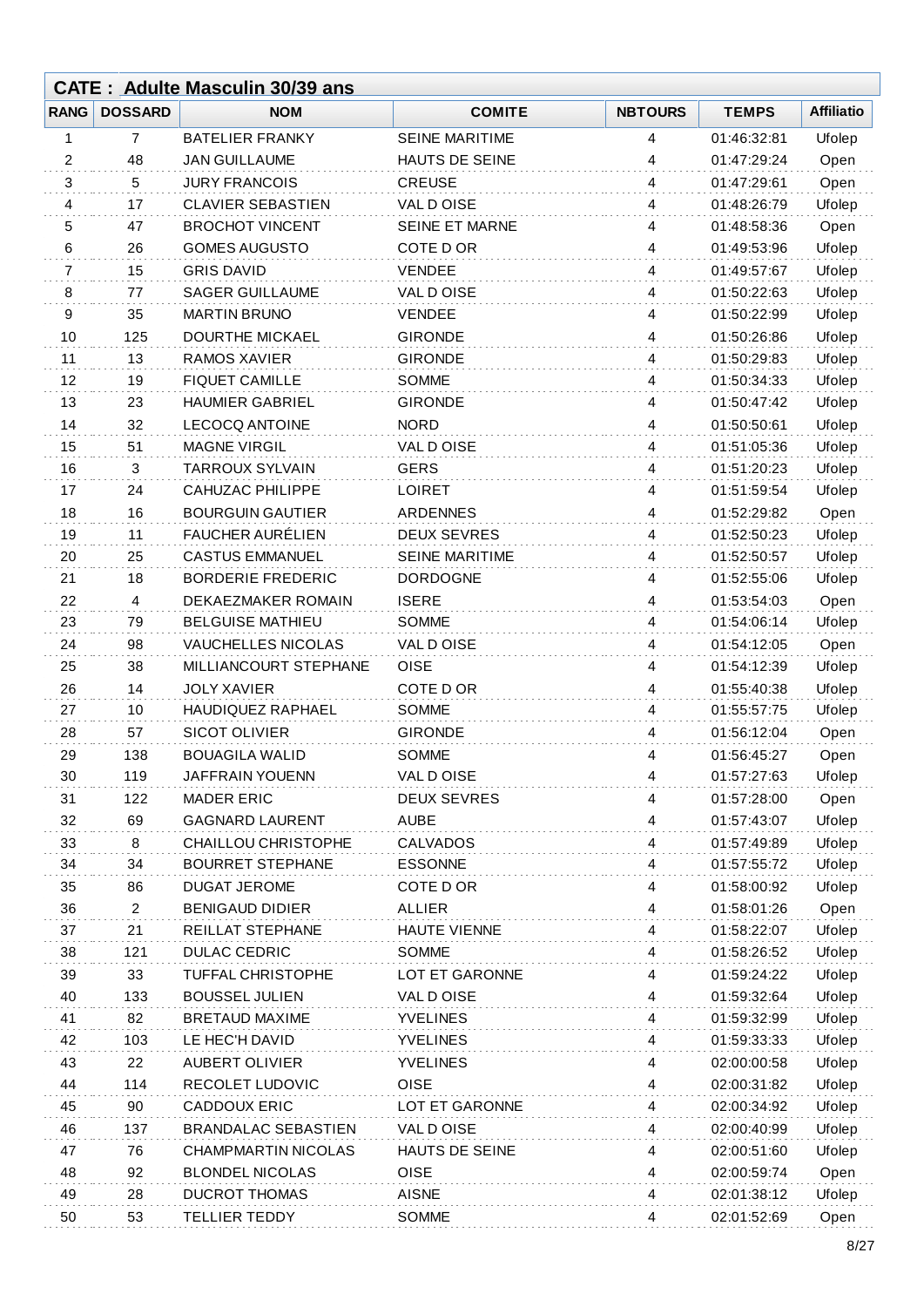|             |                | <b>CATE: Adulte Masculin 30/39 ans</b> |                          |                         |                            |                   |
|-------------|----------------|----------------------------------------|--------------------------|-------------------------|----------------------------|-------------------|
| <b>RANG</b> | <b>DOSSARD</b> | <b>NOM</b>                             | <b>COMITE</b>            | <b>NBTOURS</b>          | <b>TEMPS</b>               | <b>Affiliatio</b> |
| 51          | 100            | <b>RICHETER STEEVE</b>                 | <b>SOMME</b>             | 4                       | 02:02:00:78                | Ufolep            |
| 52          | 20             | <b>BERGERON TIDJI</b>                  | <b>DEUX SEVRES</b>       | 4                       | 02:02:03:84                | Ufolep            |
| 53          | 117            | <b>RESSE VINCENT</b>                   | <b>EURE</b>              | 4                       | 02:02:23:40                | Ufolep            |
| 54          | 91             | <b>BONNIN GUILLAUME</b>                | <b>VENDEE</b>            | 4                       | 02:02:34:62                | Ufolep            |
| 55          | 66             | <b>GRIMAUD MATHIEU</b>                 | <b>VENDEE</b>            | 4                       | 02:02:34:98                | Ufolep            |
| 56          | 65             | <b>VANHOVE CYRIL</b>                   | <b>ESSONNE</b>           | 4                       | 02:02:43:54                | Ufolep            |
| 57          | 36             | ROUSSELLE DIDIER                       | CORREZE                  | 4                       | 02:03:48:55                | Ufolep            |
| 58          | 78             | <b>BARBE LOIC</b>                      | <b>DORDOGNE</b>          | 4                       | 02:04:19:17                | Ufolep            |
| 59          | 68             | <b>MAITRE GABRIEL</b>                  | <b>OISE</b>              | 4                       | 02:05:02:46                | Ufolep            |
| 60          | 62             | VIGNET DAVID                           | <b>CALVADOS</b>          | 4                       | 02:05:30:23                | Ufolep            |
| 61          | 101            | <b>LEGRET ROMUALD</b>                  | <b>DEUX SEVRES</b>       | 4                       | 02:05:45:36                | Ufolep            |
| 62          | 52             | <b>COURRIERE CHARLES BENO</b>          | <b>DORDOGNE</b>          | 4                       | 02:05:45:72                | Ufolep            |
| 63          | 116            | <b>GUILLAUME JOEL</b>                  | <b>ARDENNES</b>          | 4                       | 02:05:59:71                | Open              |
| 64          | 95             | <b>MESTRE ROMAIN</b>                   | ARDENNES                 | $\overline{4}$          | 02:06:07:05                | Open              |
| 65          | 105            | PIERRE STEPHEN                         | <b>LOIRET</b>            | 4                       | 02:06:21:79                | Ufolep            |
| 66          | 74             | <b>LESOUQUET DAMIEN</b>                | <b>EURE</b>              | 4                       | 02:06:22:15                | Ufolep            |
| 67          | 80             | <b>GACHIGNARD TONY</b>                 | <b>DEUX SEVRES</b>       | $\overline{4}$          | 02:06:25:17                | Ufolep            |
| 68          | 94             | LEFEBVRE LAURENT                       | <b>CHER</b>              | 4                       | 02:06:31:49                | Ufolep            |
| 69          | 37             | ANDRE MAXIME                           | <b>CHARENTE MARITIME</b> | 4                       | 02:07:20:68                | Open              |
| 70          | 107            | <b>DECOENE THOMAS</b>                  | COTE D OR                | 4                       | 02:07:47:37                | Ufolep            |
| 71          | 49             | SENSEVER STÉPHAN                       | <b>HAUTES PYRENEES</b>   | 4                       | 02:08:38:23                | Ufolep            |
| 72          | 41             | <b>SZYMKOWIAK NICOLAS</b>              | PAS DE CALAIS            | 4                       | 02:08:38:57                | Ufolep            |
| 73          | 128            | <b>MASSON CHRISTOPHE</b>               | <b>AISNE</b>             | 4                       | 02:09:12:56                | Ufolep            |
| 74          | 111            | <b>QUEBRE LAURENT</b>                  | <b>LOT ET GARONNE</b>    | 4                       | 02:09:50:13                | Ufolep            |
| 75          | 120            | SANSARLAT STEPHANE                     | <b>DORDOGNE</b>          | 4                       | 02:10:36:77                | Ufolep            |
| 76          | 56             | <b>LECHNER CYRIL</b>                   | <b>YVELINES</b>          | 4                       | 02:10:50:02                | Ufolep            |
| 77          | 131            | PIGNAUT JEROME                         | ARDENNES                 | 4                       | 02:11:27:07                | Ufolep            |
| 78          | 139            | <b>BOISSAY JEROME</b>                  | <b>LOIRET</b>            | 4                       | 02:11:50:25                | Ufolep            |
| 79          | 43             | MARCHAND SEBASTIEN                     | <b>ARDENNES</b>          | 4                       | 02:12:22:45                | Open              |
| 80          | 29             | <b>RANCHY SYLVAIN</b>                  | CALVADOS                 | 4                       | 02:12:33:26                | Ufolep            |
| 81          | 54             | <b>BRESTROFF DAVID</b>                 | <b>DEUX SEVRES</b>       | 4                       | 02:12:39:23                | Ufolep            |
| 82          | 126            | <b>BADETS BENJAMIN</b>                 | <b>LOIRET</b>            | 4                       | 02:12:54:83                | Ufolep            |
| 83          | 6              | CATTANEO FLORENT                       | <b>EURE ET LOIRE</b>     | 4                       | 02:14:12:30                | Ufolep            |
| 84          | 124            | <b>BENASSY MICKAEL</b>                 | <b>YVELINES</b>          | 4                       | 02:14:26:59                | Ufolep            |
| 85          | 58             | <b>HOUSSIN ALEXANDRE</b>               | <b>LOIRET</b>            | 4                       | 02:15:13:04                | Open              |
| 86          | 40             | BALDERACCHI ALEXANDRE                  | <b>EURE ET LOIRE</b>     | 4                       | 02:15:23:40                | Ufolep            |
| 87          | 135            | <b>LANDUYT LAURENT</b>                 | <b>LOIRET</b>            | 4                       | 02:15:50:63                | Ufolep            |
| 88          | 30             | <b>MAMES BERTRAND</b>                  | <b>YONNE</b>             | 4                       | 02:16:08:46                | Ufolep            |
| 89          | 109            | <b>ALLAIN OLIVIER</b>                  | <b>CALVADOS</b>          | $\overline{\mathbf{4}}$ |                            | Ufolep            |
| 90          | 115            | <b>GENDRON NICOLAS</b>                 | <b>CHER</b>              | 4                       | 02:17:19:50<br>02:17:22:56 | Ufolep            |
| 91          | 39             | DE RONCHO FRANCK                       | <b>AUBE</b>              | 4                       | 02:19:03:24                | Ufolep            |
|             |                | <b>BOCQUIER DAVID</b>                  | <b>HAUTE VIENNE</b>      |                         |                            |                   |
| 92          | 102            |                                        |                          | 4                       | 02:19:11:73                | Ufolep            |
| 93          | 88             | <b>BECHET LUDOVIC</b>                  | <b>CALVADOS</b>          | 3                       | 01:46:41:86                | Open              |
| 94          | 72             | EFINOWICZ PHILIPPE                     | <b>CHER</b>              | 3                       | 01:46:47:49                | Ufolep            |
| 95          | 132            | <b>GILBERT DIMITRI</b>                 | <b>EURE</b>              | 3                       | 01:46:53:14                | Ufolep            |
| 96          | 123            | ROULY CHRISTOPHE                       | <b>HAUTE VIENNE</b>      | 3                       | 01:47:10:43                | Ufolep            |
| 97          | 46             | <b>FARCY FREDDY</b>                    | <b>ORNE</b>              | $\mathbf{3}$            | 01:47:21:50                | Ufolep            |
| 98          | 64             | <b>DUPRAT CEDRIC</b>                   | LOT ET GARONNE           | 3                       | 01:47:57:45                | Ufolep            |
| 99          | 67             | <b>BILLOT SEBASTIEN</b>                | <b>CHARENTE MARITIME</b> | 3                       | 01:48:19:21                | Ufolep            |
| 100         | 87             | LEMPEREUR FRANCK                       | <b>AISNE</b>             | 3                       | 01:48:43:89                | Ufolep            |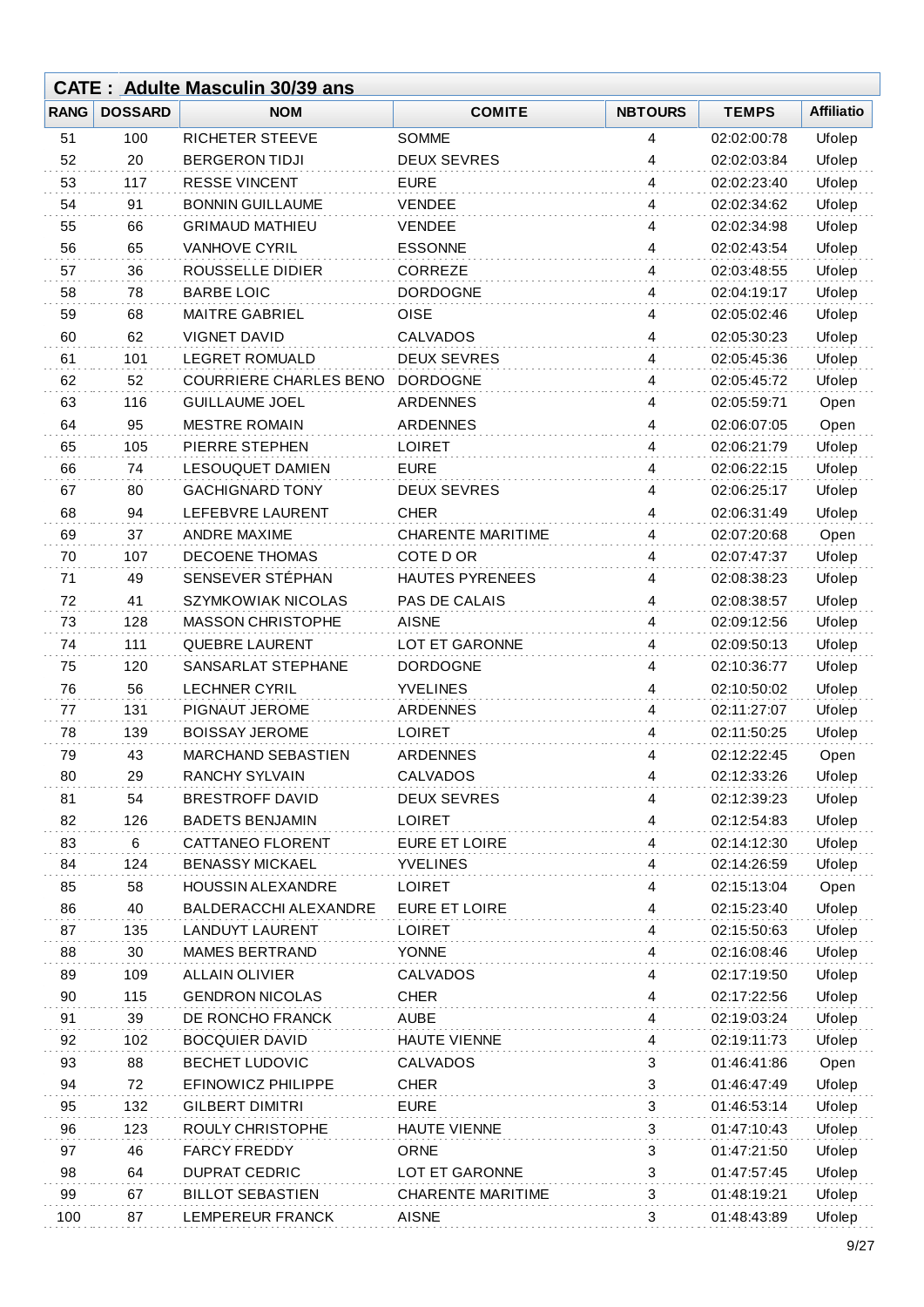| <b>CATE: Adulte Masculin 30/39 ans</b> |                |                              |                       |                |              |                   |
|----------------------------------------|----------------|------------------------------|-----------------------|----------------|--------------|-------------------|
| <b>RANG</b>                            | <b>DOSSARD</b> | <b>NOM</b>                   | <b>COMITE</b>         | <b>NBTOURS</b> | <b>TEMPS</b> | <b>Affiliatio</b> |
| 101                                    | 129            | ROY LUDOVIC                  | <b>VENDEE</b>         | 3              | 01:48:50:83  | Ufolep            |
| 102                                    | 96             | <b>GOUGU CEDRIC</b>          | <b>EURE</b>           | 3              | 01:49:01:69  | Ufolep            |
| 103                                    | 110            | <b>VERDIN GRÉGORY</b>        | <b>NORD</b>           | 3              | 01:49:14:07  | Ufolep            |
| 104                                    | 113            | <b>LEMASSON RUDY</b>         | <b>VENDEE</b>         | 3              | 01:52:02:62  | Ufolep            |
| 105                                    | 89             | <b>DEHONGHER MATTHIEU</b>    | <b>NORD</b>           | 3              | 01:52:08:04  | Open              |
| 106                                    | 75             | <b>MARTIN KARL</b>           | <b>ORNE</b>           | 3              | 01:54:53:26  | Ufolep            |
| 107                                    | 59             | <b>BIZZARI BRUNO</b>         | <b>SEINE MARITIME</b> | 3              | 01:55:05:59  | Ufolep            |
| 108                                    | 85             | <b>PRUNIAUD SAMUEL</b>       | <b>SEINE MARITIME</b> | 3              | 01:55:24:74  | Ufolep            |
| 109                                    | 108            | <b>GOURLAND JEAN MICHEL</b>  | <b>AISNE</b>          | 3              | 01:55:53:17  | Ufolep            |
| 110                                    | 70             | <b>CHESNIER FREDERIC</b>     | <b>EURE ET LOIRE</b>  | 3              | 01:56:29:42  | Ufolep            |
| 111                                    | 83             | ROBERTY DAVID                | <b>GIRONDE</b>        | 3              | 01:57:43:43  | Ufolep            |
| 112                                    | 118            | <b>SAINT LAURENT DIMITRI</b> | <b>ORNE</b>           | 3              | 01:57:43:76  | Ufolep            |
| 113                                    | 93             | <b>GUEGUEN JEAN CHARLES</b>  | <b>EURE ET LOIRE</b>  | 3              | 02:03:00:33  | Ufolep            |
| 114                                    | 106            | LETELLIER LUDOVIC            | <b>SEINE MARITIME</b> | 3              | 02:03:56:13  | Ufolep            |
| 115                                    | 71             | <b>DELPLACE SYLVIAN</b>      | <b>PAS DE CALAIS</b>  | 3              | 02:03:56:49  | Ufolep            |
| 116                                    | 140            | <b>DEKERLE DAVID</b>         | <b>OISE</b>           | 3              | 02:19:08:59  | Ufolep            |
| 117                                    | 127            | <b>JORDAN DAVID</b>          | COTE D OR             | 2              | 01:07:43:55  | Ufolep            |
| 118                                    | 136            | <b>LOBEL OLIVIER</b>         | <b>OISE</b>           | 2              | 01:35:46:76  | Ufolep            |
| 119                                    | 134            | <b>GESNOUIN DAVID</b>        | <b>DORDOGNE</b>       | 2              | 01:35:48:82  | Ufolep            |
| $\lambda$                              |                |                              |                       |                |              |                   |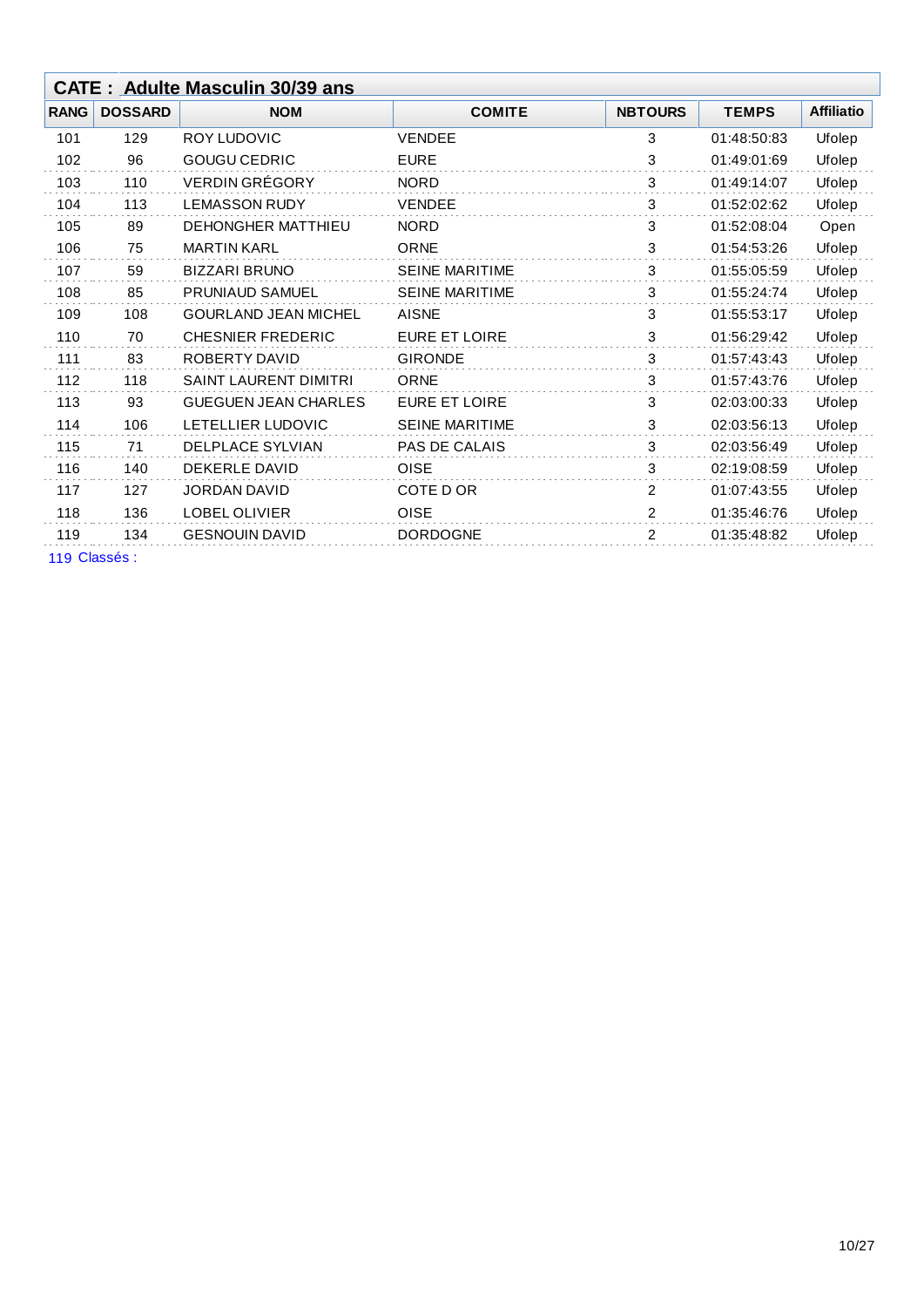|             | <b>CATE: Adulte Masculin 40/49 ans</b> |                              |                       |                |              |                   |  |
|-------------|----------------------------------------|------------------------------|-----------------------|----------------|--------------|-------------------|--|
| <b>RANG</b> | <b>DOSSARD</b>                         | <b>NOM</b>                   | <b>COMITE</b>         | <b>NBTOURS</b> | <b>TEMPS</b> | <b>Affiliatio</b> |  |
| 1           | 5                                      | PASQUET DANIEL               | <b>DORDOGNE</b>       | 5              | 01:44:51:23  | Open              |  |
| 2           | 20                                     | <b>COURRIAN BRUNO</b>        | <b>GIRONDE</b>        | 5              | 01:44:51:63  | Open              |  |
| 3           | 7                                      | <b>HERISSET CHRISTOPHE</b>   | <b>SOMME</b>          | 5              | 01:45:01:54  | Open              |  |
| 4           | 4                                      | SOULIE BERNARD               | CORREZE               | 5              | 01:45:48:31  | Ufolep            |  |
| 5           | 2                                      | <b>TESSIER PATRICK</b>       | <b>VIENNE</b>         | 5              | 01:46:07:12  | Ufolep            |  |
| 6           | 25                                     | <b>COPPEAUX FREDERIC</b>     | <b>AISNE</b>          | 5              | 01:46:17:35  | Ufolep            |  |
| 7           | $\mathbf{1}$                           | POURRAT CHRISTOPHE           | PUY DE DOME           | 5              | 01:46:47:01  | Open              |  |
| 8           | 29                                     | <b>TARBES JEAN CLAUDE</b>    | LOT ET GARONNE        | 5              | 01:46:52:36  | Ufolep            |  |
| 9           | 48                                     | <b>GROSSETETE OLIVIER</b>    | <b>SEINE ET MARNE</b> | 5              | 01:47:06:76  | Ufolep            |  |
| 10          | 6                                      | <b>COLOMBEL THIERRY</b>      | <b>SEINE MARITIME</b> | 5              | 01:47:11:19  | Ufolep            |  |
| 11          | 19                                     | <b>AMIOT GILLES</b>          | <b>YVELINES</b>       | 5              | 01:47:13:00  | Ufolep            |  |
| 12          | 8                                      | SATGE JEAN FRANCOIS          | <b>YVELINES</b>       | 5              | 01:47:55:48  | Ufolep            |  |
| 13          | 13                                     | <b>VAUDRAN RICHARD</b>       | VAL DOISE             | 5              | 01:48:04:98  | Ufolep            |  |
| 14          | 50                                     | <b>CORRADINI SEBASTIEN</b>   | VAL DOISE             | 5              | 01:48:16:54  | Ufolep            |  |
| 15          | 54                                     | DELUCHE CHRISTOPHE           | <b>HAUTE VIENNE</b>   | 5              | 01:48:34:74  | Open              |  |
| 16          | 45                                     | PATAY JEAN-CHRISTOPHE        | <b>RHONE</b>          | 5              | 01:48:47:82  | Ufolep            |  |
| 17          | 32                                     | <b>LARUE OLIVIER</b>         | <b>CORREZE</b>        | 5              | 01:48:51:87  | Ufolep            |  |
| 18          | 3                                      | <b>BOUZOU ROBERT</b>         | <b>AVEYRON</b>        | 5              | 01:49:02:45  | Ufolep            |  |
| 19          | 17                                     | <b>CHENAUD PIERRE</b>        | <b>HAUTE VIENNE</b>   | 5              | 01:49:43:23  | Open              |  |
| 20          | 78                                     | <b>MARCHAND YANNICK</b>      | VAL D OISE            | 5              | 01:49:49:33  | Ufolep            |  |
| 21          | 55                                     | <b>DEVAUX ERIC</b>           | <b>YVELINES</b>       | 5              | 01:49:49:73  | Ufolep            |  |
| 22          | 60                                     | <b>LEMESLE ARNAUD</b>        | CALVADOS              | 5              | 01:50:14:82  | Ufolep            |  |
| 23          | 68                                     | <b>JOURDAIN OLIVIER</b>      | <b>OISE</b>           | 5              | 01:50:15:22  | Ufolep            |  |
| 24          | 79                                     | <b>HEYRAUD DIDIER</b>        | <b>DORDOGNE</b>       | 5              | 01:50:31:92  | Ufolep            |  |
| 25          | 22                                     | <b>DUMONT FRANCOIS</b>       | <b>SEINE MARITIME</b> | 5              | 01:51:40:85  | Open              |  |
| 26          | 12                                     | LEFERME DAVID                | <b>NORD</b>           | 5              | 01:52:39:43  | Ufolep            |  |
| 27          | 11                                     | <b>MARIE EMMANUEL</b>        | <b>YONNE</b>          | 5              | 01:52:46:08  | Open              |  |
| 28          | 66                                     | <b>GOUNET ALAIN</b>          | <b>CORREZE</b>        | 5              | 01:53:03:31  | Ufolep            |  |
| 29          | 23                                     | <b>DURPOIX ALAIN</b>         | COTE D OR             | 5              | 01:53:03:70  | Ufolep            |  |
| 30          | 34                                     | <b>FLOREK JEAN SEBASTIEN</b> | <b>OISE</b>           | 5              | 01:53:50:88  | Ufolep            |  |
| 31          | 101                                    | <b>FILLATRE BRUNO</b>        | VAL DOISE             | 5              | 01:53:51:22  | Ufolep            |  |
| 32          | 51                                     | PASQUET JEAN LUC             | <b>DORDOGNE</b>       | $\sqrt{5}$     | 01:54:16:46  | Open              |  |
| 33          | 61                                     | <b>TORDEUX CHRISTOPHE</b>    | <b>YONNE</b>          | 5              | 01:54:16:87  | Ufolep            |  |
| 34          | 27                                     | MANEVEAU PHILIPPE            | <b>YONNE</b>          | 5              | 01:54:43:87  | Ufolep            |  |
| 35          | 10                                     | <b>BISSON JACQUES</b>        | <b>CALVADOS</b>       | 5              | 01:54:48:02  | Ufolep            |  |
| 36          | 82                                     | <b>CLAVAUD STEPHANE</b>      | <b>HAUTE VIENNE</b>   | 5              | 01:55:35:68  | Ufolep            |  |
| 37          | 9                                      | FERREIRA ORLANDO             | <b>LOIRET</b>         | 5              | 01:55:44:04  | Ufolep            |  |
| 38          | 59                                     | <b>DUPRESSOIR FRANCK</b>     | <b>AISNE</b>          | 5              | 01:55:44:45  | Open              |  |
| 39          | 21                                     | <b>BRETON JOEL</b>           | <b>LOIRET</b>         | 5              | 01:56:32:60  | Ufolep            |  |
| 40          | 37                                     | <b>VIEMONT FREDERIC</b>      | <b>EURE ET LOIRE</b>  | 5              | 01:57:02:09  | Ufolep            |  |
| 41          | 113                                    | <b>MILLET FABRICE</b>        | <b>NORD</b>           | 5              | 01:57:02:48  | Open              |  |
| 42          | 16                                     | PROUST JÉROME                | <b>DEUX SEVRES</b>    | 5              | 01:57:07:06  | Ufolep            |  |
| 43          | 26                                     | <b>MENARD SEBASTIEN</b>      | <b>CALVADOS</b>       | 5              | 01:57:13:21  | Ufolep            |  |
| 44          | 89                                     | EDELBLUTTE LAURENT           | <b>YONNE</b>          | 5              | 01:58:23:19  | Ufolep            |  |
| 45          | 119                                    | <b>COLIBEAU THIERRY</b>      | VAL D OISE            | $\sqrt{5}$     | 01:58:52:40  | Ufolep            |  |
| 46          | 64                                     | <b>LABARRE CHRISTOPHE</b>    | <b>ESSONNE</b>        | $\sqrt{5}$     | 01:59:27:64  | Open              |  |
| 47          | 63                                     | MENGES CHRISTOPHE            | LOT ET GARONNE        | 5              | 01:59:51:33  | Ufolep            |  |
| 48          | 15                                     | <b>MENET ERIC</b>            | <b>SOMME</b>          | 5              | 02:00:07:14  | Open              |  |
| 49          | 62                                     | <b>VIEVILLE OLIVIER</b>      | <b>NORD</b>           | 5              | 02:00:19:32  | Ufolep            |  |
| 50          | 38                                     | <b>EDOUARD ERIC</b>          | PAS DE CALAIS         | 5              | 02:00:57:54  | Ufolep            |  |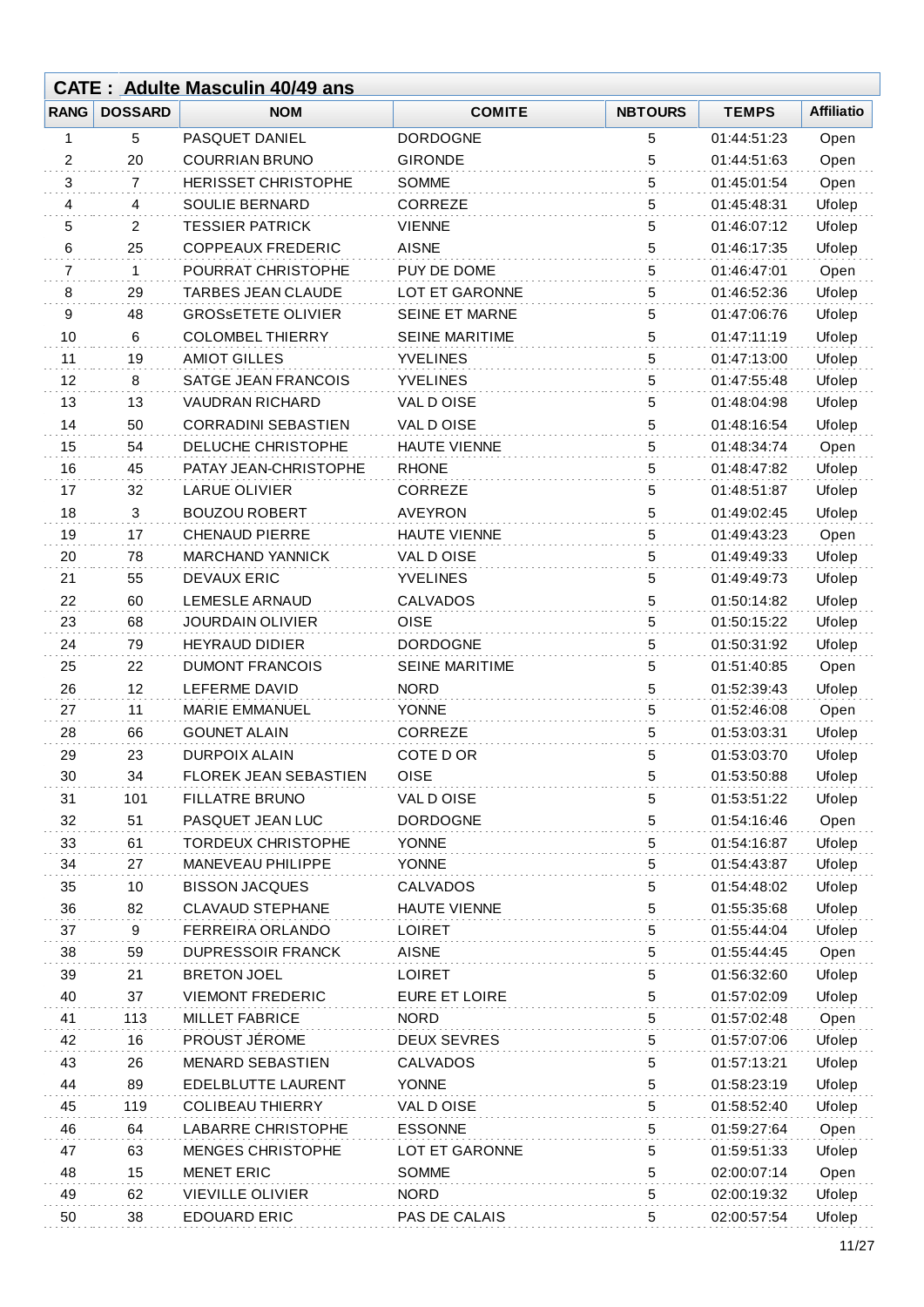|             |                | <b>CATE: Adulte Masculin 40/49 ans</b> |                          |                |              |                   |
|-------------|----------------|----------------------------------------|--------------------------|----------------|--------------|-------------------|
| <b>RANG</b> | <b>DOSSARD</b> | <b>NOM</b>                             | <b>COMITE</b>            | <b>NBTOURS</b> | <b>TEMPS</b> | <b>Affiliatio</b> |
| 51          | 41             | <b>BOUDARD JEAN</b>                    | <b>EURE</b>              | 5              | 02:01:03:55  | Open              |
| 52          | 123            | <b>LAMOUCHE PASCAL</b>                 | <b>YVELINES</b>          | 5              | 02:01:14:39  | Ufolep            |
| 53          | 122            | <b>GALLAND TONY</b>                    | <b>HAUTE VIENNE</b>      | 5              | 02:01:14:78  | Ufolep            |
| 54          | 106            | <b>BRAULT LUDOVIC</b>                  | <b>YVELINES</b>          | 5              | 02:01:36:43  | Ufolep            |
| 55          | 88             | <b>TRAVERT PHILIPPE</b>                | <b>CALVADOS</b>          | 5              | 02:01:50:75  | Open              |
| 56          | 46             | <b>HAAG GUY</b>                        | <b>MOSELLE</b>           | 5              | 02:02:01:09  | Open              |
| 57          | 30             | <b>CAIRON MICHEL</b>                   | <b>ESSONNE</b>           | 5              | 02:02:18:28  | Ufolep            |
| 58          | 134            | <b>HUCK ARNAUD</b>                     | VAL DOISE                | 5              | 02:02:22:48  | Ufolep            |
| 59          | 130            | CHENNEVIERE PASCAL                     | VAL DOISE                | 5              | 02:02:30:62  | Ufolep            |
| 60          | 90             | <b>GRARD RODRIGUE</b>                  | <b>NORD</b>              | 5              | 02:02:37:36  | Ufolep            |
| 61          | 138            | PECQUEUR JEAN-MICHEL                   | <b>NORD</b>              | 5              | 02:02:37:75  | Ufolep            |
| 62          | 81             | MOREAU DAVID                           | <b>DEUX SEVRES</b>       | 5              | 02:03:05:41  | Ufolep            |
| 63          | 36             | <b>COPIN PATRICK</b>                   | <b>AUBE</b>              | 5              | 02:03:50:29  | Ufolep            |
| 64          | 80             | <b>BLEUX FREDERIC</b>                  | <b>SOMME</b>             | 5              | 02:03:50:64  | Open              |
| 65          | 52             | <b>TALON PATRICE</b>                   | <b>SOMME</b>             | 5              | 02:04:00:20  | Ufolep            |
| 66          | 58             | <b>LECONTE CHRISTOPHE</b>              | <b>SEINE MARITIME</b>    | 5              | 02:04:07:91  | Ufolep            |
| 67          | 18             | PALET LAURENT                          | <b>CHARENTE</b>          | 5              | 02:04:14:58  | Ufolep            |
| 68          | 28             | PRISSETTE JEAN-MICHEL                  | <b>NORD</b>              | 5              | 02:04:35:24  | Open              |
| 69          | 124            | PASQUIER OLIVIER                       | <b>LOIRET</b>            | 5              | 02:04:39:73  | Ufolep            |
| 70          | 65             | DAUTEL LAURENT                         | <b>VENDEE</b>            | 5              | 02:05:16:91  | Open              |
| 71          | 127            | PAULEVE EMMANUEL                       | <b>YONNE</b>             | 5              | 02:06:13:72  | Ufolep            |
| 72          | 111            | <b>GUEROULT HERVE</b>                  | <b>CALVADOS</b>          | 5              | 02:06:28:00  | Ufolep            |
| 73          | 44             | <b>GILBERT FLORIAN</b>                 | <b>NIEVRE</b>            | 5              | 02:06:28:68  | Ufolep            |
| 74          | 69             | <b>VIEMONT PASCAL</b>                  | <b>EURE ET LOIRE</b>     | 5              | 02:06:41:05  | Ufolep            |
| 75          | 87             | <b>BLANQUET PASCAL</b>                 | <b>AISNE</b>             | 5              | 02:06:41:83  | Ufolep            |
| 76          | 42             | <b>BIGRAT CLAUDE</b>                   | <b>INDRE</b>             | 5              | 02:06:50:21  | Ufolep            |
| 77          | 14             | <b>BAILLET DIDIER</b>                  | <b>DORDOGNE</b>          | 5              | 02:06:57:53  | Ufolep            |
| 78          | 43             | THIEBAUT ERIC                          | MEURTHE ET MOSELLE       | 5              | 02:08:21:83  | Ufolep            |
| 79          | 84             | <b>REYNIER LAURENT</b>                 | <b>GIRONDE</b>           | 5              | 02:08:38:89  | Ufolep            |
| 80          | 136            | <b>LAGEAT PATRICE</b>                  | <b>HAUTE VIENNE</b>      | 5              | 02:09:07:29  | Ufolep            |
| 81          | 83             | RICHARD FREDERIC                       | <b>YVELINES</b>          | 5              | 02:09:59:81  | Ufolep            |
| 82          | 116            | <b>HEURTIN STEPHANE</b>                | <b>OISE</b>              | $\sqrt{5}$     | 02:10:04:26  | Ufolep            |
| 83          | 137            | RABILLON LUDOVIC                       | <b>LOIRET</b>            | 5              | 02:10:09:45  | Ufolep            |
| 84          | 97             | PICART HERVE                           | <b>EURE ET LOIRE</b>     | 5              | 02:10:16:63  | Ufolep            |
| 85          | 110            | HURTEBISE JOEL                         | <b>AISNE</b>             | 5              | 02:10:32:63  | Open              |
| 86          | 47             | <b>GAUDIN CHRISTOPHE</b>               | <b>ORNE</b>              | 5              | 02:10:48:67  | Ufolep            |
| 87          | 53             | <b>BOUCHERY JEAN MICHEL</b>            | <b>DEUX SEVRES</b>       | 5              | 02:10:59:29  | Ufolep            |
| 88          | 131            | <b>LAROUDIE GILLES</b>                 | <b>HAUTE VIENNE</b>      | 5              | 02:11:11:88  | Ufolep            |
| 89          | 103            | DURAND CHRISTOPHE                      | <b>SOMME</b>             | 5              | 02:11:54:07  | Open              |
| 90          | 120            | <b>BOULANGER BAILLEUX PATR</b>         | SOMME                    | 5              | 02:12:55:34  | Ufolep            |
| 91          | 102            | <b>GARRAUD DENIS</b>                   | <b>DORDOGNE</b>          | 5              | 02:12:55:69  | Ufolep            |
| 92          | 128            | <b>CORNEE BRUNO</b>                    | <b>NORD</b>              | 5              | 02:13:00:88  | Open              |
| 93          | 85             | <b>LARRAS MARC OLIVIER</b>             | <b>LOIRET</b>            | 5              | 02:13:13:92  | Ufolep            |
| 94          | 91             | <b>FITTE LAURENT</b>                   | LOT ET GARONNE           | 5              | 02:13:37:98  | Ufolep            |
| 95          | 71             | <b>COUSIN AYMERIC</b>                  | <b>CHER</b>              | $\sqrt{5}$     | 02:14:40:86  | Ufolep            |
| 96          | 104            | JEANNEAU CHRISTOPHE                    | <b>DEUX SEVRES</b>       | 5              | 02:15:12:51  | Ufolep            |
| 97          | 107            | <b>BEAU STEPHANE</b>                   | <b>GIRONDE</b>           | 5              | 02:16:03:46  | Ufolep            |
| 98          | 135            | <b>DUPONT DAVID</b>                    | <b>SOMME</b>             | 5              | 02:16:09:03  | Ufolep            |
| 99          | 77             | <b>LEBERT FRANCK</b>                   | HAUTS DE SEINE           | 5              | 02:16:23:85  | Ufolep            |
| 100         | 67             | <b>DUPUIS STEPHANE</b>                 | <b>CHARENTE MARITIME</b> | 5              | 02:16:52:12  | Ufolep            |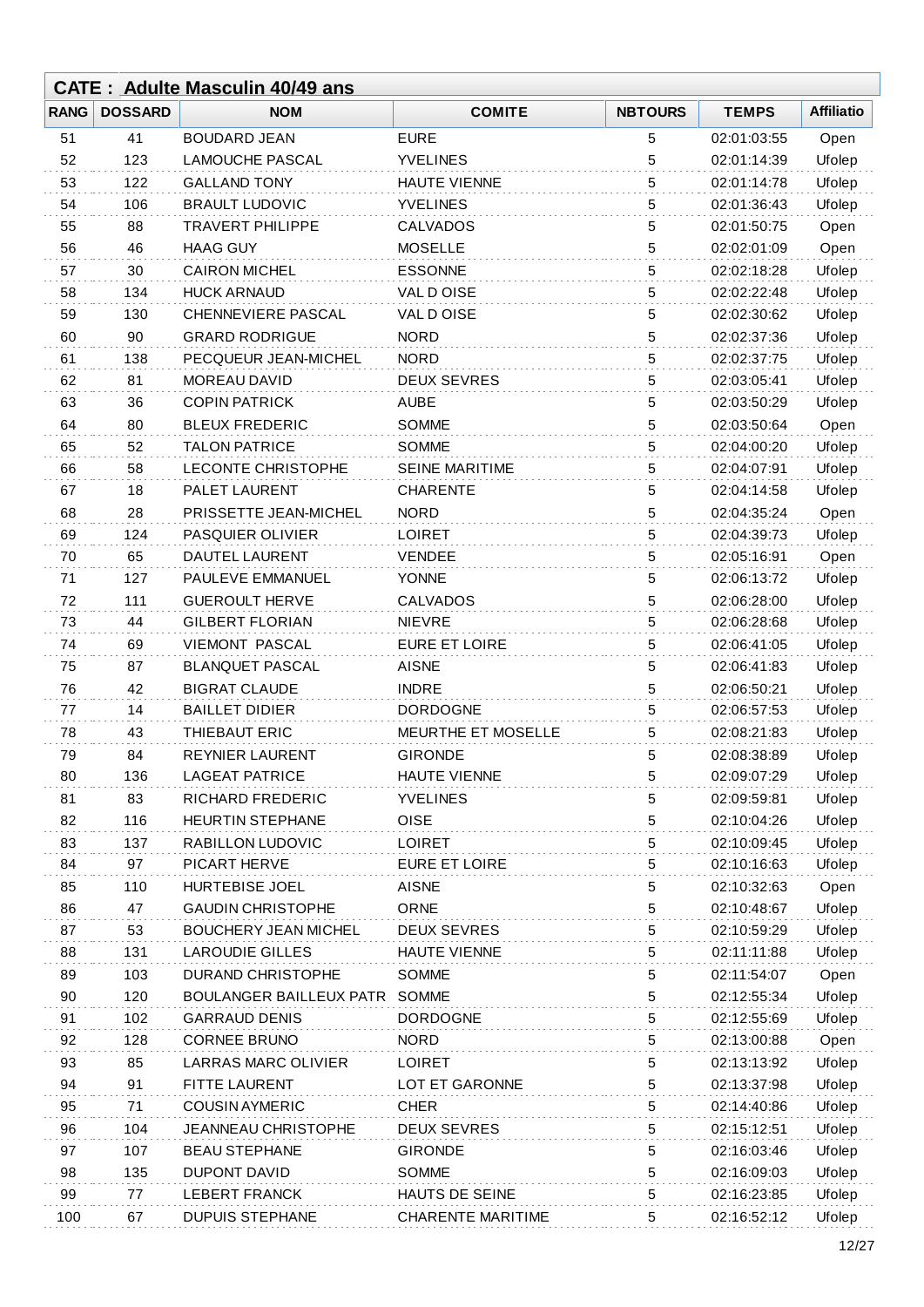|             |                | <b>CATE: Adulte Masculin 40/49 ans</b> |                           |                |              |                   |
|-------------|----------------|----------------------------------------|---------------------------|----------------|--------------|-------------------|
| <b>RANG</b> | <b>DOSSARD</b> | <b>NOM</b>                             | <b>COMITE</b>             | <b>NBTOURS</b> | <b>TEMPS</b> | <b>Affiliatio</b> |
| 101         | 117            | <b>BEAULIEU ERIC</b>                   | <b>EURE ET LOIRE</b>      | 5              | 02:17:01:40  | Ufolep            |
| 102         | 112            | <b>ROUGEOT MARC</b>                    | <b>YONNE</b>              | 5              | 02:17:23:07  | Ufolep            |
| 103         | 125            | <b>LETROU THIERRY</b>                  | <b>AISNE</b>              | 4              | 01:45:07:23  | Ufolep            |
| 104         | 93             | <b>GOUAS REGIS</b>                     | <b>VENDEE</b>             | 4              | 01:45:48:65  | Ufolep            |
| 105         | 114            | MAURA JEAN LUC                         | <b>LOT ET GARONNE</b>     | 4              | 01:46:51:97  | Ufolep            |
| 106         | 49             | ZANZUCCHI STÉPHANE                     | <b>HAUTS DE SEINE</b>     | 4              | 01:46:56:70  | Ufolep            |
| 107         | 98             | <b>MERIAUX FREDERIC</b>                | PAS DE CALAIS             | 4              | 01:47:35:14  | Ufolep            |
| 108         | 129            | <b>GONDCAILLE LAURENT</b>              | <b>OISE</b>               | 4              | 01:50:36:05  | Ufolep            |
| 109         | 115            | <b>LUCAS PIERRICK</b>                  | <b>VENDEE</b>             | 4              | 01:53:04:08  | Ufolep            |
| 110         | 109            | <b>SUDOL DAVID</b>                     | <b>SEINE MARITIME</b>     | 4              | 01:53:51:56  | Ufolep            |
| 111         | 99             | PERROT FRANCK                          | <b>CHER</b>               | 4              | 01:55:20:02  | Open              |
| 112         | 100            | <b>SAULNIER PHILIPPE</b>               | <b>NIEVRE</b>             | $\overline{4}$ | 01:58:02:30  | Ufolep            |
| 113         | 86             | <b>SELLIER CHRISTOPHE</b>              | <b>SEINE MARITIME</b>     | $\overline{4}$ | 01:58:02:71  | Ufolep            |
| 114         | 126            | <b>LEROUX DAVID</b>                    | <b>CALVADOS</b>           | 4              | 01:59:27:98  | Ufolep            |
| 115         | 70             | <b>CSERNAK SYLVAIN</b>                 | PAS DE CALAIS             | 4              | 02:00:19:72  | Ufolep            |
| 116         | 76             | <b>VARENGUIN Patrick</b>               | SEINE ET MARNE            | 4              | 02:00:37:77  | Open              |
| 117         | 75             | <b>CUNIERE MARCELIN</b>                | <b>NIEVRE</b>             | 4              | 02:05:39:85  | Ufolep            |
| 118         | 39             | PETIT PASCAL                           | <b>CHER</b>               | 4              | 02:10:37:45  | Ufolep            |
| 119         | 133            | DELPLACE JEROME                        | <b>OISE</b>               | 4              | 02:12:03:01  | Ufolep            |
| 120         | 24             | <b>BELANGEON SERGE</b>                 | <b>CREUSE</b>             | 4              | 02:32:35:54  | Ufolep            |
| 121         | 121            | <b>SACRE ALAIN</b>                     | <b>DEUX SEVRES</b>        | 3              | 01:48:10:19  | Ufolep            |
| 122         | 74             | <b>RIVIERE FABRICE</b>                 | <b>MEURTHE ET MOSELLE</b> | 3              | 01:59:28:31  | Open              |
|             |                |                                        |                           |                |              |                   |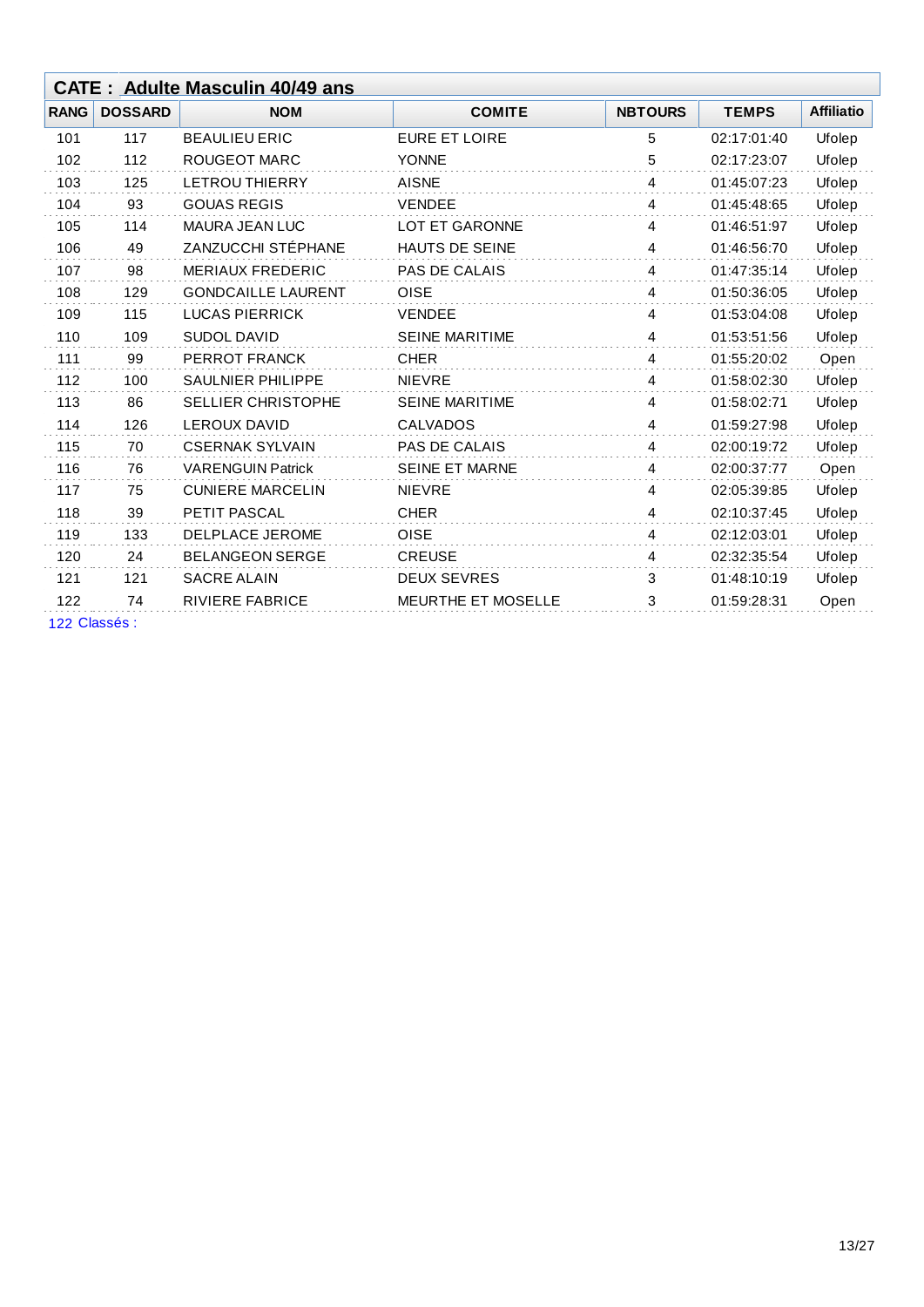|             |                | <b>CATE: Adulte Masculin 50/59 ans</b> |                    |                |              |                   |
|-------------|----------------|----------------------------------------|--------------------|----------------|--------------|-------------------|
| <b>RANG</b> | <b>DOSSARD</b> | <b>NOM</b>                             | <b>COMITE</b>      | <b>NBTOURS</b> | <b>TEMPS</b> | <b>Affiliatio</b> |
| 1           | 1              | <b>CHANTEAU PATRICE</b>                | <b>DORDOGNE</b>    | 3              | 01:21:25:79  | Open              |
| 2           | 3              | <b>DELRIEU ERIC</b>                    | <b>CHARENTE</b>    | 3              | 01:21:26:10  | Ufolep            |
| 3           | $\overline{7}$ | <b>SOURIOUX JAMES</b>                  | <b>ARDENNES</b>    | 3              | 01:21:26:74  | Open              |
| 4           | 13             | <b>EGEE ALAIN</b>                      | VAL DOISE          | 3              | 01:22:34:05  | Open              |
| 5           | 20             | SZKOLNIK JEAN JACQUES                  | <b>GIRONDE</b>     | 3              | 01:23:15:10  | Open              |
| 6           | 55             | <b>EYQUARD DOMINIQUE</b>               | <b>GIRONDE</b>     | 3              | 01:23:34:43  | Ufolep            |
| 7           | 21             | <b>BERNARD ALAIN</b>                   | <b>VIENNE</b>      | 3              | 01:23:35:03  | Ufolep            |
| 8           | 11             | CHARBONNEAU XAVIER                     | <b>VENDEE</b>      | 3              | 01:24:31:74  | Open              |
| 9           | 35             | <b>BARBARIN PIERRE</b>                 | CORREZE            | 3              | 01:24:38:48  | Ufolep            |
| 10          | 88             | <b>AUDGER GILLES</b>                   | <b>DEUX SEVRES</b> | $\sqrt{3}$     | 01:24:38:81  | Ufolep            |
| 11          | 4              | <b>NICOLAS HERVE</b>                   | COTE D OR          | 3              | 01:24:44:16  | Open              |
| 12          | 16             | <b>DERE PASCAL</b>                     | <b>DEUX SEVRES</b> | 3              | 01:24:53:38  | Open              |
| 13          | 10             | JEUNET GUY                             | VAL DOISE          | 3              | 01:25:05:36  | Ufolep            |
| 14          | 14             | SAINT JEAN CHRISTOPHE                  | <b>DORDOGNE</b>    | 3              | 01:25:28:27  | Open              |
| 15          | 26             | <b>BATAILLE MARC</b>                   | <b>AISNE</b>       | 3              | 01:25:34:20  | Open              |
| 16          | 29             | <b>FARGUES THIERRY</b>                 | <b>AVEYRON</b>     | 3              | 01:25:58:48  | Ufolep            |
| 17          | 12             | <b>CAZUGUEL DIDIER</b>                 | <b>OISE</b>        | 3              | 01:26:03:53  | Open              |
| 18          | 42             | <b>FECOURT BRUNO</b>                   | <b>ARDENNES</b>    | 3              | 01:26:16:15  | Ufolep            |
| 19          | 25             | <b>GIRAUD MICHEL</b>                   | <b>CREUSE</b>      | 3              | 01:26:32:89  | Ufolep            |
| 20          | 22             | PERRON DIDIER                          | <b>LOIRET</b>      | 3              | 01:26:58:11  | Ufolep            |
| 21          | 33             | PACHOT JEAN PHILIPPE                   | <b>ESSONNE</b>     | 3              | 01:27:11:27  | Open              |
| 22          | 47             | <b>GAUTHIER YVES</b>                   | <b>VAUCLUSE</b>    | 3              | 01:27:17:05  | Ufolep            |
| 23          | 57             | <b>VACAS PASCAL</b>                    | <b>LOIRET</b>      | 3              | 01:27:17:38  | Ufolep            |
| 24          | 49             | <b>THOMAS PASCAL</b>                   | SEINE SAINT-DENIS  | 3              | 01:27:17:69  | Ufolep            |
| 25          | 37             | <b>LAMETTE DENIS</b>                   | <b>OISE</b>        | 3              | 01:27:18:02  | Open              |
| 26          | 15             | <b>MAERTEN FRANCOIS</b>                | <b>SOMME</b>       | 3              | 01:27:21:83  | Ufolep            |
| 27          | 59             | <b>PRAUD FABRICE</b>                   | <b>AISNE</b>       | 3              | 01:27:59:61  | Open              |
| 28          | 50             | <b>GIRONNET MARC</b>                   | VAL DOISE          | 3              | 01:28:34:06  | Open              |
| 29          | 31             | <b>FORGET PATRICK</b>                  | LOT ET GARONNE     | 3              | 01:28:41:73  | Ufolep            |
| 30          | 19             | NOBLETZ DIDIER                         | <b>YVELINES</b>    | 3              | 01:28:59:36  | Ufolep            |
| 31          | 95             | <b>GRASSET GUY</b>                     | <b>VENDEE</b>      | 3              | 01:29:17:42  | Open              |
| 32          | 9              | <b>CORBIN JEAN-YVES</b>                | <b>CALVADOS</b>    | $\sqrt{3}$     | 01:29:17:74  | Ufolep            |
| 33          | $\overline{2}$ | <b>GUILLERMIN ROLAND</b>               | <b>ISERE</b>       | 3              | 01:29:21:51  | Open              |
| 34          | 71             | <b>GRANCHER BERNARD</b>                | VAL DOISE          | 3              | 01:29:44:85  | Open              |
| 35          | 34             | <b>FAVREAU YVES</b>                    | <b>VENDEE</b>      | $\sqrt{3}$     | 01:30:09:17  | Open              |
| 36          | 85             | DORE ERIC                              | <b>EURE</b>        | 3              | 01:30:16:11  | Ufolep            |
| 37          | 8              | <b>SCHEPENS JEAN-JACQUES</b>           | <b>EURE</b>        | 3              | 01:30:30:84  | Open              |
| 38          | 51             | <b>DURAND DIDIER</b>                   | <b>SOMME</b>       | 3              | 01:30:54:13  | Ufolep            |
| 39          | 54             | DE BENOIST EMMANUEL                    | <b>YVELINES</b>    | $\sqrt{3}$     | 01:31:19:31  | Ufolep            |
| 40          | 46             | BESSEYRIAS JEAN-MICHEL                 | <b>NIEVRE</b>      | 3              | 01:31:34:77  | Open              |
| 41          | 73             | COULON JEAN CLAUDE                     | <b>DEUX SEVRES</b> | 3              | 01:31:35:09  | Ufolep            |
| 42          | 6              | <b>BONNIER ERIC</b>                    | <b>NORD</b>        | 3              | 01:32:05:65  | Open              |
| 43          | 75             | <b>BERNARD ALAIN</b>                   | <b>YVELINES</b>    | 3              | 01:32:13:61  | Open              |
| 44          | 64             | <b>DORISON PIERRE</b>                  | <b>OISE</b>        | 3              | 01:32:28:94  | Open              |
| 45          | 67             | LOZIER JEAN-BERNARD                    | <b>EURE</b>        | 3              | 01:32:29:55  | Ufolep            |
| 46          | 27             | <b>HAREL NORBERT</b>                   | <b>CALVADOS</b>    | $\sqrt{3}$     | 01:32:29:87  | Ufolep            |
| 47          | 82             | ANGIBAUD DIDIER                        | <b>VENDEE</b>      | 3              | 01:32:41:27  | Open              |
| 48          | 63             | DA FONSECA PEDRO                       | <b>VENDEE</b>      | 3              | 01:32:41:86  | Open              |
| 49          | 45             | <b>ALCON JAMES</b>                     | <b>MARNE</b>       | 3              | 01:32:42:17  | Open              |
| 50          | 102            | <b>MANDRET PAUL</b>                    | <b>VENDEE</b>      | 3              | 01:34:13:57  | Open              |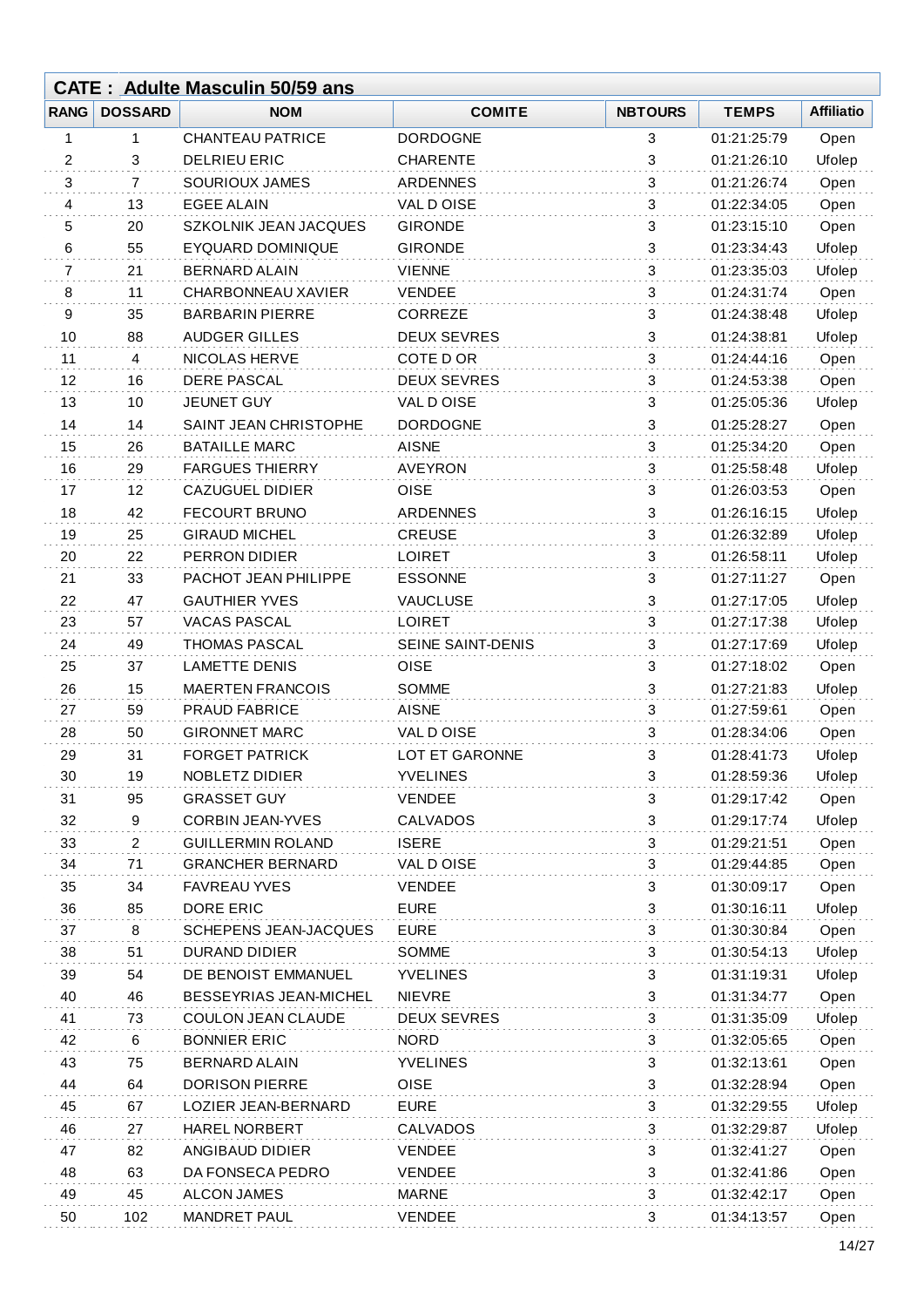|             |                | <b>CATE: Adulte Masculin 50/59 ans</b> |                          |                           |              |                   |
|-------------|----------------|----------------------------------------|--------------------------|---------------------------|--------------|-------------------|
| <b>RANG</b> | <b>DOSSARD</b> | <b>NOM</b>                             | <b>COMITE</b>            | <b>NBTOURS</b>            | <b>TEMPS</b> | <b>Affiliatio</b> |
| 51          | 32             | <b>MASOTTI PHILIPPE</b>                | ALPES-MARITIMES          | 3                         | 01:34:43:40  | Open              |
| 52          | 70             | <b>REI JORGE</b>                       | <b>VOSGES</b>            | 3                         | 01:34:53:51  | Ufolep            |
| 53          | 101            | <b>VARLET CHRISTOPHE</b>               | <b>LOIRET</b>            | 3                         | 01:34:53:85  | Ufolep            |
| 54          | 38             | DA RUGNA DANIEL                        | <b>ALLIER</b>            | 3                         | 01:35:03:03  | Ufolep            |
| 55          | 60             | <b>GUEZET THIERRY</b>                  | <b>CALVADOS</b>          | 3                         | 01:35:07:22  | Ufolep            |
| 56          | 56             | <b>BLEYAERT FRANCIS</b>                | <b>VIENNE</b>            | 3                         | 01:35:21:93  | Ufolep            |
| 57          | 76             | <b>MOCAER DIDIER</b>                   | <b>GIRONDE</b>           | 3                         | 01:35:28:44  | Ufolep            |
| 58          | 96             | PITRE PATRICK                          | <b>OISE</b>              | $\mathbf{3}$              | 01:35:55:58  | Ufolep            |
| 59          | 23             | <b>FOSSARD EMMANUEL</b>                | SEINE MARITIME           | 3                         | 01:35:55:91  | Ufolep            |
| 60          | 106            | THUILLIEZ PATRICK                      | VAL DOISE                | 3                         | 01:35:56:24  | Open              |
| 61          | 83             | <b>DROUAUX FRANCIS</b>                 | OISE                     | 3                         | 01:35:56:55  | Ufolep            |
| 62          | 69             | RUNNEBURGER MICHEL                     | <b>VAUCLUSE</b>          | 3                         | 01:36:51:79  | Ufolep            |
| 63          | 36             | <b>GAY DIDIER</b>                      | <b>CHARENTE MARITIME</b> | 3                         | 01:37:48:84  | Ufolep            |
| 64          | 28             | <b>ROUGEOT GILLES</b>                  | <b>YONNE</b>             | $\ensuremath{\mathsf{3}}$ | 01:37:53:21  | Ufolep            |
| 65          | 100            | <b>FORGE FRANCOIS</b>                  | <b>YVELINES</b>          | 3                         | 01:37:53:53  | Ufolep            |
| 66          | 40             | <b>LEGRAND CLAUDE</b>                  | PAS DE CALAIS            | 3                         | 01:37:59:31  | Ufolep            |
| 67          | 80             | PERNELLE REMY                          | <b>CALVADOS</b>          | 3                         | 01:38:06:30  | Open              |
| 68          | 65             | DESPREZ JEAN MARC                      | <b>ALLIER</b>            | 3                         | 01:38:14:86  | Open              |
| 69          | 30             | PLANQUE OLIVIER                        | <b>NORD</b>              | $\mathbf{3}$              | 01:38:19:93  | Ufolep            |
| 70          | 77             | LE CHAPELAIN BERNARD                   | <b>LOIRET</b>            | 3                         | 01:38:37:68  | Ufolep            |
| 71          | 79             | PAPELARD DOMINIQUE                     | <b>AISNE</b>             | 3                         | 01:39:08:41  | Ufolep            |
| 72          | 17             | <b>FAURE ALAIN</b>                     | <b>HAUTE VIENNE</b>      | 3                         | 01:40:32:22  | Ufolep            |
| 73          | 98             | <b>ESCUDERO JEAN-NOEL</b>              | VAL DOISE                | 3                         | 01:40:46:41  | Ufolep            |
| 74          | 105            | <b>REAU FABRICE</b>                    | <b>LOIRET</b>            | 3                         | 01:41:55:38  | Open              |
| 75          | 90             | <b>LECOMTE DOMINIQUE</b>               | <b>YVELINES</b>          | $\ensuremath{\mathsf{3}}$ | 01:42:28:22  | Ufolep            |
| 76          | 24             | DECOLOGNE LUC                          | COTE D OR                | 3                         | 01:42:38:16  | Open              |
| 77          | 18             | <b>GUIGNARD DOMINIQUE</b>              | <b>CHARENTE</b>          | 3                         | 01:44:41:52  | Ufolep            |
| 78          | 92             | LEFEVRE CHRISTIAN                      | <b>LOIRET</b>            | 3                         | 01:44:48:71  | Ufolep            |
| 79          | 39             | <b>MENARD FABRICE</b>                  | <b>EURE ET LOIRE</b>     | 3                         | 01:44:52:25  | Ufolep            |
| 80          | 66             | MOREL JACQUES                          | <b>EURE ET LOIRE</b>     | 3                         | 01:45:13:08  | Ufolep            |
| 81          | 53             | <b>DUPONT FRANCOIS</b>                 | <b>HAUTE VIENNE</b>      | 3                         | 01:47:55:35  | Ufolep            |
| 82          | 81             | DEBRUYNE LAURENT                       | <b>ESSONNE</b>           | 3                         | 01:48:24:59  | Open              |
| 83          | 78             | SOREL BERTRAND                         | SEINE MARITIME           | 3                         | 01:48:28:74  | Ufolep            |
| 84          | 84             | RACLOT CHRISTIAN                       | <b>ALLIER</b>            | 3                         | 01:48:36:15  | Open              |
| 85          | 89             | SOUCHAUD JEAN PIERRE                   | <b>HAUTE VIENNE</b>      | 3                         | 01:48:40:65  | Ufolep            |
| 86          | 104            | <b>GAUTIER PASCAL</b>                  | <b>YVELINES</b>          | 3                         | 01:49:12:71  | Ufolep            |
| 87          | 41             | SCHWITZGABEL ALAIN                     | <b>CHER</b>              | 3                         | 01:49:44:08  | Ufolep            |
| 88          | 58             | PASQUALOTTO JEAN-CHARL                 | <b>SEINE MARITIME</b>    | 3                         | 01:49:57:42  | Ufolep            |
| 89          | 72             | LEPRINCE MICHEL                        | <b>SOMME</b>             | 3                         | 01:50:01:62  | Open              |
| 90          | 87             | DAULT JEAN JACQUES                     | SOMME                    | 3                         | 01:50:15:44  | Open              |
| 91          | 61             | <b>ROBERT PATRICE</b>                  | <b>YONNE</b>             | 3                         | 01:50:25:28  | Ufolep            |
| 92          | 93             | <b>BEGUIN GUY</b>                      | <b>AISNE</b>             | 3                         | 01:51:28:96  | Ufolep            |
| 93          | 99             | THESILLAT CHRISTIAN                    | <b>HAUTE VIENNE</b>      | 3                         | 01:52:15:58  | Ufolep            |
| 94          | 103            | LESBROUSSART PHILIPPE                  | <b>OISE</b>              | 3                         | 01:53:26:73  | Ufolep            |
| 95          | 74             | <b>VEDIS ALAIN</b>                     | <b>HAUTE VIENNE</b>      | 3                         | 01:53:59:41  | Ufolep            |
| 96          | 68             | <b>LAVARENNE MICHEL</b>                | <b>NIEVRE</b>            | 3                         | 01:56:10:08  | Ufolep            |
| 97          | 44             | CHAPELLE JEAN-LUC                      | <b>EURE</b>              | $\overline{c}$            | 01:21:26:41  | Open              |
| 98          | 94             | PORTMANN PHILIPPE                      | CALVADOS                 | 2                         | 01:21:27:05  | Ufolep            |
| 99          | 97             | <b>LABORBE GERARD</b>                  | <b>ALLIER</b>            | $\overline{c}$            | 01:25:31:19  | Open              |
| 100         | 62             | <b>CIPRES MANUEL</b>                   | <b>ESSONNE</b>           | $\overline{\mathbf{c}}$   | 01:28:22:57  | Ufolep            |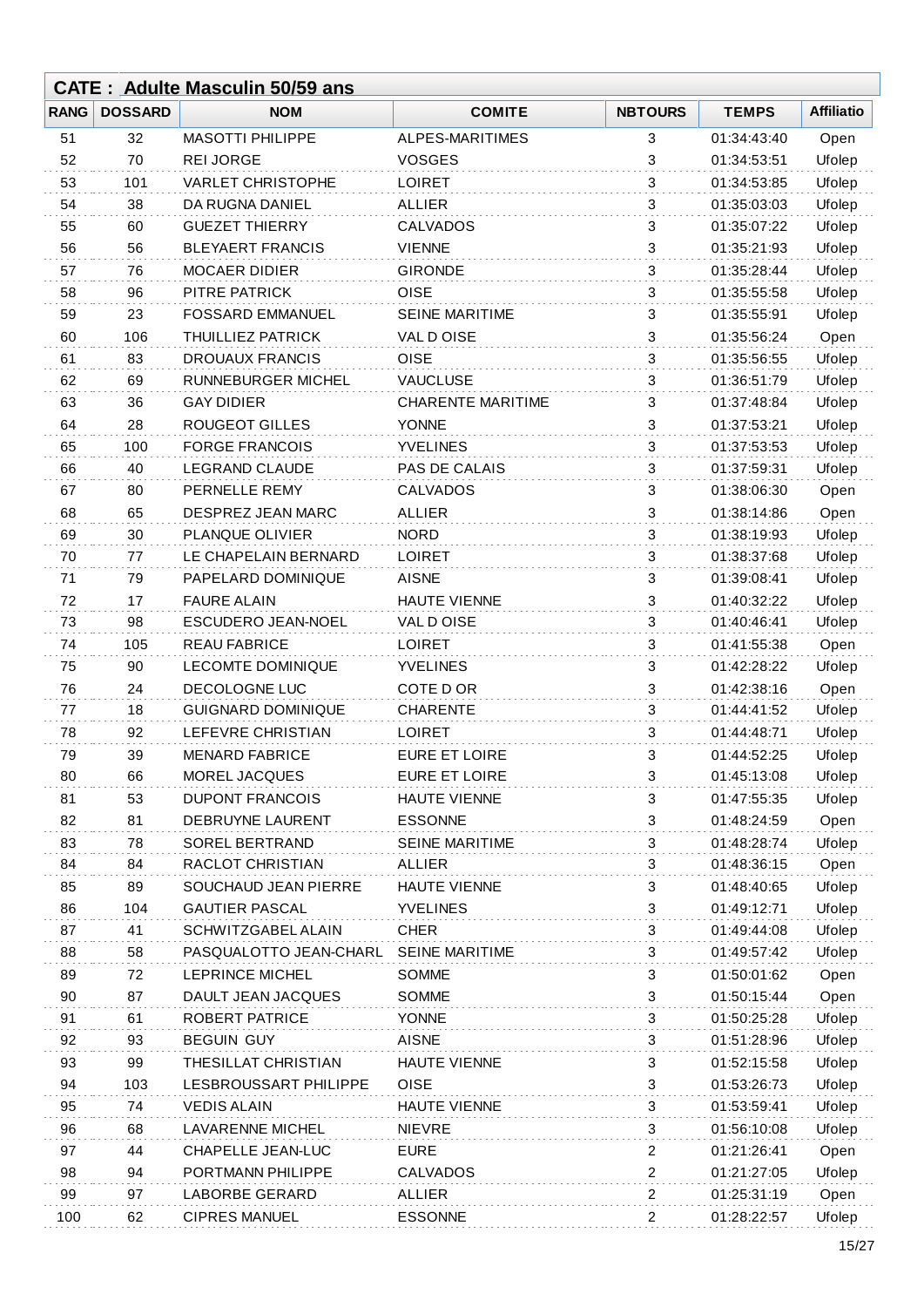|                                                  | <b>CATE: Adulte Masculin 50/59 ans</b> |                  |               |                |              |                   |  |  |  |
|--------------------------------------------------|----------------------------------------|------------------|---------------|----------------|--------------|-------------------|--|--|--|
|                                                  | <b>RANG DOSSARD</b>                    | <b>NOM</b>       | <b>COMITE</b> | <b>NBTOURS</b> | <b>TEMPS</b> | <b>Affiliatio</b> |  |  |  |
| 101                                              | 48                                     | DELBARRE THIFRRY | VOSGES        |                | 01:49:06:97  | Jfolep            |  |  |  |
| 102                                              | 52                                     | CHARRIER PATRICE | DEUX SEVRES   |                | 01:27:47:99  | Ufolep            |  |  |  |
| $\sim$ $\sim$ $\sim$ $\sim$ $\sim$ $\sim$ $\sim$ |                                        |                  |               |                |              |                   |  |  |  |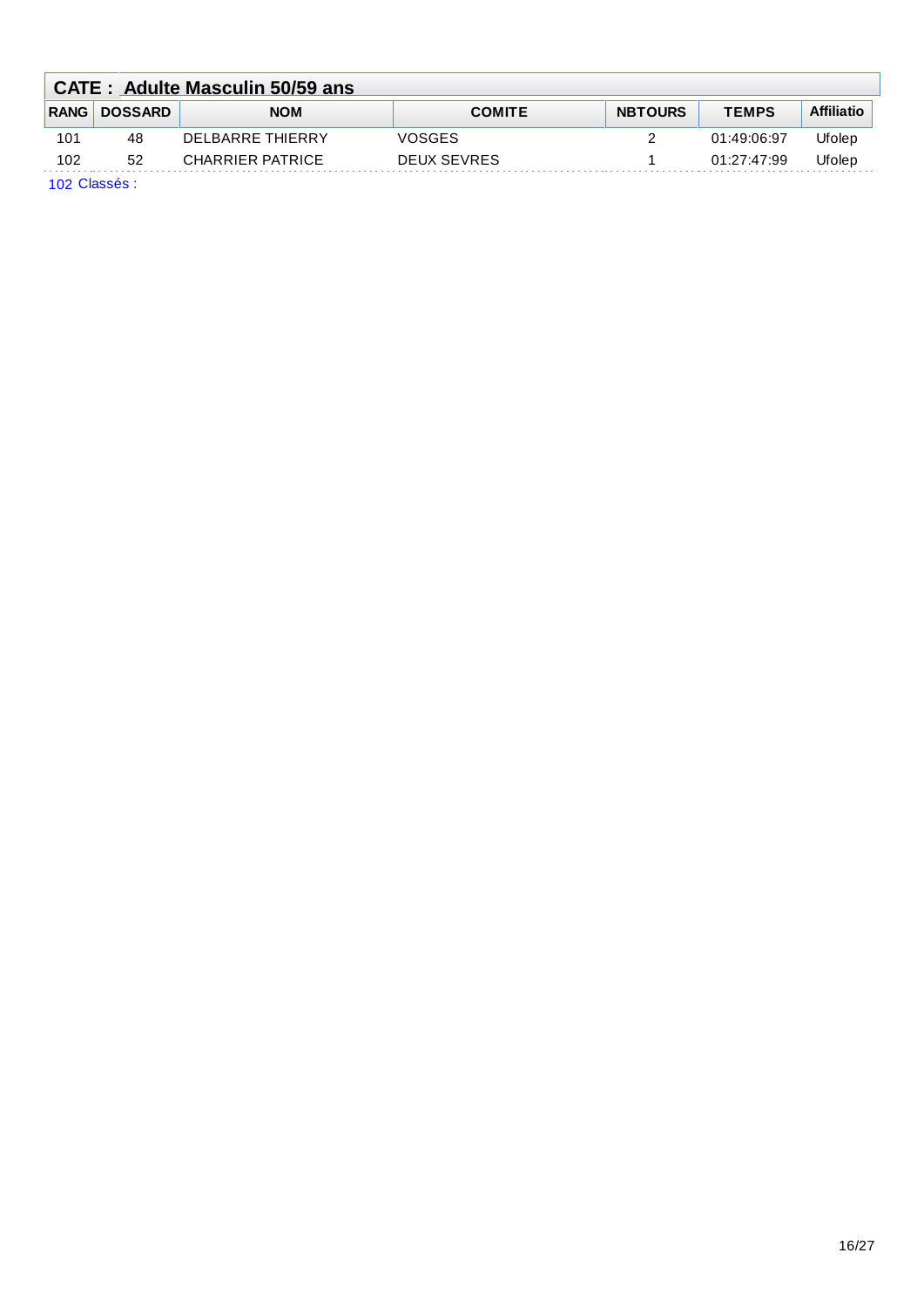|             | <b>CATE: Adulte Masculin 60 ans et plus</b> |                             |                       |                           |              |                   |  |
|-------------|---------------------------------------------|-----------------------------|-----------------------|---------------------------|--------------|-------------------|--|
| <b>RANG</b> | <b>DOSSARD</b>                              | <b>NOM</b>                  | <b>COMITE</b>         | <b>NBTOURS</b>            | <b>TEMPS</b> | <b>Affiliatio</b> |  |
| 1           | 125                                         | <b>GRANGE JEAN CLAUDE</b>   | <b>SEINE ET MARNE</b> | 3                         | 01:22:29:27  | Open              |  |
| 2           | 134                                         | SANSONNET JEAN CLAUDE       | <b>HAUTE VIENNE</b>   | 3                         | 01:22:41:58  | Ufolep            |  |
| 3           | 121                                         | GALISSAIRE JEAN BERNARD     | <b>GIRONDE</b>        | 3                         | 01:23:20:75  | Open              |  |
| 4           | 127                                         | <b>GODOT FRANCIS</b>        | <b>CREUSE</b>         | 3                         | 01:24:13:29  | Open              |  |
| 5           | 155                                         | <b>PENY MICHEL</b>          | <b>VIENNE</b>         | 3                         | 01:24:15:00  | Ufolep            |  |
| 6           | 132                                         | ULBERT JEAN CLAUDE          | <b>DORDOGNE</b>       | 3                         | 01:27:58:99  | Open              |  |
| 7           | 129                                         | <b>GRENET PIERRE</b>        | <b>CALVADOS</b>       | 3                         | 01:29:00:83  | Ufolep            |  |
| 8           | 151                                         | <b>TOUSSAINT JEAN MARIE</b> | <b>VOSGES</b>         | 3                         | 01:30:21:05  | Open              |  |
| 9           | 136                                         | LAHAILLE GABRIEL            | <b>GIRONDE</b>        | 3                         | 01:30:50:45  | Ufolep            |  |
| 10          | 122                                         | POIRIER JANY                | <b>ALLIER</b>         | 3                         | 01:30:54:87  | Ufolep            |  |
| 11          | 126                                         | <b>TELLIER JACK</b>         | <b>SOMME</b>          | 3                         | 01:31:00:47  | Open              |  |
| 12          | 130                                         | <b>CIEPLIK BERNARD</b>      | <b>NORD</b>           | 3                         | 01:32:12:56  | Ufolep            |  |
| 13          | 146                                         | <b>LANDRIN JEAN</b>         | <b>VENDEE</b>         | 3                         | 01:32:46:10  | Open              |  |
| 14          | 131                                         | <b>CARRARA MICHEL</b>       | VAL DOISE             | 3                         | 01:32:46:30  | Ufolep            |  |
| 15          | 123                                         | <b>FAUVEL ALAIN</b>         | <b>EURE</b>           | 3                         | 01:33:47:14  | Open              |  |
| 16          | 145                                         | LEMAITRE CLAUDE             | <b>ESSONNE</b>        | 3                         | 01:34:25:69  | Ufolep            |  |
| 17          | 124                                         | <b>BAILLON ALAIN</b>        | <b>INDRE</b>          | 3                         | 01:34:25:97  | Ufolep            |  |
| 18          | 135                                         | RAGUE JEAN-JACQUES          | <b>YVELINES</b>       | 3                         | 01:35:44:23  | Ufolep            |  |
| 19          | 161                                         | SEGARRA JEAN PAUL           | <b>YVELINES</b>       | 3                         | 01:36:32:27  | Ufolep            |  |
| 20          | 154                                         | <b>DURANTON JACQUES</b>     | <b>YVELINES</b>       | 3                         | 01:37:01:53  | Ufolep            |  |
| 21          | 144                                         | <b>DIERS ALAIN</b>          | <b>NORD</b>           | 3                         | 01:38:04:85  | Ufolep            |  |
| 22          | 160                                         | <b>SIRE BERNARD</b>         | <b>VENDEE</b>         | 3                         | 01:38:05:00  | Ufolep            |  |
| 23          | 142                                         | <b>GUIBERT JEAN-JACQUES</b> | <b>CALVADOS</b>       | 3                         | 01:41:47:14  | Ufolep            |  |
| 24          | 152                                         | PINAULT PIERRE              | SEINE SAINT-DENIS     | 3                         | 01:44:36:87  | Ufolep            |  |
| 25          | 147                                         | LOHIER GILLES               | <b>AUBE</b>           | 3                         | 01:46:09:10  | Ufolep            |  |
| 26          | 158                                         | <b>CARREL GERARD</b>        | <b>CALVADOS</b>       | 3                         | 01:46:09:80  | Ufolep            |  |
| 27          | 157                                         | LEDUC JEAN-YVES             | <b>SEINE MARITIME</b> | 3                         | 01:46:10:39  | Ufolep            |  |
| 28          | 138                                         | <b>CREVET YVES</b>          | <b>LOIRET</b>         | 3                         | 01:46:41:10  | Ufolep            |  |
| 29          | 167                                         | <b>DUBOIS DENIS</b>         | <b>NORD</b>           | 3                         | 01:48:05:02  | Ufolep            |  |
| 30          | 137                                         | <b>FUMERON JACQUES</b>      | <b>VIENNE</b>         | 3                         | 01:48:33:89  | Ufolep            |  |
| 31          | 128                                         | PENY MARCEL                 | <b>VIENNE</b>         | 3                         | 01:48:34:00  | Ufolep            |  |
| 32          | 139                                         | <b>BRIERE CLAUDE</b>        | <b>SEINE MARITIME</b> | 3                         | 01:50:53:75  | Ufolep            |  |
| 33          | 159                                         | <b>WICQUART RAYMOND</b>     | <b>NORD</b>           | 3                         | 01:51:50:94  | Ufolep            |  |
| 34          | 166                                         | MONTORO MICHEL              | <b>YVELINES</b>       | 3                         | 01:53:26:86  | Ufolep            |  |
| 35          | 153                                         | <b>GONNET JEAN</b>          | VAL D OISE            | 3                         | 01:58:08:27  | Ufolep            |  |
| 36          | 165                                         | <b>GUITTENIT GERARD</b>     | <b>VENDEE</b>         | $\ensuremath{\mathsf{3}}$ | 01:58:28:77  | Ufolep            |  |
| 37          | 156                                         | CAMARD DANIEL               | <b>LOIRET</b>         | 3                         | 02:00:10:25  | Ufolep            |  |
| 38          | 163                                         | LEPOIL JACQUES              | <b>CALVADOS</b>       | 2                         | 01:23:49:30  | Open              |  |
| 39          | 150                                         | PIERRE JEAN MARC            | PUY DE DOME           | $\overline{c}$            | 01:25:56:88  | Open              |  |
| 40          | 143                                         | <b>VALENTIN MICHEL</b>      | <b>YONNE</b>          | $\overline{c}$            | 01:25:59:92  | Ufolep            |  |
| 41          | 148                                         | HENAULT JEAN JACQUES        | <b>CHER</b>           | $\boldsymbol{2}$          | 01:31:28:67  | Ufolep            |  |
| 42          | 133                                         | LECLERC DANIEL              | SOMME                 | 2                         | 01:38:33:10  | Ufolep            |  |
|             |                                             |                             |                       |                           |              |                   |  |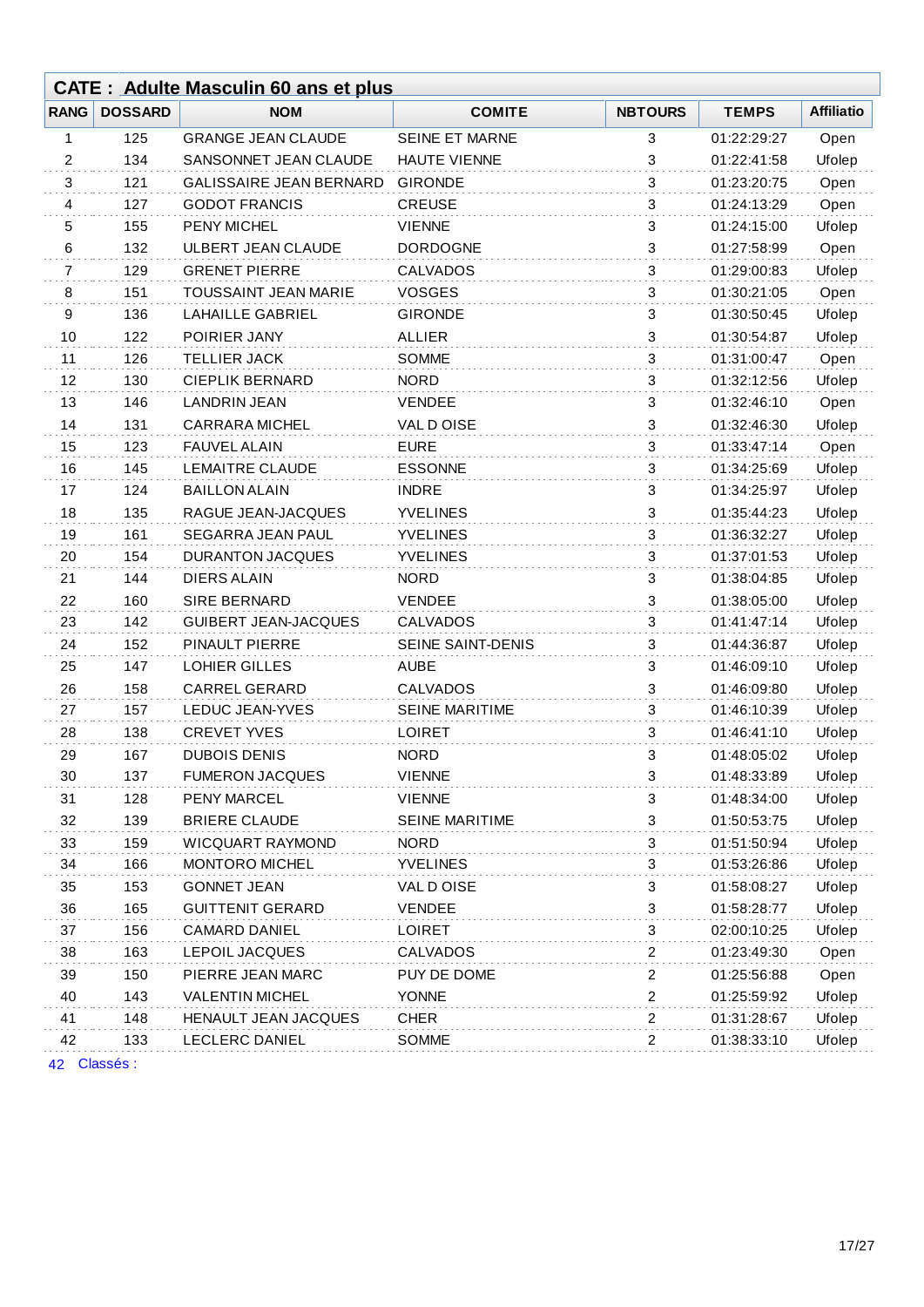|             |                | CATE : Jeune Féminin 13/14 ans |                          |                |              |                   |
|-------------|----------------|--------------------------------|--------------------------|----------------|--------------|-------------------|
| <b>RANG</b> | <b>DOSSARD</b> | <b>NOM</b>                     | <b>COMITE</b>            | <b>NBTOURS</b> | <b>TEMPS</b> | <b>Affiliatio</b> |
| 1           | 251            | <b>BOUTHONNIER CELINE</b>      | <b>DORDOGNE</b>          | 1              | 00:31:54:57  | Ufolep            |
| 2           | 242            | <b>MENET LAURIE</b>            | <b>SOMME</b>             | 1              | 00:32:23:60  | Ufolep            |
| 3           | 256            | <b>RICHON MARIE</b>            | <b>AISNE</b>             | 1              | 00:32:29:17  | Ufolep            |
| 4           | 248            | <b>RYBAK CLOE</b>              | <b>YVELINES</b>          | 1              | 00:33:47:17  | Ufolep            |
| 5           | 243            | <b>MOCAER MARGOT</b>           | <b>GIRONDE</b>           | 1              | 00:33:47:43  | Ufolep            |
| 6           | 250            | <b>DELSART ANAIS</b>           | VAL DOISE                | 1              | 00:33:47:70  | Ufolep            |
| 7           | 254            | <b>FONTAINE ELORA</b>          | <b>YVELINES</b>          | 1              | 00:35:00:00  | Open              |
| 8           | 259            | <b>BELLAGARDE LEA</b>          | <b>LOT ET GARONNE</b>    | 1              | 00:35:34:87  | Ufolep            |
| 9           | 262            | <b>EBERHARD CAMILLE</b>        | VAL DOISE                | 1              | 00:37:45:69  | Ufolep            |
| 10          | 246            | <b>MOREAU VICTORIA</b>         | <b>DEUX SEVRES</b>       | $\mathbf{1}$   | 00:37:59:37  | Ufolep            |
| 11          | 252            | <b>JEANNEAU SONIA</b>          | <b>DEUX SEVRES</b>       | 1              | 00:38:24:36  | Ufolep            |
| 12          | 258            | <b>AUGAIS ERIKA</b>            | <b>AVEYRON</b>           | $\mathbf 1$    | 00:38:24:63  | Ufolep            |
| 13          | 247            | <b>CLAVAUD MATHILDE</b>        | <b>HAUTE VIENNE</b>      | 1              | 00:40:14:13  | Ufolep            |
| 14          | 260            | <b>DUVIGNAU JULIETTE</b>       | <b>CHARENTE MARITIME</b> | 1              | 00:40:28:04  | Ufolep            |
| 15          | 261            | <b>VIGOGNE JUSTINE</b>         | <b>OISE</b>              | 1              | 00:41:15:61  | Ufolep            |
| 16          | 249            | <b>DEBARD ISALINE</b>          | <b>LOIRET</b>            | 1              | 00:41:30:72  | Ufolep            |
| 17          | 255            | PODOLAK CHLOE                  | <b>LOIRET</b>            | 1              | 00:41:46:63  | Ufolep            |
| 18          | 263            | <b>PALIS CHARLINE</b>          | <b>LOIRET</b>            | 1              | 00:43:13:26  | Ufolep            |
| 19          | 245            | <b>BECHET CLEMENCE</b>         | <b>CALVADOS</b>          | 1              | 00:44:03:51  | Ufolep            |
| 20          | 257            | MARIE MELANIE                  | <b>YONNE</b>             | 1              | 00:44:39:94  | Ufolep            |
| 21          | 253            | <b>MANAHAN ELOÏSE</b>          | HAUTE VIENNE             | 1              | 00:46:49:37  | Ufolep            |
| 22          | 244            | <b>SOREL FAUSTINE</b>          | <b>SEINE MARITIME</b>    | 1              | 00:48:45:11  | Ufolep            |
| 23          | 265            | <b>BOISSINOT OLIANA</b>        | <b>CHARENTE MARITIME</b> | 1              | 00:48:45:37  | Ufolep            |
|             |                |                                |                          |                |              |                   |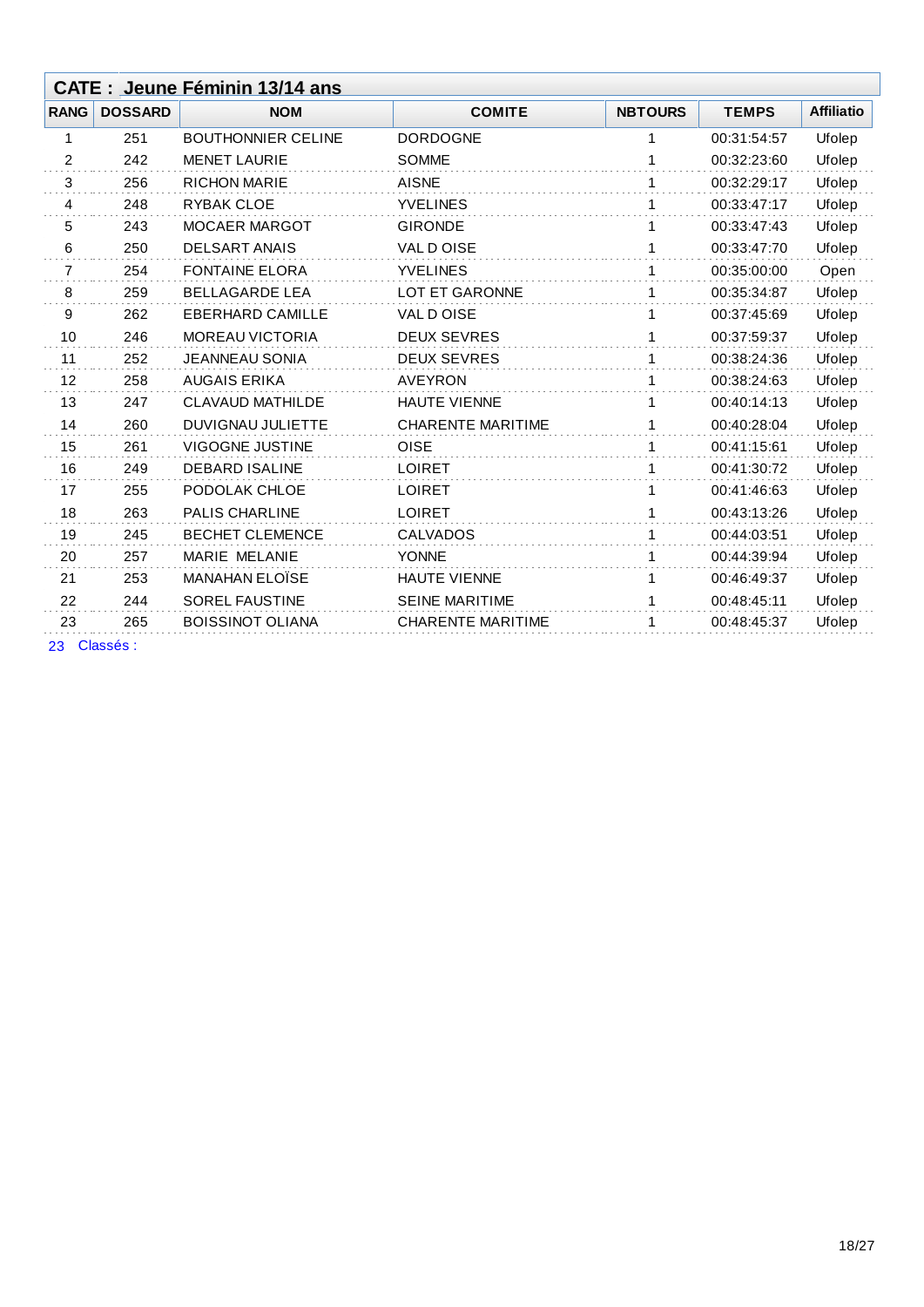|                | CATE : Jeune Féminin 15/16 ans |                             |                          |                |              |                   |  |  |
|----------------|--------------------------------|-----------------------------|--------------------------|----------------|--------------|-------------------|--|--|
| <b>RANG</b>    | <b>DOSSARD</b>                 | <b>NOM</b>                  | <b>COMITE</b>            | <b>NBTOURS</b> | <b>TEMPS</b> | <b>Affiliatio</b> |  |  |
| 1              | 173                            | <b>TAILLET ALINE</b>        | <b>VIENNE</b>            | 2              | 00:56:22:56  | Ufolep            |  |  |
| $\overline{2}$ | 185                            | <b>DETAILLE LEA</b>         | <b>GIRONDE</b>           | 2              | 00:58:37:28  | Open              |  |  |
| 3              | 188                            | <b>MAULNY CAMILLE</b>       | ALPES-MARITIMES          | 2              | 00:59:23:33  | Ufolep            |  |  |
| 4              | 177                            | <b>DELRIEU CHARLOTTE</b>    | <b>CORREZE</b>           | 2              | 01:03:33:17  | Ufolep            |  |  |
| 5              | 186                            | PAPELARD BLANDINE           | <b>AISNE</b>             | 2              | 01:04:57:41  | Ufolep            |  |  |
| 6              | 172                            | <b>COURRIERE PAULINE</b>    | <b>DORDOGNE</b>          | 2              | 01:05:01:00  | Ufolep            |  |  |
| 7              | 192                            | PUZYNIAK MANON              | <b>VAL D OISE</b>        | 2              | 01:05:34:94  | Ufolep            |  |  |
| 8              | 178                            | <b>PEGARD MARINE</b>        | <b>SOMME</b>             | 2              | 01:07:04:28  | Ufolep            |  |  |
| 9              | 190                            | <b>FLANDRIN AMELIE</b>      | <b>OISE</b>              | 2              | 01:08:58:04  | Open              |  |  |
| 10             | 174                            | <b>CHARAMON CHLOE</b>       | <b>LOIRET</b>            | 2              | 01:09:50:10  | Ufolep            |  |  |
| 11             | 189                            | <b>DEMOUGEOT HEINI</b>      | <b>CHARENTE MARITIME</b> | 2              | 01:09:56:15  | Ufolep            |  |  |
| 12             | 183                            | <b>BETOULLE EMELINE</b>     | <b>HAUTE VIENNE</b>      | 2              | 01:10:24:35  | Ufolep            |  |  |
| 13             | 176                            | <b>MARCHANT KIMBERLEY</b>   | <b>NORD</b>              | 2              | 01:10:28:50  | Ufolep            |  |  |
| 14             | 181                            | <b>COQUELLE ANNE SOPHIE</b> | <b>SOMME</b>             | 2              | 01:11:07:39  | Ufolep            |  |  |
| 15             | 179                            | <b>MOLAS SOLENE</b>         | VAL DOISE                | 2              | 01:11:33:07  | Ufolep            |  |  |
| 16             | 194                            | <b>MEZIANI JULIE</b>        | <b>CHARENTE MARITIME</b> | 2              | 01:12:17:73  | Ufolep            |  |  |
| 17             | 175                            | POLYCARPE NOELINE           | <b>SEINE MARITIME</b>    | 2              | 01:15:09:91  | Ufolep            |  |  |
| 18             | 193                            | <b>SACRE MARINE</b>         | <b>DEUX SEVRES</b>       | 2              | 01:15:54:81  | Ufolep            |  |  |
| 19             | 191                            | PETIT ANGELINE              | <b>ALLIER</b>            | 2              | 01:17:08:52  | Open              |  |  |
| 20             | 180                            | PREVOST PALOMA              | VAL DOISE                | 2              | 01:18:57:73  | Ufolep            |  |  |
| 21             | 182                            | <b>BOUCHERY AMÉLIE</b>      | <b>DEUX SEVRES</b>       | 2              | 01:20:10:52  | Ufolep            |  |  |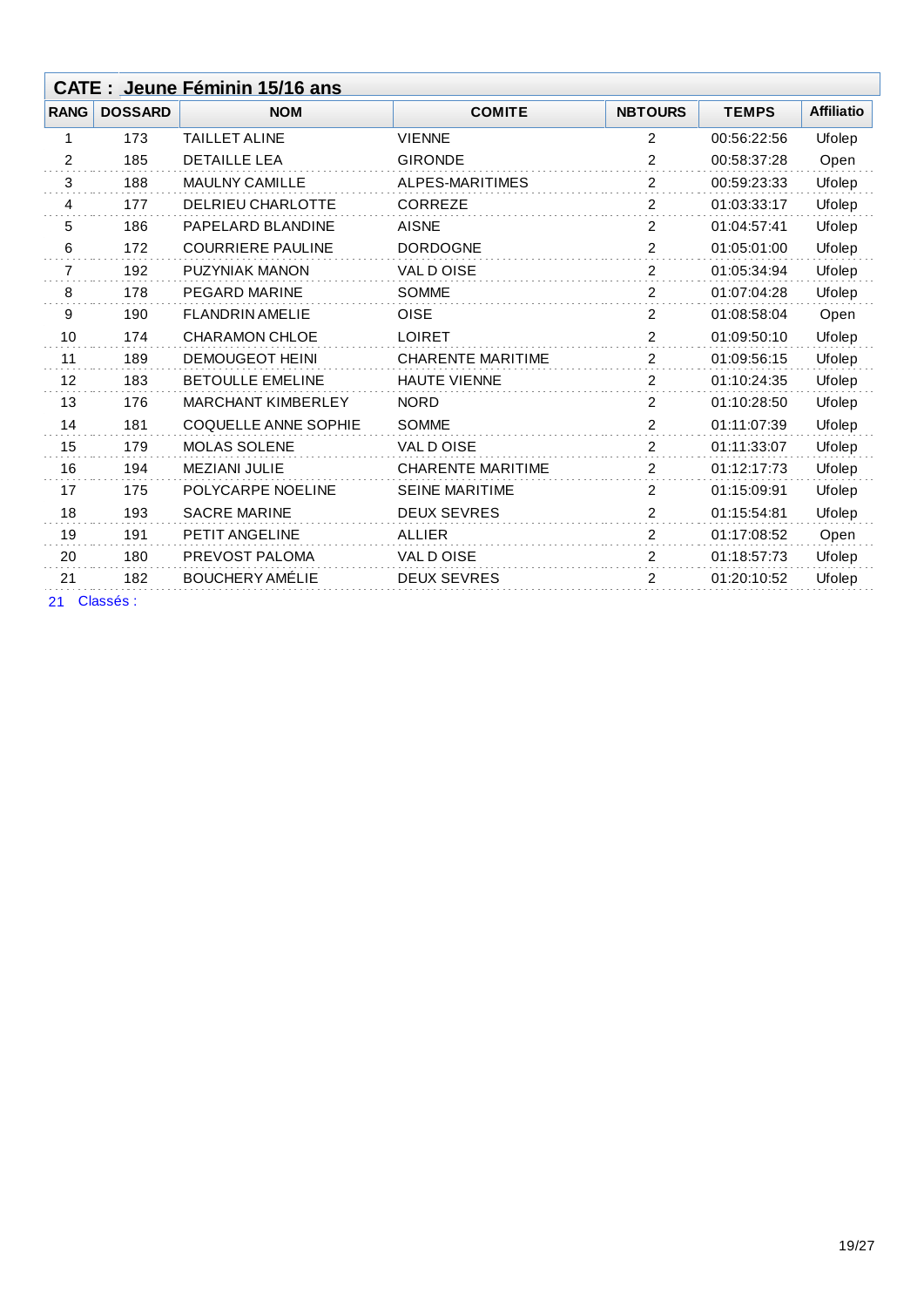|             |                | <b>CATE: Jeune Masculin 13/14 ans</b> |                          |                |              |                   |
|-------------|----------------|---------------------------------------|--------------------------|----------------|--------------|-------------------|
| <b>RANG</b> | <b>DOSSARD</b> | <b>NOM</b>                            | <b>COMITE</b>            | <b>NBTOURS</b> | <b>TEMPS</b> | <b>Affiliatio</b> |
| 1           | 4              | <b>BONNET THOMAS</b>                  | <b>VIENNE</b>            | 1              | 00:26:01:07  | Ufolep            |
| 2           | 36             | <b>DUPUIS KEVIN</b>                   | <b>CHARENTE MARITIME</b> | 1              | 00:26:55:62  | Ufolep            |
| 3           | 61             | <b>GRELARD CORENTIN</b>               | <b>CHARENTE MARITIME</b> | 1              | 00:27:08:19  | Ufolep            |
| 4           | 13             | PICARD MARTIN                         | <b>SEINE MARITIME</b>    | $\mathbf{1}$   | 00:27:31:61  | Ufolep            |
| 5           | 49             | THIERRY DAMIEN                        | <b>YVELINES</b>          | 1              | 00:27:31:89  | Open              |
| 6           | 22             | MEZZAROBA HENZO                       | <b>GIRONDE</b>           | 1              | 00:27:36:59  | Ufolep            |
| 7           | 16             | PUYBAREAU THIBAUT                     | <b>DORDOGNE</b>          | 1              | 00:27:40:66  | Ufolep            |
| 8           | 21             | <b>SOLO MATHIS</b>                    | <b>YVELINES</b>          | 1              | 00:28:14:38  | Ufolep            |
| 9           | 9              | <b>ATON ANTOINE</b>                   | <b>GIRONDE</b>           | 1              | 00:28:24:85  | Ufolep            |
| 10          | 57             | <b>GAURAN ANTOINE</b>                 | <b>LOT ET GARONNE</b>    | 1              | 00:28:25:13  | Ufolep            |
| 11          | 31             | <b>MAURA QUENTIN</b>                  | LOT ET GARONNE           | 1              | 00:28:25:41  | Ufolep            |
| 12          | 20             | <b>GUIGNARD ALEXENDRE</b>             | <b>CHARENTE</b>          | 1              | 00:28:25:68  | Ufolep            |
| 13          | 12             | <b>LAISNE SYLVAIN</b>                 | <b>CALVADOS</b>          | 1              | 00:28:25:96  | Ufolep            |
| 14          | 14             | <b>LAGEAT FRANCK</b>                  | <b>HAUTE VIENNE</b>      | 1              | 00:28:26:24  | Ufolep            |
| 15          | 10             | <b>DANTON ARNAUD</b>                  | <b>YVELINES</b>          | 1              | 00:28:41:65  | Ufolep            |
| 16          | 68             | <b>BIONDI MAXIME</b>                  | <b>YVELINES</b>          | 1              | 00:28:47:38  | Ufolep            |
| 17          | 11             | <b>MICHAUT LEO</b>                    | <b>LOIRET</b>            | 1              | 00:28:53:10  | Ufolep            |
| 18          | 71             | <b>GENOT BAPTISTE</b>                 | <b>SEINE MARITIME</b>    | 1              | 00:28:53:40  | Ufolep            |
| 19          | 33             | MARQUES GUILLAUME                     | <b>ESSONNE</b>           | 1              | 00:29:16:19  | Ufolep            |
| 20          | 18             | <b>BOUCHERY GAETAN</b>                | <b>DEUX SEVRES</b>       | 1              | 00:29:16:50  | Ufolep            |
| 21          | 87             | <b>DEMONCHY GAETAN</b>                | <b>SEINE MARITIME</b>    | 1              | 00:29:16:55  | Ufolep            |
| 22          | $\overline{7}$ | LOMPECH THIBAUT                       | SOMME                    | 1              | 00:29:16:57  | Ufolep            |
| 23          | 110            | <b>DOS SANTOS JESS</b>                | <b>CHARENTE MARITIME</b> | 1              | 00:29:16:78  | Ufolep            |
| 24          | 25             | LEVILLAIN SAMUEL                      | <b>SEINE MARITIME</b>    | 1              | 00:29:17:36  | Ufolep            |
| 25          | 35             | <b>MARGERIT VALENTIN</b>              | <b>CORREZE</b>           | 1              | 00:29:22:48  | Ufolep            |
| 26          | 41             | <b>GAUTHIER QUENTIN</b>               | <b>INDRE</b>             | 1              | 00:29:22:77  | Ufolep            |
| 27          | 19             | <b>GABRIEL ANTOINE</b>                | <b>HAUTE VIENNE</b>      | 1              | 00:29:23:06  | Open              |
| 28          | 6              | <b>CHARMES THEO</b>                   | ALPES-MARITIMES          | 1              | 00:29:23:34  | Open              |
| 29          | 53             | <b>FAIVRE JOHANN</b>                  | <b>AISNE</b>             | 1              | 00:29:26:18  | Ufolep            |
| 30          | 8              | <b>GRANDVAUX ANTONI</b>               | <b>YONNE</b>             | 1              | 00:29:29:03  | Ufolep            |
| 31          | 60             | <b>CHAUVET ARTHUR</b>                 | <b>VENDEE</b>            | 1              | 00:29:31:79  | Ufolep            |
| 32          | 104            | <b>TODESCO TIMOTHEE</b>               | <b>CHARENTE MARITIME</b> | 1              | 00:29:34:57  | Ufolep            |
| 33          | 48             | <b>DETOSSE VINCENT</b>                | HAUTE VIENNE             | 1              | 00:29:42:38  | Open              |
| 34          | 52             | <b>LABOULAIS BAPTISTE</b>             | <b>SEINE MARITIME</b>    | 1              | 00:29:47:33  | Ufolep            |
| 35          | 45             | <b>DUGENY NICOLAS</b>                 | VAL DOISE                | 1              | 00:29:47:63  | Ufolep            |
| 36          | 67             | <b>MORICHON THOMAS</b>                | <b>HAUTE VIENNE</b>      | 1              | 00:29:47:92  | Ufolep            |
| 37          | 2              | <b>IURETIG LOUIS</b>                  | MEURTHE ET MOSELLE       | 1              | 00:29:59:67  | Ufolep            |
| 38          | 5              | KOZDEBA JEREMY                        | <b>ALLIER</b>            | 1              | 00:30:05:52  | Ufolep            |
| 39          | 78             | <b>GABORIT ALLAN</b>                  | <b>VENDEE</b>            | 1              | 00:30:05:82  | Ufolep            |
| 40          | 44             | JALLET ALEXANDRE                      | HAUTS DE SEINE           | 1              | 00:30:30:95  | Ufolep            |
| 41          | 54             | <b>RENARD ANTHONY</b>                 | <b>CALVADOS</b>          | 1              | 00:30:41:46  | Open              |
| 42          | 43             | <b>CARRIER JEROME</b>                 | <b>MOSELLE</b>           | 1              | 00:30:41:76  | Ufolep            |
| 43          | 76             | <b>LAFON FABIEN</b>                   | LOT ET GARONNE           | 1              | 00:30:42:05  | Ufolep            |
| 44          | 93             | <b>BOUTEVILLE LOIC</b>                | <b>CHARENTE MARITIME</b> | 1              | 00:30:53:82  | Ufolep            |
| 45          | 72             | LEMPEREUR KEVIN                       | <b>AISNE</b>             | 1              | 00:30:54:11  | Ufolep            |
| 46          | 58             | RAFFAGHELLO ANTOINE                   | ALPES-MARITIMES          | 1              | 00:31:02:77  | Ufolep            |
| 47          | 81             | ABOUBA ILIAN                          | VAL DOISE                | 1              | 00:31:03:07  | Ufolep            |
| 48          | 100            | <b>LEBRUMANT BRICE</b>                | <b>SEINE MARITIME</b>    | 1              | 00:31:11:96  | Ufolep            |
| 49          | 113            | LAMBART MAXIME                        | <b>SEINE MARITIME</b>    | 1              | 00:31:12:27  | Open              |
| 50          | 47             | <b>LEDON WILLIAM</b>                  | <b>DEUX SEVRES</b>       | 1              | 00:31:15:94  | Ufolep            |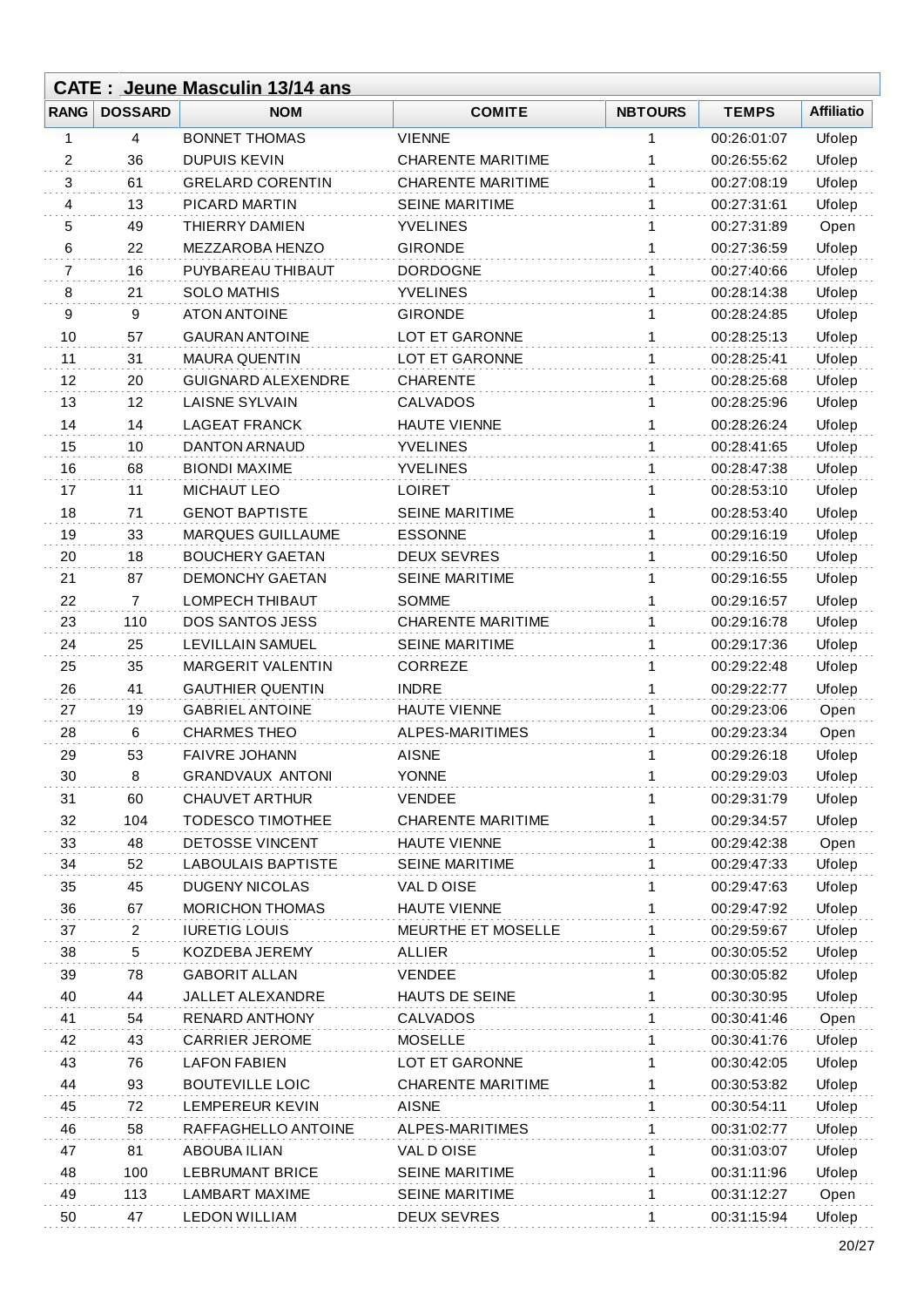|             |                | <b>CATE: Jeune Masculin 13/14 ans</b> |                          |                |              |                   |
|-------------|----------------|---------------------------------------|--------------------------|----------------|--------------|-------------------|
| <b>RANG</b> | <b>DOSSARD</b> | <b>NOM</b>                            | <b>COMITE</b>            | <b>NBTOURS</b> | <b>TEMPS</b> | <b>Affiliatio</b> |
| 51          | 64             | <b>CONSTANT JUDICAEL</b>              | VAL DOISE                | 1              | 00:31:19:43  | Ufolep            |
| 52          | 105            | <b>CONVERT LOIC</b>                   | VAL DOISE                | 1              | 00:31:26:90  | Ufolep            |
| 53          | 30             | <b>DUCANCHEZ LOUIS</b>                | <b>NORD</b>              | 1              | 00:31:35:31  | Ufolep            |
| 54          | 77             | AMMAR KHODJA VALENTIN                 | <b>ESSONNE</b>           | 1              | 00:31:35:62  | Ufolep            |
| 55          | 27             | VATTIER VALENTIN                      | <b>CALVADOS</b>          | 1              | 00:31:39:06  | Ufolep            |
| 56          | 32             | <b>STRCIC THOMAS</b>                  | ALPES-MARITIMES          | 1              | 00:31:43:55  | Ufolep            |
| 57          | 51             | <b>BATAILLE GUILLAUME</b>             | <b>LOIRET</b>            | 1              | 00:31:54:87  | Ufolep            |
| 58          | 29             | MONESTIE HUGO                         | <b>AVEYRON</b>           | 1              | 00:32:00:46  | Ufolep            |
| 59          | 15             | PARDO MICKAEL                         | VAL DOISE                | 1              | 00:32:09:63  | Ufolep            |
| 60          | 42             | <b>LAVARENNE RAPHAEL</b>              | <b>NIEVRE</b>            | 1              | 00:32:09:93  | Open              |
| 61          | 103            | PORTRAIT SIMON                        | <b>VENDEE</b>            | 1              | 00:32:10:23  | Ufolep            |
| 62          | 90             | <b>BAPPEL JULIEN</b>                  | <b>LOT ET GARONNE</b>    | 1              | 00:32:19:32  | Ufolep            |
| 63          | 102            | <b>GOUZOT YAN</b>                     | LOT ET GARONNE           | 1              | 00:32:19:65  | Ufolep            |
| 64          | 46             | <b>BERMOND JULES</b>                  | <b>SOMME</b>             | 1              | 00:32:26:03  | Open              |
| 65          | 34             | <b>GREAU DAVY</b>                     | <b>VENDEE</b>            | 1              | 00:32:30:12  | Ufolep            |
| 66          | 38             | <b>BARONI BASTIEN</b>                 | <b>AUBE</b>              | 1              | 00:32:45:87  | Open              |
| 67          | 66             | <b>COURTIN LOGHANN</b>                | <b>DEUX SEVRES</b>       | 1              | 00:32:46:18  | Ufolep            |
| 68          | 65             | HAUTBOUT BAPTISTE                     | <b>SOMME</b>             | 1              | 00:32:46:48  | Ufolep            |
| 69          | 111            | <b>GEFFRAYE MERIADEC</b>              | VAL D OISE               | 1              | 00:32:59:77  | Ufolep            |
| 70          | 73             | MC GRATH ERWANN                       | CALVADOS                 | 1              | 00:33:00:08  | Open              |
| 71          | 95             | <b>ROY FLORIAN</b>                    | VAL DOISE                | 1              | 00:33:11:44  | Ufolep            |
| 72          | 40             | <b>TESSARI VIKTOR</b>                 | <b>ARDENNES</b>          | 1              | 00:33:11:75  | Open              |
| 73          | 92             | <b>BRUSSEAU CLEMENT</b>               | <b>VENDEE</b>            | 1              | 00:33:12:05  | Ufolep            |
| 74          | 115            | <b>CARMARANS BENJAMIN</b>             | VAL DOISE                | 1              | 00:33:12:34  | Ufolep            |
| 75          | 97             | <b>GADY BRYCE</b>                     | <b>HAUTE VIENNE</b>      | 1              | 00:33:22:84  | Ufolep            |
| 76          | 28             | <b>BAILLEUL JEREMY</b>                | <b>YONNE</b>             | 1              | 00:33:25:89  | Ufolep            |
| 77          | 114            | REINHARD JONATHAN                     | LOT ET GARONNE           | 1              | 00:33:31:97  | Ufolep            |
| 78          | 120            | THILIE LEO                            | VAL DOISE                | 1              | 00:33:37:73  | Ufolep            |
| 79          | 123            | <b>SAVIN MATHIEU</b>                  | <b>CHARENTE MARITIME</b> | 1              | 00:33:41:64  | Ufolep            |
| 80          | 56             | PAILLARES-FARGUES PIERR               | <b>AVEYRON</b>           | 1              | 00:33:48:60  | Ufolep            |
| 81          | 89             | PERNELLE GUILLAUME                    | CALVADOS                 | 1              | 00:34:02:14  | Ufolep            |
| 82          | 75             | <b>FRANCOIS ARTHUR</b>                | <b>AVEYRON</b>           | 1              | 00:34:16:40  | Ufolep            |
| 83          | 106            | <b>BARDOULAT AYMERIC</b>              | <b>DEUX SEVRES</b>       | 1              | 00:34:22:90  | Ufolep            |
| 84          | 17             | <b>DECORDE MAXENCE</b>                | SOMME                    | 1              | 00:34:23:22  | Ufolep            |
| 85          | 24             | <b>BERGERON MAXIME</b>                | <b>LOIRET</b>            | 1              | 00:34:27:60  | Ufolep            |
| 86          | 70             | <b>LAMBERT LOICK</b>                  | <b>LOIRET</b>            | 1              | 00:34:27:91  | Ufolep            |
| 87          | 3              | <b>BAUBY ARTHUR</b>                   | <b>TARN ET GARONNE</b>   | 1              | 00:34:31:45  | Ufolep            |
| 88          | 50             | <b>VERSINI FABIAN</b>                 | <b>GIRONDE</b>           | 1              | 00:34:34:21  | Ufolep            |
| 89          | 108            | <b>SELLIER JUSTIN</b>                 | <b>SEINE MARITIME</b>    | 1              | 00:34:37:41  | Ufolep            |
| 90          | 94             | PIRIOU MAXIME                         | HAUTS DE SEINE           | 1              | 00:34:42:36  | Ufolep            |
| 91          | 62             | <b>FRITSCHE AUBIN</b>                 | <b>ARDENNES</b>          | 1              | 00:34:50:69  | Ufolep            |
| 92          | 96             | LE PAULMIER CLEMENT                   | <b>DEUX SEVRES</b>       | 1              | 00:34:53:56  | Ufolep            |
| 93          | 107            | MOREAU MAXIME                         | <b>HAUTE VIENNE</b>      | 1              | 00:35:03:90  | Ufolep            |
| 94          | 91             | <b>VALLET MAXIME</b>                  | <b>ESSONNE</b>           | 1              | 00:35:07:82  | Ufolep            |
| 95          | 84             | MONTURY ARTHUR                        | <b>YVELINES</b>          | 1              | 00:35:16:19  | Ufolep            |
| 96          | 124            | <b>BOUKOUBA THÉO</b>                  | <b>CHARENTE MARITIME</b> | 1              | 00:35:35:18  | Ufolep            |
| 97          | 99             | <b>BRISPOT DORIAN</b>                 | <b>LOIRET</b>            | 1              | 00:36:37:30  | Ufolep            |
| 98          | 98             | <b>VIRAULT YANN-LOUP</b>              | <b>YVELINES</b>          | 1              | 00:36:42:99  | Open              |
| 99          | 112            | <b>BOUIGEAU JORIS</b>                 | <b>HAUTE VIENNE</b>      | 1              | 00:36:54:85  | Ufolep            |
| 100         | 63             | JOUVE ALEXANDRE                       | HAUTS DE SEINE           | 1              | 00:36:59:45  | Ufolep            |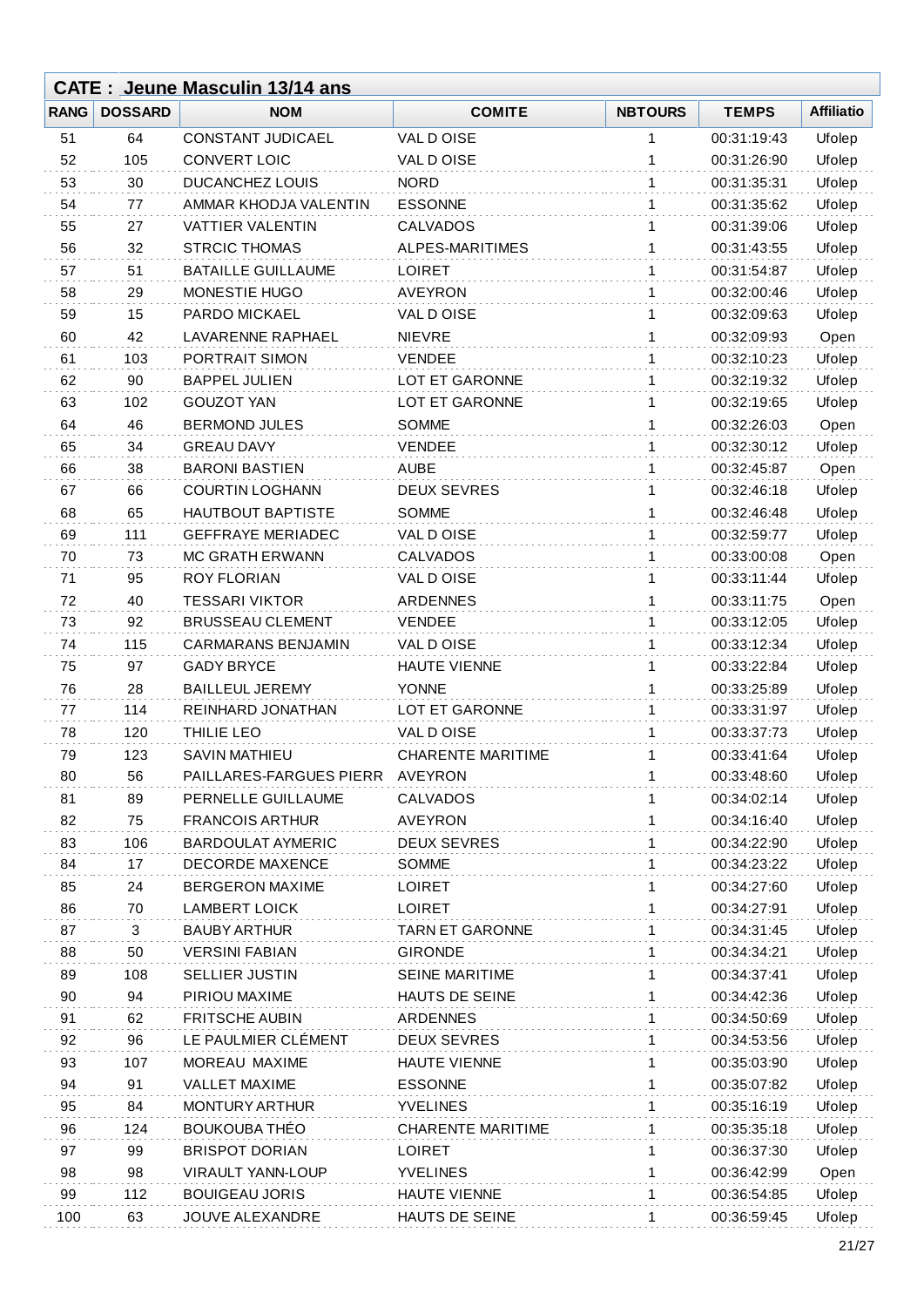|              | <b>CATE: Jeune Masculin 13/14 ans</b> |                          |                       |                |              |                   |  |  |
|--------------|---------------------------------------|--------------------------|-----------------------|----------------|--------------|-------------------|--|--|
| <b>RANG</b>  | <b>DOSSARD</b>                        | <b>NOM</b>               | <b>COMITE</b>         | <b>NBTOURS</b> | <b>TEMPS</b> | <b>Affiliatio</b> |  |  |
| 101          | 88                                    | <b>FLAMANT MAXENCE</b>   | <b>AISNE</b>          | 1              | 00:37:23:29  | Ufolep            |  |  |
| 102          | 85                                    | <b>KAMELI LUTHER</b>     | <b>GIRONDE</b>        |                | 00:37:33:57  | Ufolep            |  |  |
| 103          | 39                                    | <b>BARDIOT ANTHONY</b>   | <b>CHER</b>           | 1              | 00:37:54:50  | Open              |  |  |
| 104          | 55                                    | CHAUSSARD ARTHUR         | <b>YONNE</b>          |                | 00:38:24:25  | Ufolep            |  |  |
| 105          | 118                                   | SPERANZA LEO             | VAL DOISE             | 1              | 00:38:28:76  | Ufolep            |  |  |
| 106          | 82                                    | <b>BRESTROFF WILLIAM</b> | <b>DEUX SEVRES</b>    | 1              | 00:39:38:68  | Ufolep            |  |  |
| 107          | 74                                    | <b>GAUTHERIN ALEX</b>    | <b>YONNE</b>          | 1              | 00:40:05:95  | Ufolep            |  |  |
| 108          | 116                                   | <b>REYNAUD GREGORY</b>   | <b>HAUTE VIENNE</b>   | 1              | 00:40:28:07  | Ufolep            |  |  |
| 109          | 69                                    | <b>KAMELI THEOBALD</b>   | <b>GIRONDE</b>        | 1              | 00:41:00:25  | Ufolep            |  |  |
| 110          | 80                                    | <b>FARMINE NICOLAS</b>   | <b>HAUTS DE SEINE</b> | 1              | 00:42:29:48  | Ufolep            |  |  |
| 111          | 101                                   | DARCHIT ANTOINE          | <b>CALVADOS</b>       | 1              | 00:43:24:90  | Ufolep            |  |  |
| 112          | 121                                   | <b>HOST BENJAMIN</b>     | <b>LOT ET GARONNE</b> | 1              | 00:45:20:18  | Ufolep            |  |  |
| 113          | 37                                    | <b>HOUZE AURELIEN</b>    | ALLIER                | 1              | 00:45:40:82  | Ufolep            |  |  |
| 113 Classés: |                                       |                          |                       |                |              |                   |  |  |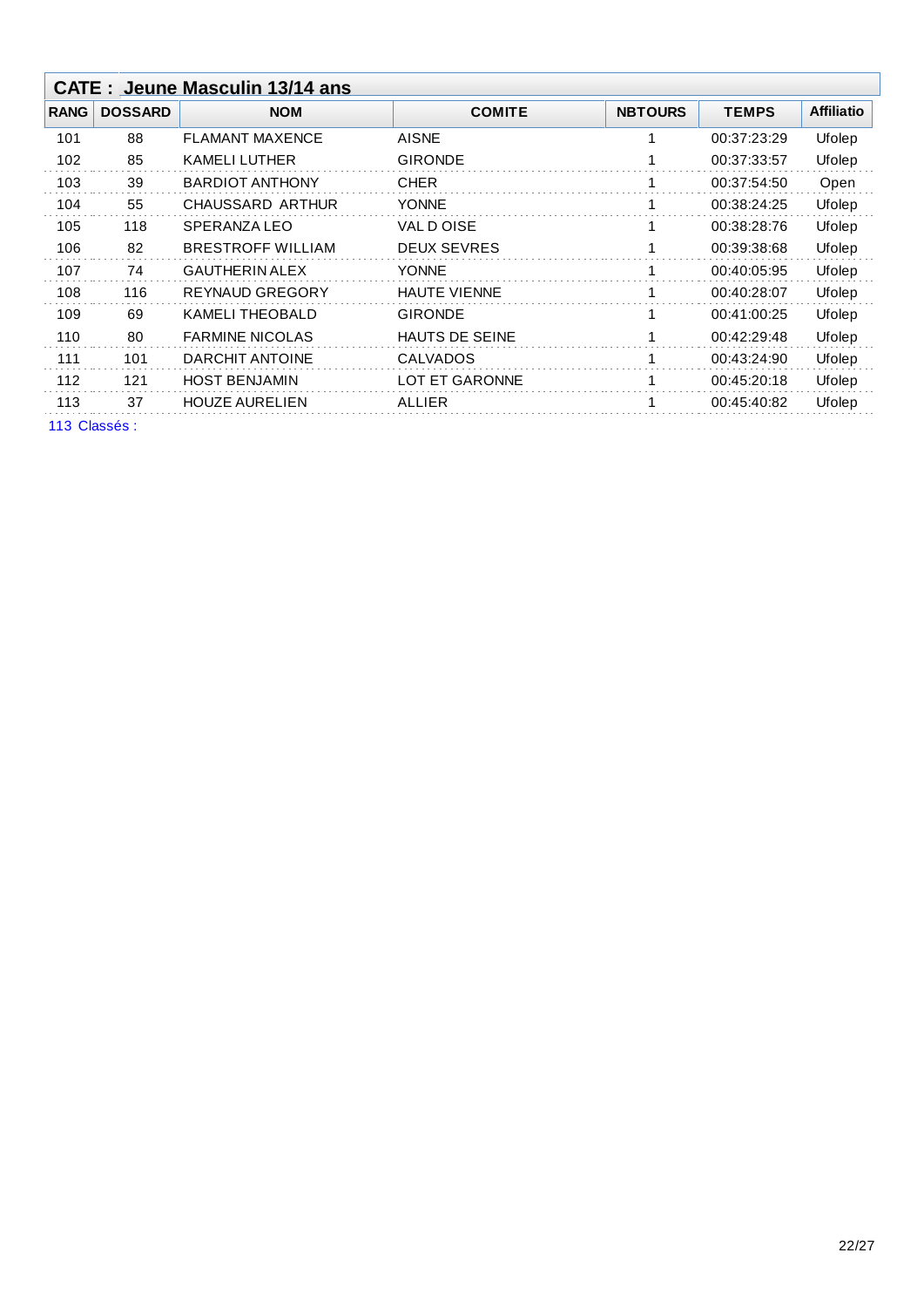|             |                | <b>CATE: Jeune Masculin 15/16 ans</b>   |                        |                         |              |                   |
|-------------|----------------|-----------------------------------------|------------------------|-------------------------|--------------|-------------------|
| <b>RANG</b> | <b>DOSSARD</b> | <b>NOM</b>                              | <b>COMITE</b>          | <b>NBTOURS</b>          | <b>TEMPS</b> | <b>Affiliatio</b> |
| 1           | 13             | <b>PACARY GAUTIER</b>                   | <b>YVELINES</b>        | 2                       | 00:46:46:17  | Open              |
| 2           | 32             | <b>BLACH ALEX</b>                       | LOT ET GARONNE         | 2                       | 00:46:46:50  | Open              |
| 3           | 57             | <b>LAURENT SIMON</b>                    | LOT ET GARONNE         | $\overline{2}$          | 00:46:46:83  | Ufolep            |
| 4           | 10             | <b>BECHET CHARLES</b>                   | <b>CALVADOS</b>        | $\overline{2}$          | 00:46:47:15  | Ufolep            |
| 5           | 63             | <b>GARRAUD SIMON</b>                    | <b>DORDOGNE</b>        | $\overline{c}$          | 00:46:47:47  | Open              |
| 6           | 15             | <b>SUREAU VALENTIN</b>                  | VAL DOISE              | 2                       | 00:46:59:14  | Ufolep            |
| 7           | 21             | <b>ZANNI RENAUD</b>                     | <b>GIRONDE</b>         | $\overline{2}$          | 00:47:51:32  | Ufolep            |
| 8           | 26             | <b>LAILAI AYMERIC</b>                   | <b>CREUSE</b>          | $\overline{c}$          | 00:48:02:88  | Ufolep            |
| 9           | 76             | <b>LEBON FLORENT</b>                    | <b>DORDOGNE</b>        | $\overline{c}$          | 00:48:19:05  | Ufolep            |
| 10          | 55             | PERRELLE NATHAN                         | <b>CALVADOS</b>        | $\overline{2}$          | 00:48:19:38  | Open              |
| 11          | 29             | EDELBLUTTE GIAN LUCA                    | <b>YONNE</b>           | $\overline{c}$          | 00:48:19:69  | Ufolep            |
| 12          | 48             | REIMBEAU HUGO                           | <b>YVELINES</b>        | $\mathbf{2}$            | 00:48:32:97  | Ufolep            |
| 13          | 49             | PAGANELLE JULIEN                        | <b>GIRONDE</b>         | $\overline{2}$          | 00:48:33:30  | Ufolep            |
| 14          | 67             | PAIN FLORIAN                            | <b>YVELINES</b>        | $\overline{c}$          | 00:48:33:61  | Ufolep            |
| 15          | 116            | <b>AUVIN CLEMENT</b>                    | <b>YVELINES</b>        | $\mathbf{2}$            | 00:48:33:92  | Open              |
| 16          | 16             | <b>BREL FLORENTIN</b>                   | <b>DORDOGNE</b>        | $\overline{c}$          | 00:48:34:23  | Ufolep            |
| 17          | 84             | DALBIN MAXIME                           | LOT ET GARONNE         | $\overline{c}$          | 00:48:34:55  | Open              |
| 18          | 20             | <b>SOLO FLORENT</b>                     | <b>YVELINES</b>        | $\overline{c}$          | 00:48:39:10  | Ufolep            |
| 19          | 25             | <b>TRAPET ARTHUR</b>                    | COTE D OR              | $\overline{c}$          | 00:49:34:76  | Ufolep            |
| 20          | 31             | ORBIER AXEL                             | <b>NORD</b>            | $\boldsymbol{2}$        | 00:49:37:90  | Ufolep            |
| 21          | $\overline{2}$ | <b>EVA JULIEN</b>                       | <b>MOSELLE</b>         | $\mathbf{2}$            | 00:50:04:57  | Ufolep            |
| 22          | 89             | PLOUZE THOMAS                           | <b>YVELINES</b>        | $\overline{\mathbf{c}}$ | 00:50:04:90  | Open              |
| 23          | 35             | <b>LELIEVRE EMILE</b>                   | <b>VENDEE</b>          | $\overline{c}$          | 00:50:05:21  | Ufolep            |
| 24          | 4              | PISSOT JEAN-BAPTISTE                    | COTE D OR              | $\overline{2}$          | 00:50:08:25  | Ufolep            |
| 25          | $\,8\,$        | POL GAETAN                              | <b>ALLIER</b>          | $\overline{2}$          | 00:50:12:75  | Open              |
| 26          | 44             | LE NAOUR CHARLIE                        | <b>DORDOGNE</b>        | $\overline{c}$          | 00:50:13:08  | Ufolep            |
| 27          | 11             | <b>DEGROIDE MARTIN</b>                  | <b>SOMME</b>           | $\overline{c}$          | 00:50:19:53  | Ufolep            |
| 28          | 54             | <b>FRANQUELIN ALEXANDRE</b>             | <b>AISNE</b>           | $\overline{c}$          | 00:50:19:86  | Ufolep            |
| 29          | 59             | <b>GUILLAUD VALENTIN</b>                | VENDEE                 | 2                       | 00:50:20:17  | Ufolep            |
| 30          | 74             | <b>LACHERE ARNAUD</b>                   | LOT ET GARONNE         | 2                       | 00:50:20:49  | Ufolep            |
| 31          | 93             | DESTANNE DE BERNIS NICOL LOT ET GARONNE |                        | 2                       | 00:50:25:85  | Open              |
| 32          | 104            | <b>SALON VALENTIN</b>                   | <b>DORDOGNE</b>        | $\overline{2}$          | 00:50:42:93  | Open              |
| 33          | 112            | PAGANO JORIS                            | <b>YVELINES</b>        | $\overline{c}$          | 00:50:54:09  | Ufolep            |
| 34          | 58             | <b>LALLIS MAXIME</b>                    | ALPES-MARITIMES        | $\overline{\mathbf{c}}$ | 00:51:00:51  | Open              |
| 35          | 37             | <b>FLANDRIN ALEXANDRE</b>               | <b>OISE</b>            | $\overline{2}$          | 00:51:03:54  | Open              |
| 36          | 3              | <b>ESPINASSE CYRIL</b>                  | <b>TARN ET GARONNE</b> | $\overline{c}$          | 00:51:11:48  | Ufolep            |
| 37          | 106            | PIRES VALENTE GUILLAUME                 | <b>YVELINES</b>        | 2                       | 00:51:19:83  | Ufolep            |
| 38          | 19             | <b>BABAUDOU LEO</b>                     | HAUTE VIENNE           | $\overline{2}$          | 00:51:43:15  | Open              |
| 39          | 23             | <b>DESSIMIROFF THIBAUD</b>              | <b>LOIRET</b>          | $\overline{c}$          | 00:51:52:88  | Open              |
| 40          | 9              | <b>CABOT CORENTIN</b>                   | <b>SEINE MARITIME</b>  | $\overline{c}$          | 00:52:09:73  | Open              |
| 41          | 94             | <b>CRISPIN BAPTISTE</b>                 | VAL DOISE              | 2                       | 00:52:18:58  | Ufolep            |
| 42          | $\overline{7}$ | <b>BONNIN FLORIAN</b>                   | <b>VENDEE</b>          | 2                       | 00:52:18:91  | Open              |
| 43          | 28             | ROPARTZ ADRIEN                          | <b>CALVADOS</b>        | $\overline{c}$          | 00:52:22:17  | Ufolep            |
| 44          | 103            | <b>CONVERT YOHANN</b>                   | VAL DOISE              | $\overline{c}$          | 00:52:31:34  | Ufolep            |
| 45          | 80             | <b>FABRE QUENTIN</b>                    | <b>YVELINES</b>        | $\overline{c}$          | 00:52:43:94  | Open              |
| 46          | 90             | <b>REYNIER MATTHIAS</b>                 | <b>GIRONDE</b>         | $\overline{2}$          | 00:52:44:27  | Ufolep            |
| 47          | 14             | PROUTIERE JEAN                          | <b>LOIRET</b>          | $\overline{2}$          | 00:52:44:58  | Ufolep            |
| 48          | 12             | <b>DUMET QUENTIN</b>                    | <b>HAUTE VIENNE</b>    | 2                       | 00:52:48:37  | Ufolep            |
| 49          | 46             | JEANNEAU THÉO                           | <b>DEUX SEVRES</b>     | 2                       | 00:53:02:01  | Ufolep            |
| 50          | 6              | CUELLAR - PRIMOT ALEXI                  | ALPES-MARITIMES        | 2                       | 00:53:06:20  | Ufolep            |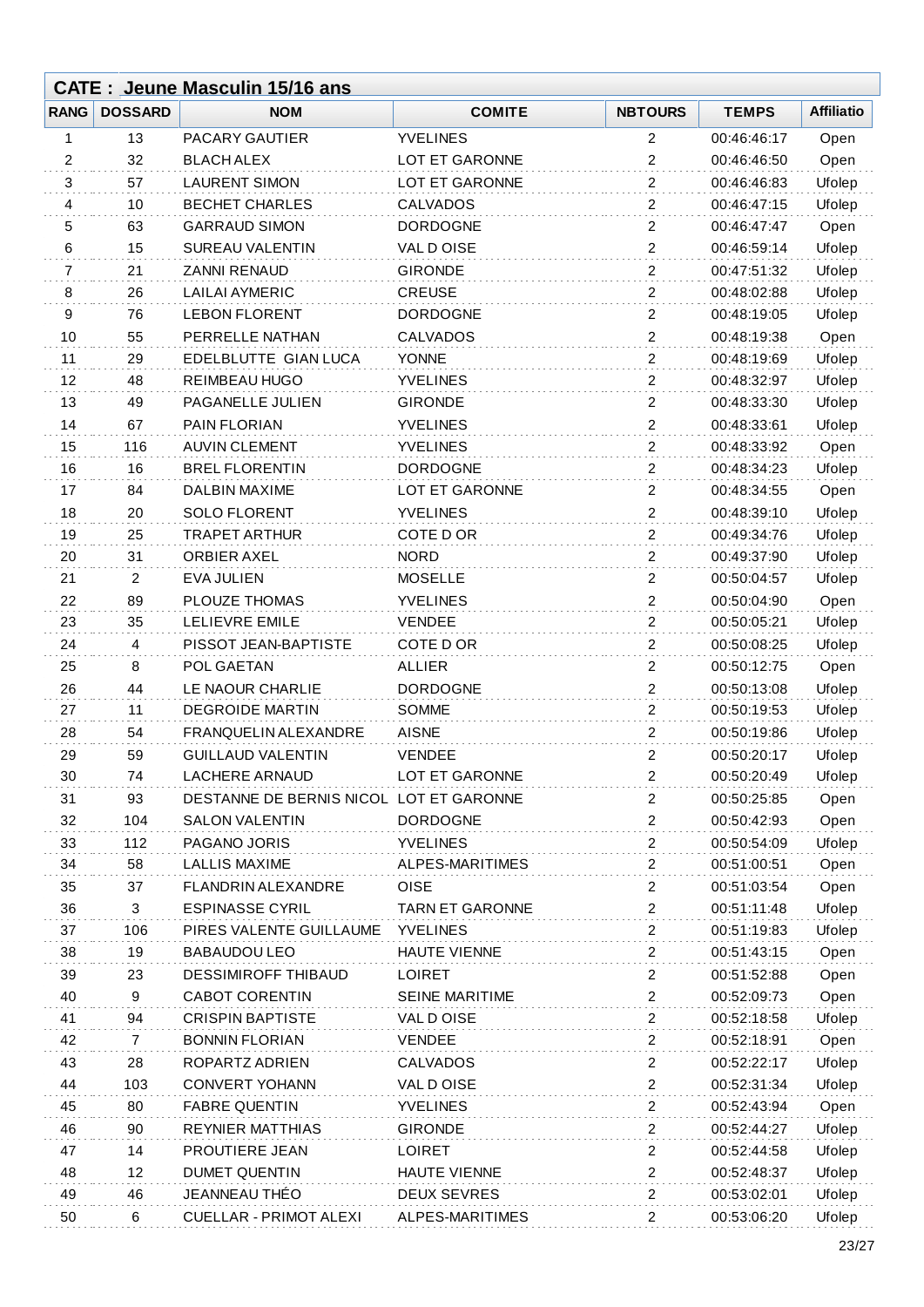|             |                | <b>CATE: Jeune Masculin 15/16 ans</b> |                       |                         |              |                   |
|-------------|----------------|---------------------------------------|-----------------------|-------------------------|--------------|-------------------|
| <b>RANG</b> | <b>DOSSARD</b> | <b>NOM</b>                            | <b>COMITE</b>         | <b>NBTOURS</b>          | <b>TEMPS</b> | <b>Affiliatio</b> |
| 51          | 30             | PERRIE MATHIEU                        | <b>AVEYRON</b>        | 2                       | 00:53:11:96  | Ufolep            |
| 52          | 77             | <b>BOULANGER LUCAS</b>                | <b>SOMME</b>          | $\overline{c}$          | 00:53:12:29  | Open              |
| 53          | 42             | LEVERRIER VALENTIN                    | HAUTS DE SEINE        | $\overline{c}$          | 00:53:25:95  | Ufolep            |
| 54          | 17             | <b>LEPILLIET ROMAIN</b>               | <b>SOMME</b>          | $\overline{2}$          | 00:53:46:37  | Ufolep            |
| 55          | 92             | LETROU GUILLAUME                      | <b>AISNE</b>          | $\overline{\mathbf{c}}$ | 00:53:46:70  | Ufolep            |
| 56          | 120            | <b>CLAVIER CHARLY</b>                 | <b>YVELINES</b>       | $\overline{c}$          | 00:53:47:01  | Ufolep            |
| 57          | 18             | <b>DELAHAY NICOLAS</b>                | <b>DEUX SEVRES</b>    | $\overline{2}$          | 00:53:47:33  | Ufolep            |
| 58          | 38             | D'ARCANGELO ADRIEN                    | <b>ALLIER</b>         | $\overline{c}$          | 00:53:54:81  | Ufolep            |
| 59          | 85             | <b>VELOSO THOMAS</b>                  | VAL DOISE             | $\overline{c}$          | 00:53:55:14  | Ufolep            |
| 60          | 69             | <b>BODEL NATHAN</b>                   | LOIRET                | $\overline{2}$          | 00:54:08:65  | Open              |
| 61          | 41             | PERROT ANTONIN                        | <b>CHER</b>           | $\overline{2}$          | 00:54:08:96  | Open              |
| 62          | 33             | <b>OBLIN LOIC</b>                     | ALPES-MARITIMES       | 2                       | 00:54:09:00  | Open              |
| 63          | 34             | <b>BEYER JULIEN</b>                   | <b>ESSONNE</b>        | $\overline{2}$          | 00:54:23:02  | Ufolep            |
| 64          | 119            | <b>FARIA GABRIEL</b>                  | VAL DOISE             | $\overline{c}$          | 00:54:23:33  | Ufolep            |
| 65          | 109            | PAPION ARNAUD                         | LOT ET GARONNE        | $\overline{2}$          | 00:54:23:64  | Ufolep            |
| 66          | 62             | NIGUES KILLIAN                        | VAL D OISE            | $\overline{\mathbf{c}}$ | 00:54:29:12  | Ufolep            |
| 67          | 98             | <b>COLAS XAVIER</b>                   | <b>YVELINES</b>       | $\overline{c}$          | 00:54:29:43  | Ufolep            |
| 68          | 91             | <b>AIGRET FLORIAN</b>                 | <b>LOIRET</b>         | $\boldsymbol{2}$        | 00:54:29:74  | Ufolep            |
| 69          | 56             | <b>BOQUET ADRIEN</b>                  | <b>YONNE</b>          | $\overline{c}$          | 00:54:54:28  | Ufolep            |
| 70          | 121            | PASQUET BENOIT                        | <b>YVELINES</b>       | $\boldsymbol{2}$        | 00:54:58:34  | Ufolep            |
| 71          | 53             | <b>COUFFY ALEXIS</b>                  | <b>CREUSE</b>         | $\overline{2}$          | 00:55:02:74  | Ufolep            |
| 72          | 86             | <b>MALBY ETIENNE</b>                  | <b>DORDOGNE</b>       | $\overline{2}$          | 00:55:18:99  | Ufolep            |
| 73          | 70             | <b>ANGOT KILLIAN</b>                  | <b>SEINE MARITIME</b> | $\overline{c}$          | 00:55:28:40  | Open              |
| 74          | 47             | <b>AGEORGES THIBAUD</b>               | HAUTE VIENNE          | 2                       | 00:55:33:39  | Ufolep            |
| 75          | 52             | POULET LOUIS                          | <b>SEINE MARITIME</b> | $\overline{c}$          | 00:56:42:09  | Ufolep            |
| 76          | 64             | <b>DELAHAYE THEO</b>                  | <b>SOMME</b>          | $\overline{c}$          | 00:56:56:80  | Ufolep            |
| 77          | 87             | <b>GUERINEAU JULES</b>                | <b>DEUX SEVRES</b>    | $\overline{c}$          | 00:57:15:60  | Ufolep            |
| 78          | 107            | <b>PAQUIER ELIE</b>                   | <b>GIRONDE</b>        | $\overline{\mathbf{c}}$ | 00:57:25:43  | Ufolep            |
| 79          | 115            | <b>BENAMER YANN</b>                   | VAL D OISE            | $\overline{c}$          | 00:57:25:77  | Ufolep            |
| 80          | 51             | THUAULT LOUIS                         | <b>LOIRET</b>         | 2                       | 00:57:44:32  | Ufolep            |
| 81          | 75             | <b>GALI NICOLAS</b>                   | VAL D OISE            | 2                       | 00:57:44:65  | Ufolep            |
| 82          | 108            | <b>CHARON ALEX</b>                    | <b>LOIRET</b>         | $\overline{c}$          | 00:57:56:99  | Ufolep            |
| 83          | 118            | <b>BOGNY THOMAS</b>                   | VAL DOISE             | $\overline{c}$          | 00:58:15:38  | Ufolep            |
| 84          | 111            | CLERMONT JÉRÉMY                       | <b>DEUX SEVRES</b>    | $\boldsymbol{2}$        | 00:58:21:25  | Ufolep            |
| 85          | 100            | PALIS ROMAIN                          | <b>LOIRET</b>         | $\overline{c}$          | 00:58:27:35  | Ufolep            |
| 86          | 22             | RICHEFORT FLORIAN                     | <b>VIENNE</b>         | $\overline{c}$          | 00:59:05:38  | Ufolep            |
| 87          | 105            | <b>BERNARDIN FABIEN</b>               | <b>DEUX SEVRES</b>    | 2                       | 00:59:14:01  | Ufolep            |
| 88          | 82             | <b>CORMIER ANTOINE</b>                | <b>LOIRET</b>         | $\overline{2}$          | 00:59:40:85  | Ufolep            |
| 89          | 72             | <b>DEGUY PAUL</b>                     | <b>CALVADOS</b>       | $\boldsymbol{2}$        | 00:59:50:17  | Open              |
| 90          | 113            | <b>UZON BASTIEN</b>                   | <b>LOIRET</b>         | $\overline{c}$          | 00:59:58:65  | Open              |
| 91          | 60             | <b>DEQUAIRE QUENTIN</b>               | <b>ALLIER</b>         | $\boldsymbol{2}$        | 00:59:58:98  | Ufolep            |
| 92          | 96             | <b>GEOFFRET RÉMI</b>                  | <b>DEUX SEVRES</b>    | 2                       | 01:00:04:32  | Ufolep            |
| 93          | 79             | <b>BATIER ALEXANDRE</b>               | HAUTE VIENNE          | 2                       | 01:00:08:15  | Ufolep            |
| 94          | 110            | <b>BACHELIN ALEXANDRE</b>             | VAL D OISE            | $\overline{c}$          | 01:00:16:55  | Ufolep            |
| 95          | 97             | <b>LEMARCHAND NICOLAS</b>             | <b>HAUTE VIENNE</b>   | $\overline{c}$          | 01:00:23:72  | Ufolep            |
| 96          | 117            | <b>BAUDOIN VINCENT</b>                | <b>LOIRET</b>         | $\overline{c}$          | 01:00:34:46  | Ufolep            |
| 97          | 73             | <b>BIZIOT EMERIC</b>                  | <b>YONNE</b>          | $\overline{c}$          | 01:00:46:94  | Ufolep            |
| 98          | 99             | <b>GOURGUES PIERRE</b>                | <b>GIRONDE</b>        | $\overline{c}$          | 01:01:22:21  | Ufolep            |
| 99          | 61             | <b>LEBERT FLORIAN</b>                 | HAUTS DE SEINE        | 2                       | 01:01:35:59  | Ufolep            |
| 100         | 88             | REBEYRAT GUILLAUME                    | <b>HAUTE VIENNE</b>   | $\overline{\mathbf{c}}$ | 01:01:39:35  | Ufolep            |
|             |                |                                       |                       |                         |              |                   |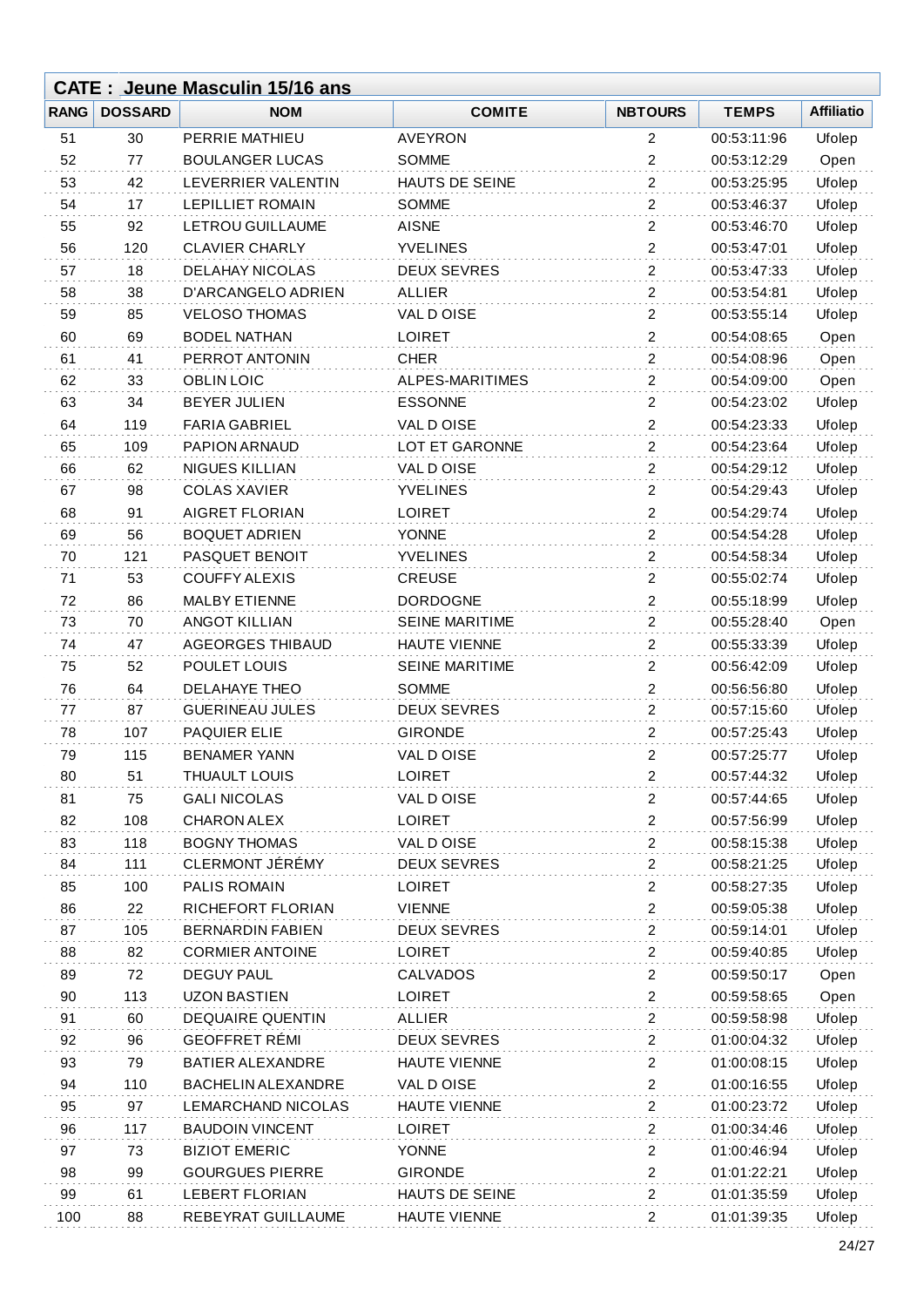|             | <b>CATE: Jeune Masculin 15/16 ans</b> |                 |                     |                |              |                   |  |  |  |  |
|-------------|---------------------------------------|-----------------|---------------------|----------------|--------------|-------------------|--|--|--|--|
| <b>RANG</b> | <b>DOSSARD</b>                        | <b>NOM</b>      | <b>COMITE</b>       | <b>NBTOURS</b> | <b>TEMPS</b> | <b>Affiliatio</b> |  |  |  |  |
| 101         | 65                                    | SACRE ANTOINE   | <b>DEUX SEVRES</b>  | 2              | 01:03:13:25  | Ufolep            |  |  |  |  |
| 102         | 45                                    | LOMPECH THOMAS  | <b>SOMME</b>        | 2              | 01:03:23:01  | Ufolep            |  |  |  |  |
| 103         | 78                                    | COLIN ALEXANDRE | <b>DEUX SEVRES</b>  | 2              | 01:04:23:04  | Ufolep            |  |  |  |  |
| 104         | 66                                    | BREDIER DYLAN   | <b>HAUTE VIENNE</b> | 2              | 01:05:52:34  | Ufolep            |  |  |  |  |
| 105         | 102                                   | DUESSO WILLIAM  | LOT ET GARONNE      | 2              | 01:16:33:91  | Ufolep            |  |  |  |  |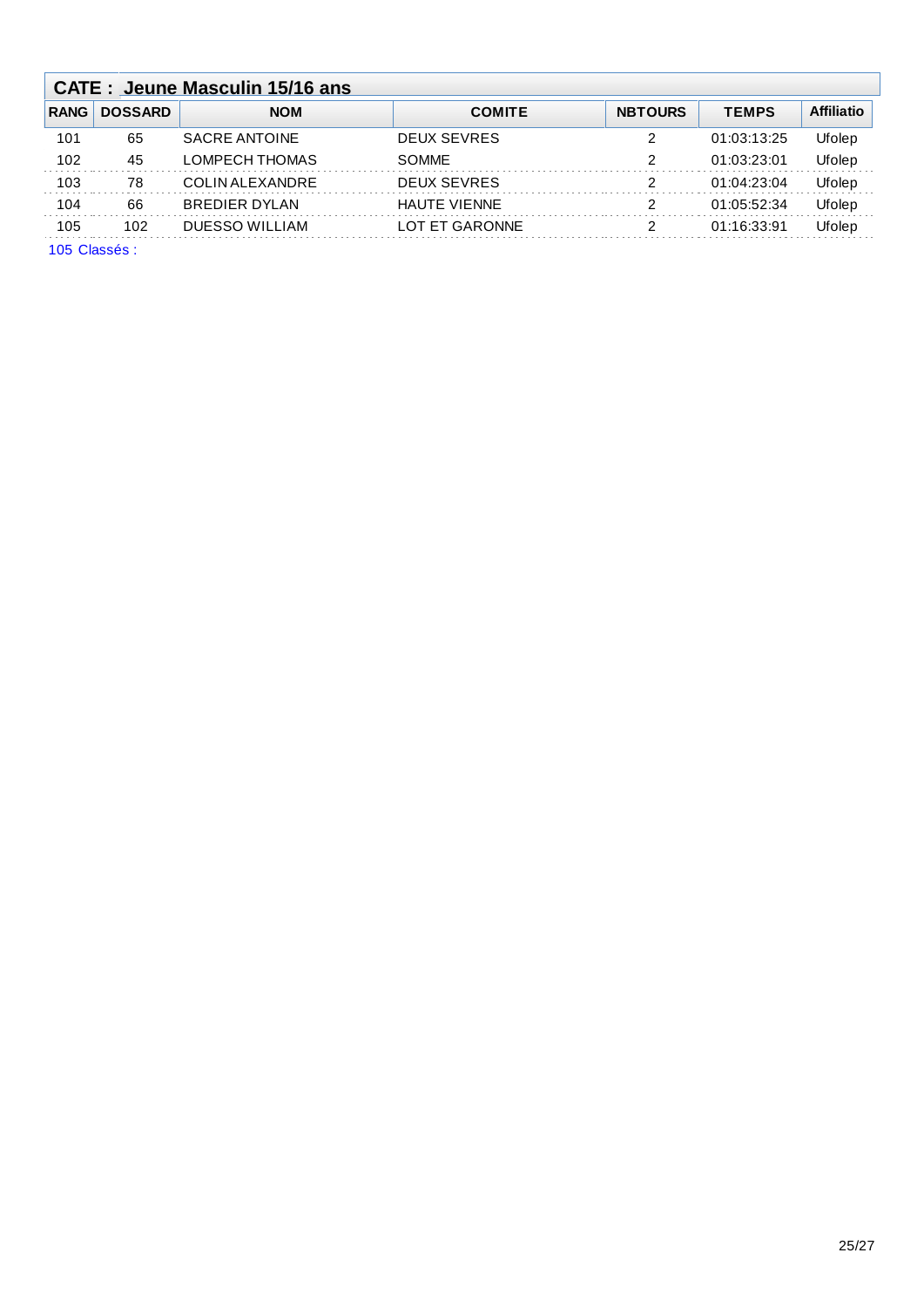|                | <b>CATE: Tandem</b> |                             |                       |                |              |                   |  |  |  |  |
|----------------|---------------------|-----------------------------|-----------------------|----------------|--------------|-------------------|--|--|--|--|
| <b>RANG</b>    | <b>DOSSARD</b>      | <b>NOM</b>                  | <b>COMITE</b>         | <b>NBTOURS</b> | <b>TEMPS</b> | <b>Affiliatio</b> |  |  |  |  |
| 1              | 430                 | <b>BACHELET BENJAMIN</b>    | <b>SOMME</b>          | 3              | 01:37:47:66  | Open              |  |  |  |  |
| $\overline{c}$ | 450                 | <b>CHRISTIEN GUILLLAUME</b> | VAL DOISE             | 3              | 01:40:44:90  | Ufolep            |  |  |  |  |
| 3              | 438                 | <b>CHAPELLE VALENTIN</b>    | <b>LOIRET</b>         | 3              | 01:42:12:19  | Open              |  |  |  |  |
| 4              | 434                 | <b>CHAUVIN CYRIL</b>        | <b>CHARENTE</b>       | 3              | 01:42:30:26  | Open              |  |  |  |  |
| 5              | 462                 | <b>DURET PASCAL</b>         | VAL DOISE             | 3              | 01:47:40:18  | Open              |  |  |  |  |
| 6              | 458                 | LEPRINCE JEREMY             | <b>SOMME</b>          | 3              | 01:50:52:95  | Open              |  |  |  |  |
| 7              | 457                 | <b>SAINTOIN FRANCK</b>      | VAL DOISE             | 3              | 01:51:51:77  | Ufolep            |  |  |  |  |
| 8              | 451                 | <b>BOUDIN JEROME</b>        | <b>SOMME</b>          | 3              | 01:52:14:04  | Open              |  |  |  |  |
| 9              | 442                 | <b>GAUDY PIERRICK</b>       | AVEYRON               | 3              | 01:56:06:28  | Ufolep            |  |  |  |  |
| 10             | 455                 | <b>SIRE ANTHONY</b>         | <b>VENDEE</b>         | 3              | 01:56:43:22  | Open              |  |  |  |  |
| 11             | 448                 | <b>MINA CLEMENT</b>         | PUY DE DOME           | 3              | 01:56:50:10  | Ufolep            |  |  |  |  |
| 12             | 459                 | <b>GABORIT OLIVIER</b>      | <b>VENDEE</b>         | 3              | 01:58:16:77  | Open              |  |  |  |  |
| 13             | 441                 | <b>BRAIN BENJAMIN</b>       | <b>YONNE</b>          | 3              | 01:58:37:15  | Ufolep            |  |  |  |  |
| 14             | 449                 | <b>THIBAULT MICHEL</b>      | <b>SEINE ET MARNE</b> | 3              | 01:59:09:39  | Ufolep            |  |  |  |  |
| 15             | 435                 | PASQUET MICHEL              | <b>YVELINES</b>       | 3              | 02:02:43:18  | Ufolep            |  |  |  |  |
| 16             | 447                 | <b>BABY ARNAUD</b>          | <b>EURE</b>           | 3              | 02:02:47:67  | Open              |  |  |  |  |
| 17             | 461                 | MIELLOT JEAN BAPTISTE       | <b>SOMME</b>          | 3              | 02:04:27:01  | Ufolep            |  |  |  |  |
| 18             | 431                 | <b>CATRIX TOMMY</b>         | VAL DOISE             | 3              | 02:05:30:60  | Ufolep            |  |  |  |  |
| 19             | 444                 | <b>BROSSARD ROBIN</b>       | <b>VENDEE</b>         | 3              | 02:05:38:29  | Open              |  |  |  |  |
| 20             | 460                 | <b>RIEZ FRANCOIS</b>        | VAL DOISE             | 3              | 02:06:58:69  | Open              |  |  |  |  |
| 21             | 436                 | <b>LACOMBE BENJAMIN</b>     | <b>GIRONDE</b>        | 3              | 02:10:36:23  | Ufolep            |  |  |  |  |
| 22             | 452                 | <b>MERCIER THIERRY</b>      | <b>LOIRET</b>         | 3              | 02:13:34:80  | Ufolep            |  |  |  |  |
| 23             | 445                 | PETIT MICHEL                | <b>ALLIER</b>         | 3              | 02:13:38:76  | Open              |  |  |  |  |
| 24             | 454                 | <b>KERLEU JULIEN</b>        | <b>YONNE</b>          | 2              | 01:39:04:87  | Ufolep            |  |  |  |  |
| 25             | 453                 | <b>CLOGNIER EDDY</b>        | <b>AISNE</b>          | 2              | 01:43:41:60  | Ufolep            |  |  |  |  |
| 26             | 432                 | <b>GARNIER FREDERIC</b>     | <b>SOMME</b>          | 2              | 01:46:56:18  | Open              |  |  |  |  |
| 27             | 456                 | <b>VELAY CHRISTIAN</b>      | <b>ALLIER</b>         | $\overline{2}$ | 01:48:45:72  | Ufolep            |  |  |  |  |
| 28             | 439                 | <b>ADENIS NICOLAS</b>       | <b>CREUSE</b>         | $\overline{c}$ | 01:53:25:46  | Ufolep            |  |  |  |  |
| 29             | 446                 | <b>CIESIELSKI LAURENT</b>   | PAS DE CALAIS         | $\overline{2}$ | 01:56:49:82  | Ufolep            |  |  |  |  |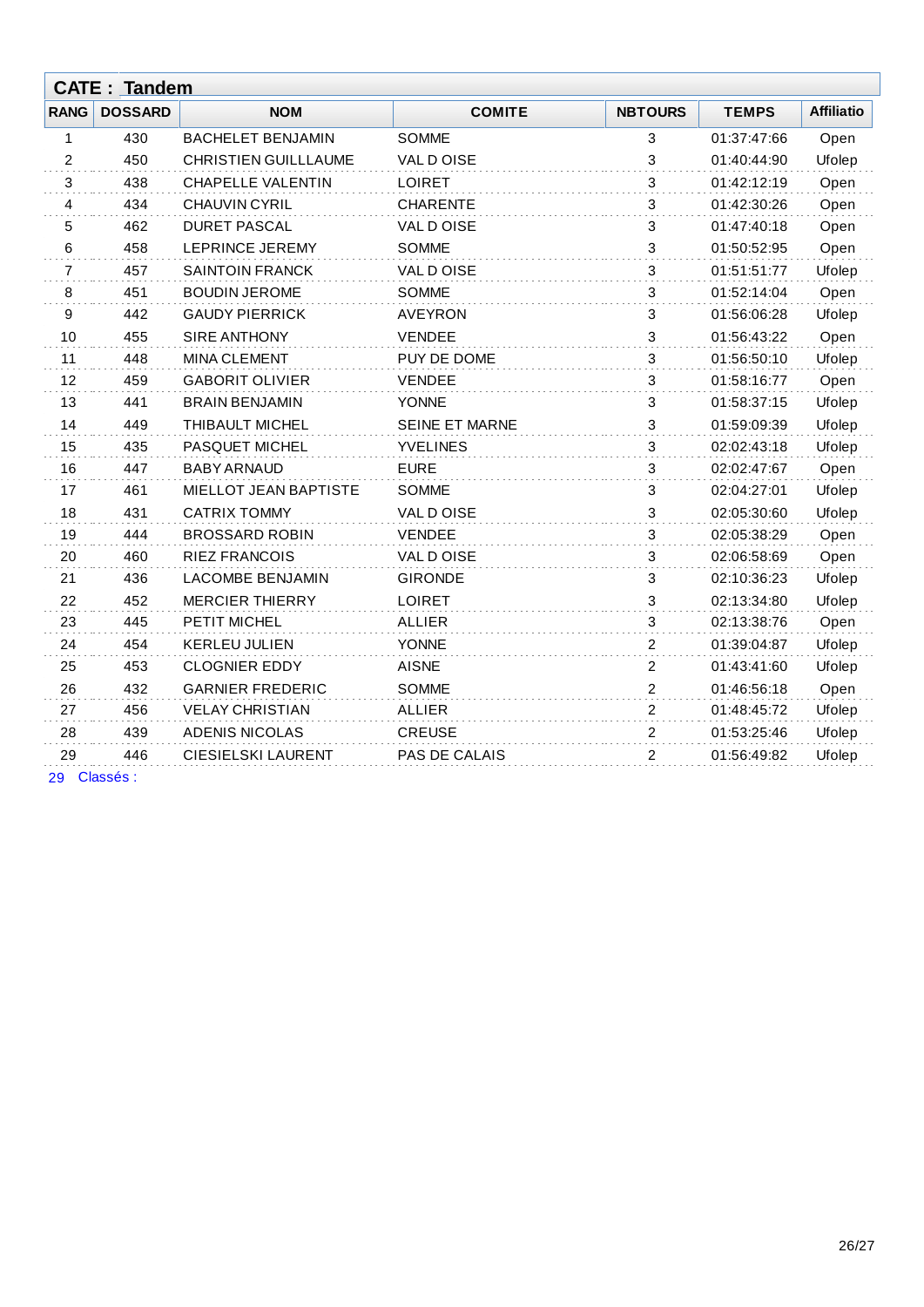| <b>RANG</b>    | <b>DOSSARD</b> | <b>NOM</b>                   | <b>COMITE</b>         | <b>NBTOURS</b> | <b>TEMPS</b> | <b>Affiliatio</b> |
|----------------|----------------|------------------------------|-----------------------|----------------|--------------|-------------------|
|                | 471            | TROCHON CHRISTOPHE           | <b>VIENNE</b>         | 3              | 01:49:30:14  | Open              |
| $\overline{2}$ | 483            | <b>BARDIOT JEROME</b>        | <b>CHER</b>           | 3              | 01:51:16:80  | Open              |
| 3              | 479            | <b>MASOTTI FELIX</b>         | ALPES-MARITIMES       | 3              | 01:51:49:86  | Open              |
| 4              | 480            | THIERY SEBASTIEN             | <b>OISE</b>           | 3              | 01:53:49:96  | Ufolep            |
| 5              | 473            | PLANCHAT CHRISTIAN           | <b>DORDOGNE</b>       | 3              | 01:57:26:07  | Open              |
| 6              | 486            | <b>PITOT PASCAL</b>          | <b>LOIRET</b>         | 3              | 01:58:49:97  | Ufolep            |
| $\overline{7}$ | 481            | <b>BARONI CHRISTINE</b>      | <b>AUBE</b>           | 3              | 01:59:14:80  | Ufolep            |
| 8              | 485            | <b>AUGER AURORE</b>          | <b>HAUTE SAONE</b>    | 3              | 01:59:31:70  | Open              |
| 9              | 476            | <b>HORUDKO THIERRY</b>       | <b>LOIRET</b>         | 3              | 02:02:09:04  | Ufolep            |
| 10             | 478            | <b>COEUR D ACIER LUDOVIC</b> | <b>CALVADOS</b>       | 3              | 02:13:01:91  | Ufolep            |
| 11             | 482            | <b>CHOJNOWSKI FRANCOIS</b>   | <b>EURE ET LOIRE</b>  | 3              | 02:14:24:24  | Ufolep            |
| 12             | 488            | <b>CROCE AXELLE</b>          | <b>LOIRET</b>         | 3              | 02:15:54:81  | Ufolep            |
| 13             | 474            | <b>BACHELET BENOIT</b>       | <b>SOMME</b>          | 3              | 02:17:55:05  | Open              |
| 14             | 477            | LEFORESTIER REMY             | <b>SEINE MARITIME</b> | 3              | 02:30:21:95  | Ufolep            |
| 15             | 475            | <b>FISSOT SEBASTIEN</b>      | <b>HAUTE VIENNE</b>   | $\overline{2}$ | 01:43:10:03  | Ufolep            |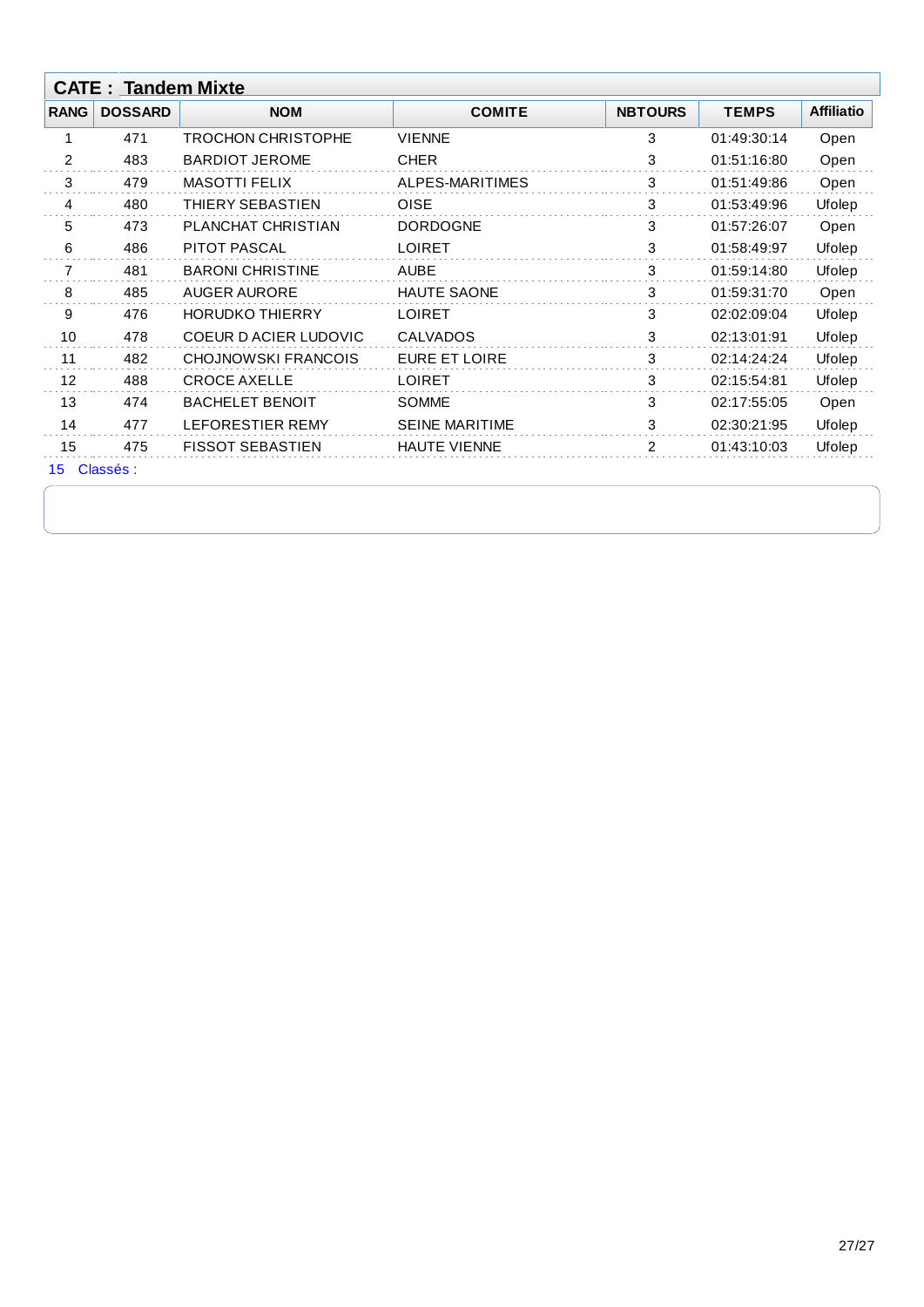## **Classement Comité Jeunes 13/14 ans**

**MARINES 18 & 19 mai**

| Rang            | Comité                   | Nom & prénom                                      |                | Places | Total des places |
|-----------------|--------------------------|---------------------------------------------------|----------------|--------|------------------|
|                 |                          | <b>RYBAK CLOE</b>                                 | 4              |        |                  |
| 1               | <b>YVELINES</b>          | THIERRY DAMIEN                                    | 6              | 19     | <b>Points</b>    |
|                 |                          | <b>SOLO MATHIS</b>                                | 9              |        |                  |
|                 |                          | <b>BAPPEL JULIEN</b>                              | $\mathbf{1}$   |        |                  |
| $\overline{2}$  | <b>LOT ET GARONNE</b>    | <b>BELLAGARDE LEA</b>                             | 8              | 20     | <b>Points</b>    |
|                 |                          | <b>GAURAN ANTOINE</b>                             | 11             |        |                  |
|                 |                          | DUPUIS KEVIN                                      | 3              |        |                  |
| 3               | <b>CHARENTE MARITIME</b> | <b>GRELARD CORENTIN</b>                           | 4              | 21     | <b>Points</b>    |
|                 |                          | DUVIGNAU JULIETTE                                 | 14             |        |                  |
|                 |                          | MOCAER MARGOT                                     | 5              |        |                  |
| 4               | <b>GIRONDE</b>           | MEZZAROBA HENZO                                   | $\overline{7}$ | 22     | <b>Points</b>    |
|                 |                          | <b>ATON ANTOINE</b>                               | 10             |        |                  |
|                 |                          | PICARD MARTIN                                     | 5              |        |                  |
| 5               | <b>SEINE MARITIME</b>    | <b>GENOT BAPTISTE</b>                             | 19             | 46     | <b>Points</b>    |
|                 |                          | <b>DEMONCHY GAETAN</b>                            | 22             |        |                  |
|                 |                          | <b>CLAVAUD MATHILDE</b>                           | 13             |        |                  |
| 6               | <b>HAUTE VIENNE</b>      | <b>LAGEAT FRANCK</b>                              | 15             | 56     | <b>Points</b>    |
|                 |                          | <b>GABRIEL ANTOINE</b>                            | 28             |        |                  |
|                 |                          | LAISNE SYLVAIN                                    | 14             |        |                  |
| $\overline{7}$  | <b>CALVADOS</b>          | <b>BECHET CLEMENCE</b>                            | 19             | 75     | <b>Points</b>    |
|                 |                          | <b>RENARD ANTHONY</b>                             | 42             |        |                  |
|                 |                          | <b>RICHON MARIE</b>                               | 3              |        |                  |
| 8               | <b>AISNE</b>             | <b>FAIVRE JOHANN</b>                              | 30             | 79     | <b>Points</b>    |
|                 |                          | LEMPEREUR KEVIN                                   | 46             |        |                  |
|                 |                          | <b>MOREAU VICTORIA</b>                            | 10             |        |                  |
| 9               | <b>DEUX SEVRES</b>       | <b>BOUCHERY GAETAN</b>                            | 21             | 82     | <b>Points</b>    |
|                 |                          | <b>LEDON WILLIAM</b>                              | 51             |        |                  |
|                 | <b>SOMME</b>             | <b>MENET LAURIE</b>                               | $\overline{2}$ |        |                  |
| 10              |                          | LOMPECH THIBAUT                                   | 23             | 89     | <b>Points</b>    |
|                 |                          | <b>BERMOND JULES</b>                              | 64             |        |                  |
|                 |                          | <b>DELSART ANAIS</b>                              | 6              |        |                  |
| 11              | <b>VAL D OISE</b>        | <b>DUGENY NICOLAS</b>                             | 36             | 90     | <b>Points</b>    |
|                 |                          | <b>ABOUBA ILIAN</b>                               | 48             |        |                  |
|                 |                          | DEBARD ISALINE                                    | 16             |        |                  |
| 12 <sub>2</sub> | <b>LOIRET</b>            | MICHAUT LEO                                       | 18             | 92     | <b>Points</b>    |
|                 |                          | <b>BATAILLE GUILLAUME</b>                         | 58             |        |                  |
|                 |                          | MARIE MELANIE                                     | 20             |        |                  |
| 13              | <b>YONNE</b>             | <b>GRANDVAUX ANTONI</b><br><b>BAILLEUL JEREMY</b> | 31             | 127    | <b>Points</b>    |
|                 |                          |                                                   | 76             |        |                  |
|                 |                          | CHARMES THEO                                      | 29             |        |                  |
|                 | 14 ALPES-MARITIMES       | RAFFAGHELLO ANTOINE<br><b>STRCIC THOMAS</b>       | 47<br>57       | 133    | <b>Points</b>    |
|                 |                          |                                                   |                |        |                  |
|                 | <b>VENDEE</b>            | CHAUVET ARTHUR                                    | 32             |        |                  |
| 15              |                          | <b>GABORIT ALLAN</b><br>PORTRAIT SIMON            | 40<br>62       | 134    | <b>Points</b>    |
|                 |                          |                                                   |                |        |                  |
| 16              | <b>AVEYRON</b>           | <b>AUGAIS ERIKA</b><br>MONESTIE HUGO              | 12<br>59       | 151    | <b>Points</b>    |
|                 |                          | PAILLARES-FARGUES PI                              | 80             |        |                  |
|                 |                          |                                                   | 20             |        |                  |
| 17              | <b>ESSONNE</b>           | <b>MARQUES GUILLAUME</b><br>AMMAR KHODJA VALENTI  | 55             | 169    | <b>Points</b>    |
|                 |                          | <b>VALLET MAXIME</b>                              | 94             |        |                  |
|                 |                          | JALLET ALEXANDRE                                  | 41             |        |                  |
| 18              | <b>HAUTS DE SEINE</b>    | PIRIOU MAXIME                                     | 90             | 231    | <b>Points</b>    |
|                 |                          | JOUVE ALEXANDRE                                   | 100            |        |                  |
|                 |                          |                                                   |                |        |                  |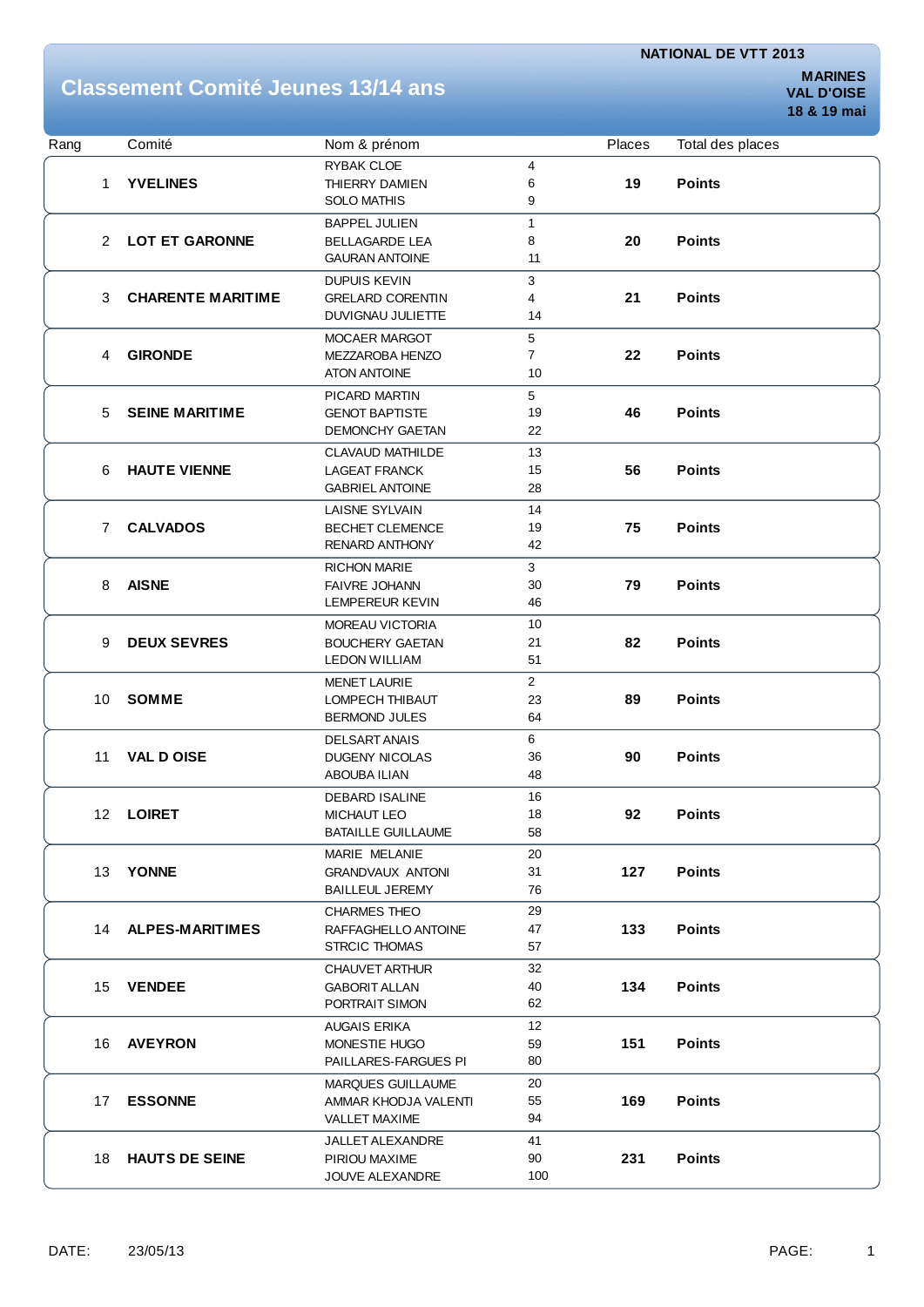### **Classement Comité Jeunes 15/16 ans**

| Rang            |                | Comité                 | Nom & prénom                |                         | Places | Total des places |
|-----------------|----------------|------------------------|-----------------------------|-------------------------|--------|------------------|
|                 |                |                        | <b>GARRAUD SIMON</b>        | 5                       |        |                  |
|                 | 1              | <b>DORDOGNE</b>        | <b>COURRIERE PAULINE</b>    | 6                       | 20     | <b>Points</b>    |
|                 |                | 024                    | <b>LEBON FLORENT</b>        | 9                       |        |                  |
|                 |                |                        | <b>BLACH ALEX</b>           | 2                       |        |                  |
|                 | $\overline{2}$ | <b>LOT ET GARONNE</b>  | <b>LAURENT SIMON</b>        | 3                       | 22     | <b>Points</b>    |
|                 |                | 047                    | DALBIN MAXIME               | 17                      |        |                  |
|                 |                |                        | <b>DETAILLE LEA</b>         | $\overline{\mathbf{c}}$ |        |                  |
|                 | 3              | <b>GIRONDE</b>         | <b>ZANNI RENAUD</b>         | 7                       | 22     | <b>Points</b>    |
|                 |                | 033                    | PAGANELLE JULIEN            | 13                      |        |                  |
|                 |                |                        | PACARY GAUTIER              | $\mathbf{1}$            |        |                  |
|                 | 4              | <b>YVELINES</b>        | REIMBEAU HUGO               | 12                      | 27     | <b>Points</b>    |
|                 |                | 078                    | PAIN FLORIAN                | 14                      |        |                  |
|                 |                |                        | <b>SUREAU VALENTIN</b>      | 6                       |        |                  |
|                 | 5              | <b>VAL D OISE</b>      | PUZYNIAK MANON              | $\overline{7}$          | 54     | <b>Points</b>    |
|                 |                | 095                    | <b>CRISPIN BAPTISTE</b>     | 41                      |        |                  |
|                 |                |                        | <b>BECHET CHARLES</b>       | $\overline{4}$          |        |                  |
|                 | 6              | <b>CALVADOS</b>        | PERRELLE NATHAN             | 10                      | 57     | <b>Points</b>    |
|                 |                | 014                    | ROPARTZ ADRIEN              | 43                      |        |                  |
|                 |                |                        | <b>MAULNY CAMILLE</b>       | 3                       |        |                  |
|                 | 7              | <b>ALPES-MARITIMES</b> | LALLIS MAXIME               | 34                      | 87     | <b>Points</b>    |
|                 |                | 006                    | <b>CUELLAR - PRIMOT ALE</b> | 50                      |        |                  |
|                 |                |                        | PEGARD MARINE               | 8                       |        |                  |
|                 | 8              | <b>SOMME</b>           | <b>DEGROIDE MARTIN</b>      | 27                      | 87     | <b>Points</b>    |
|                 |                | 080                    | <b>BOULANGER LUCAS</b>      | 52                      |        |                  |
|                 |                |                        | PAPELARD BLANDINE           | 5                       |        |                  |
| 9               |                | <b>AISNE</b>           | <b>FRANQUELIN ALEXANDRE</b> | 28                      | 88     | <b>Points</b>    |
|                 |                | 002                    | LETROU GUILLAUME            | 55                      |        |                  |
|                 |                |                        | <b>LELIEVRE EMILE</b>       | 23                      |        |                  |
| 10 <sup>1</sup> |                | <b>VENDEE</b>          | <b>GUILLAUD VALENTIN</b>    | 29                      | 94     | <b>Points</b>    |
|                 |                | 085                    | <b>BONNIN FLORIAN</b>       | 42                      |        |                  |
|                 |                |                        | CHARAMON CHLOE              | 10                      |        |                  |
| 11              |                | <b>LOIRET</b>          | <b>DESSIMIROFF THIBAUD</b>  | 39                      | 96     | <b>Points</b>    |
|                 |                | 045                    | PROUTIERE JEAN              | 47                      |        |                  |
|                 |                |                        | <b>BETOULLE EMELINE</b>     | 12                      |        |                  |
| 12 <sup>2</sup> |                | <b>HAUTE VIENNE</b>    | <b>BABAUDOU LEO</b>         | 38                      | 98     | <b>Points</b>    |
|                 |                | 087                    | <b>DUMET QUENTIN</b>        | 48                      |        |                  |
|                 |                |                        | PETIT ANGELINE              | 19                      |        |                  |
| 13              |                | <b>ALLIER</b>          | POL GAETAN                  | 25                      | 102    | <b>Points</b>    |
|                 |                | 003                    | D'ARCANGELO ADRIEN          | 58                      |        |                  |
|                 |                |                        | SACRE MARINE                | 18                      |        |                  |
| 14              |                | <b>DEUX SEVRES</b>     | JEANNEAU THÉO               | 49                      | 124    | <b>Points</b>    |
|                 |                | 079                    | <b>DELAHAY NICOLAS</b>      | 57                      |        |                  |
|                 |                |                        | POLYCARPE NOELINE           | 17                      |        |                  |
| 15              |                | <b>SEINE MARITIME</b>  | CABOT CORENTIN              | 40                      | 130    | <b>Points</b>    |
|                 |                | 076                    | <b>ANGOT KILLIAN</b>        | 73                      |        |                  |
|                 |                |                        | EDELBLUTTE GIAN LUC         | 11                      |        |                  |
|                 | 16             | <b>YONNE</b>           | <b>BOQUET ADRIEN</b>        | 69                      | 177    | <b>Points</b>    |
|                 |                | 089                    | <b>BIZIOT EMERIC</b>        | 97                      |        |                  |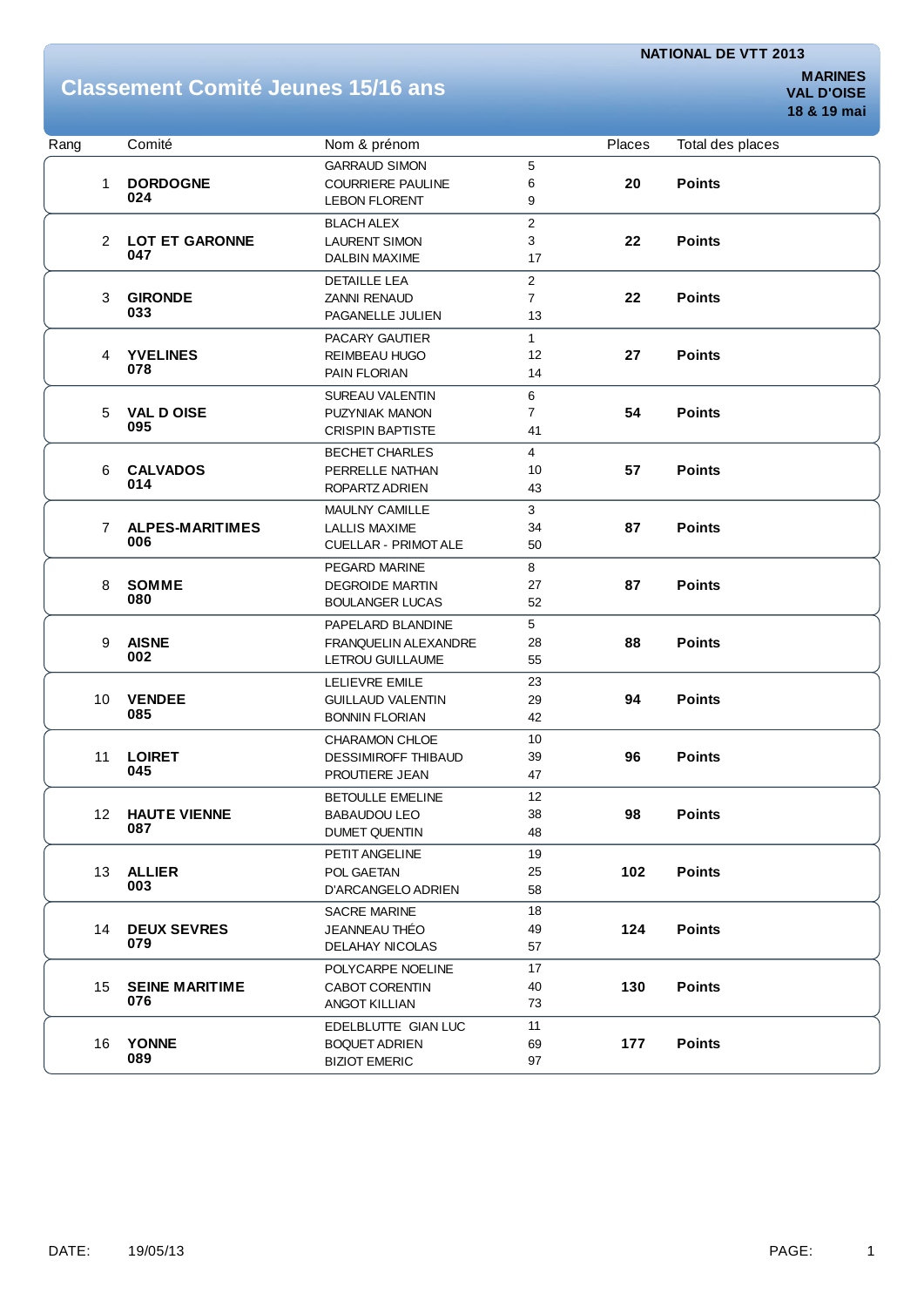### **Classement Comité Adulte Masculin 17/18 ans**

**MARINES 18 & 19 mai**

| Rang           | Comité                   | Nom & prénom                | Places         |     | Total des places |  |
|----------------|--------------------------|-----------------------------|----------------|-----|------------------|--|
| 1              | <b>DORDOGNE</b>          | LE NAOUR-VERNET PIER        | 1              |     |                  |  |
|                |                          | <b>TERET CHRISTOPHE</b>     | 6              | 17  | <b>Points</b>    |  |
|                | 024                      | <b>COURTAIS CLEMENT</b>     | 10             |     |                  |  |
| $\overline{2}$ | <b>SOMME</b>             | <b>LUGAT PIERRE</b>         | 5              |     |                  |  |
|                | 080                      | <b>VERET JONATHAN</b>       | 19             | 44  | <b>Points</b>    |  |
|                |                          | DENOYELLE CHRISTOPHE        | 20             |     |                  |  |
| 3              | <b>LOT ET GARONNE</b>    | <b>NAU ALEXIS</b>           | $\overline{2}$ |     |                  |  |
|                |                          | <b>BREZILLON PAUL</b>       | 15             | 47  | <b>Points</b>    |  |
|                | 047                      | <b>RAMON CLEMENT</b>        | 30             |     |                  |  |
| 4              | <b>VAL D OISE</b>        | PARDO BRYAN                 | $\overline{7}$ |     |                  |  |
|                |                          | <b>GEFFRAYE ROMAIN</b>      | 18             | 53  | <b>Points</b>    |  |
|                | 095                      | MICHAUX JEAN BAPTIST        | 28             |     |                  |  |
| 5              | <b>CALVADOS</b>          | <b>HARDEL THOMAS</b>        | 21             |     |                  |  |
|                |                          | <b>ROCHER PAUL</b>          | 23             | 70  | <b>Points</b>    |  |
|                | 014                      | MARIE TANGUY                | 26             |     |                  |  |
| 6              | <b>HAUTE VIENNE</b>      | <b>BETOULLE DAMIEN</b>      | $\overline{4}$ |     |                  |  |
|                |                          | RENOTTE CLEMENT             | 25             | 82  | <b>Points</b>    |  |
|                | 087                      | <b>MACQ QUENTIN</b>         | 53             |     |                  |  |
| $\overline{7}$ | <b>YONNE</b>             | <b>CANTIN BRICE</b>         | 9              |     |                  |  |
|                |                          | PARIS THOMAS                | 33             | 84  | <b>Points</b>    |  |
|                | 089                      | PARIS GUILLAUME             | 42             |     |                  |  |
| 8              | <b>AISNE</b>             | <b>BONVALET LOIC</b>        | 12             |     |                  |  |
|                |                          | PALADE THOMAS               | 24             | 101 | <b>Points</b>    |  |
|                | 002                      | DUPRESSOIR LOUIS            | 65             |     |                  |  |
| 9              | <b>YVELINES</b>          | <b>DANIEL REMY</b>          | 17             |     |                  |  |
|                |                          | <b>LEDEME AYMERIC</b>       | 37             | 101 | <b>Points</b>    |  |
|                | 078                      | <b>LAVIS JEREMY</b>         | 47             |     |                  |  |
| 10             | <b>GIRONDE</b>           | <b>DETAILLE JONATHAN</b>    | 8              |     |                  |  |
|                | 033                      | DO VALE MICHAEL             | 35             | 131 | <b>Points</b>    |  |
|                |                          | PICHON JULIEN               | 88             |     |                  |  |
| 11             | <b>SEINE MARITIME</b>    | COLOMBEL THEO               | 32             |     |                  |  |
|                | 076                      | DUPONT-MAILLARD GAET        | 56             | 146 | <b>Points</b>    |  |
|                |                          | SOREL FLORENTIN             | 58             |     |                  |  |
| 12             | <b>LOIRET</b>            | MICHEL LUCAS                | 45             |     |                  |  |
|                | 045                      | <b>DOUSSET THOMAS</b>       | 54             | 166 | <b>Points</b>    |  |
|                |                          | TURPIN BENJAMIN             | 67             |     |                  |  |
| 13             | <b>ALLIER</b>            | <b>ALBANESE DAMIEN</b>      | 14             |     |                  |  |
|                | 003                      | <b>VILLATTE ALEXANDRE</b>   | 66             | 170 | <b>Points</b>    |  |
|                |                          | ROCHE PIERRE ALEXIS         | 90             |     |                  |  |
| 14             | <b>NORD</b>              | <b>CROMMELINCK CORENTIN</b> | 48             |     |                  |  |
|                | 059                      | RIVART ADRIEN               | 51             | 171 | <b>Points</b>    |  |
|                |                          | DECOUPIGNY JEOFFREY         | 72             |     |                  |  |
| 15             | <b>CHARENTE MARITIME</b> | DUVIGNAU ARTHUR             | 43             |     |                  |  |
|                | 017                      | <b>SAVIN ALEXIS</b>         | 71             | 195 | <b>Points</b>    |  |
|                |                          | <b>BOISSINOT EYMERIC</b>    | 81             |     |                  |  |
| 16             | <b>OISE</b>              | <b>LORIDAN PIERRE</b>       | 60             |     |                  |  |
|                |                          | <b>DUMONT FABIEN</b>        | 70             | 208 | <b>Points</b>    |  |
|                | 060                      | <b>TROUVAIN FLORIAN</b>     | 78             |     |                  |  |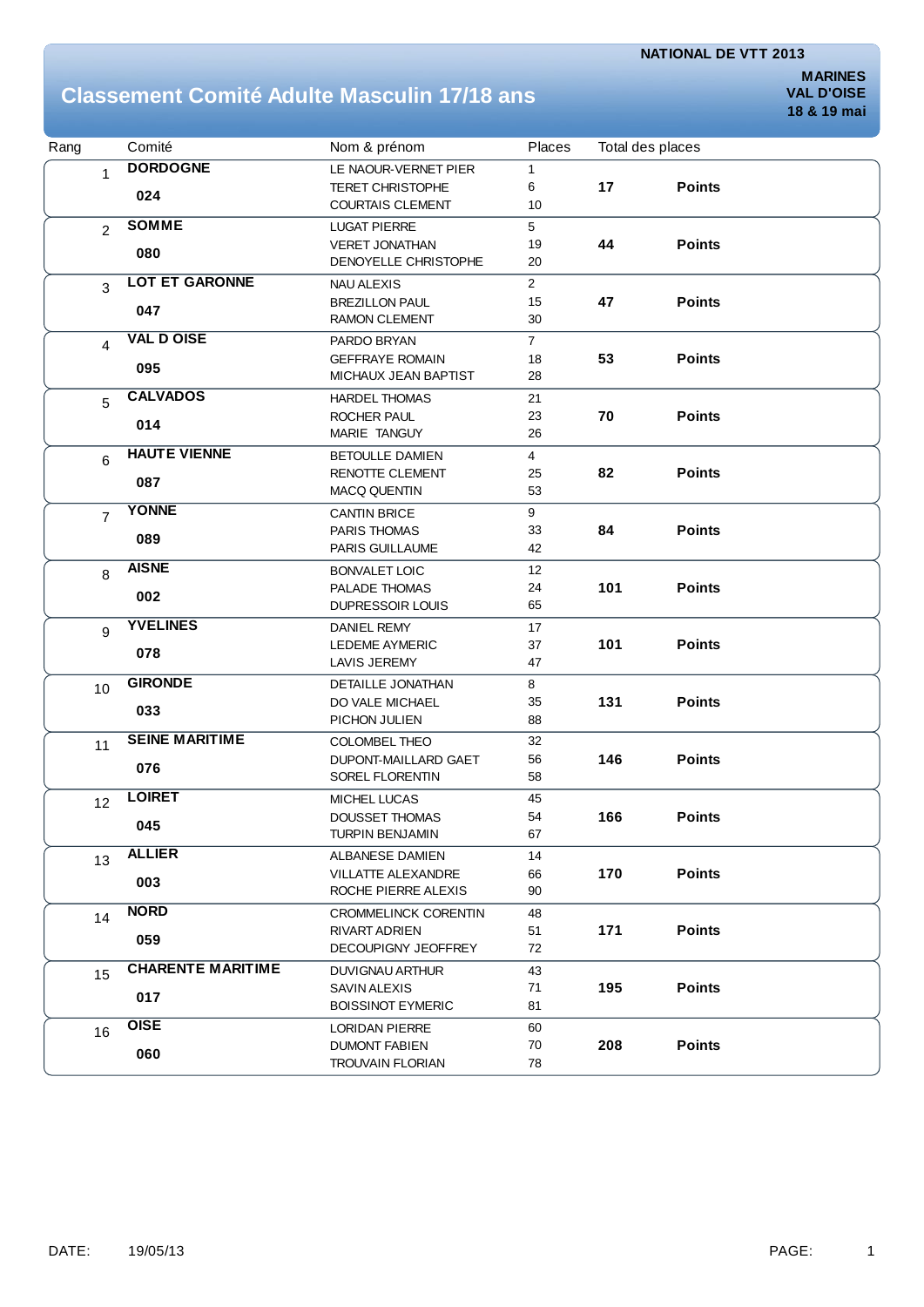### **Classement Comité Adulte Masculin 19/29 ans**

| Rang           | Comité                | Nom & prénom               | Places         | Total des places |               |  |
|----------------|-----------------------|----------------------------|----------------|------------------|---------------|--|
|                | <b>VAL D OISE</b>     | DUMOULIN JEREMY            | 5              |                  |               |  |
| 1              | 095                   | <b>CARLIER ALEXANDRE</b>   | 6              | 27               | <b>Points</b> |  |
|                |                       | <b>CLAVIER ALAIN</b>       | 16             |                  |               |  |
|                | <b>SOMME</b>          | <b>GOSSET RODOLPHE</b>     | $\overline{2}$ |                  |               |  |
| $\mathbf{2}$   |                       | <b>WARIN MATHIEU</b>       | 22             | 49               | <b>Points</b> |  |
|                | 080                   | SENECHAL GAUTHIER          | 25             |                  |               |  |
|                | <b>YVELINES</b>       | <b>GOUBIN MAXIME</b>       | 3              |                  |               |  |
| 3              |                       | HANSE BENOIT               | 17             | 53               | <b>Points</b> |  |
|                | 078                   | <b>GUILLEM VINCENT</b>     | 33             |                  |               |  |
|                | <b>SEINE MARITIME</b> | PASQUALOTTO VALENTIN       | 12             |                  |               |  |
| 4              | 076                   | <b>BOISSOUT ALEXANDRE</b>  | 19             | 69               | <b>Points</b> |  |
|                |                       | PASQUALOTTO BAPTISTE       | 38             |                  |               |  |
|                | <b>DORDOGNE</b>       | PASQUET AUDRIC             | $\mathbf{1}$   |                  |               |  |
| $\,$ 5 $\,$    |                       | CHARTRAN ANTHONY           | 27             | 73               | <b>Points</b> |  |
|                | 024                   | RAYNAUD FRANCK             | 45             |                  |               |  |
|                | <b>VENDEE</b>         | <b>GAUDIN GUILLAUME</b>    | 14             |                  |               |  |
| 6              |                       | DAUTEL NICOLAS             | 23             | 80               | <b>Points</b> |  |
|                | 085                   | <b>HAMON KEVIN</b>         | 43             |                  |               |  |
|                | <b>VIENNE</b>         | DIEZ ADRIEN                | 26             |                  |               |  |
| $\overline{7}$ |                       | <b>ARRIGAULT VINCENT</b>   | 37             | 105              | <b>Points</b> |  |
|                | 086                   | <b>TOURET KEVIN</b>        | 42             |                  |               |  |
|                | <b>LOIRET</b>         | <b>GODARD VALENTIN</b>     | 9              |                  |               |  |
| 8              |                       | <b>CADALEN SAMUEL</b>      | 34             | 111              | <b>Points</b> |  |
|                | 045                   | <b>MARCHAL SAMUEL</b>      | 68             |                  |               |  |
|                | <b>NORD</b>           | PAUMAS ADRIEN              | 31             |                  |               |  |
| 9              |                       | <b>DEWAVRIN FLORENT</b>    | 61             | 154              | <b>Points</b> |  |
|                | 059                   | <b>CAPON SÉBASTIEN</b>     | 62             |                  |               |  |
|                | <b>HAUTE VIENNE</b>   | COUDERT JUSTIN             | 29             |                  |               |  |
| 10             |                       | <b>BONNEFONT REMI</b>      | 63             | 156              | <b>Points</b> |  |
|                | 087                   | PREVOT NICOLAS             | 64             |                  |               |  |
|                | <b>DEUX SEVRES</b>    | <b>GARREAU ROMAIN</b>      | 30             |                  |               |  |
| 11             |                       | <b>FAVIER MATHIEU</b>      | 48             | 157              | <b>Points</b> |  |
|                | 079                   | <b>CHARRIER MATHIEU</b>    | 79             |                  |               |  |
|                | <b>CREUSE</b>         | <b>BELANGEON JOACHIM</b>   | 28             |                  |               |  |
| 12             |                       | <b>BERLAND MAXIME</b>      | 69             | 180              | <b>Points</b> |  |
|                | 023                   | LEVARDON FLORIAN           | 83             |                  |               |  |
|                | <b>AISNE</b>          | <b>BONVALET GUILLAUME</b>  | 40             |                  |               |  |
| 13             |                       | <b>BERTHAULT SEBASTIEN</b> | 76             | 209              | <b>Points</b> |  |
|                | 002                   | GOGUILLON GAËL             | 93             |                  |               |  |
|                | <b>YONNE</b>          | MEURISSE ALEXANDRE         | 55             |                  |               |  |
| 14             | 089                   | <b>GALLI OLIVIER</b>       | 72             | 218              | <b>Points</b> |  |
|                |                       | AFONSO RAPOSO BRUNO        | 91             |                  |               |  |
|                | <b>OISE</b>           | LOISEAU VINCENT            | 60             |                  |               |  |
| 15             | 060                   | <b>CSER JESS</b>           | 73             | 222              | <b>Points</b> |  |
|                |                       | LEJEUNE BENOIT             | 89             |                  |               |  |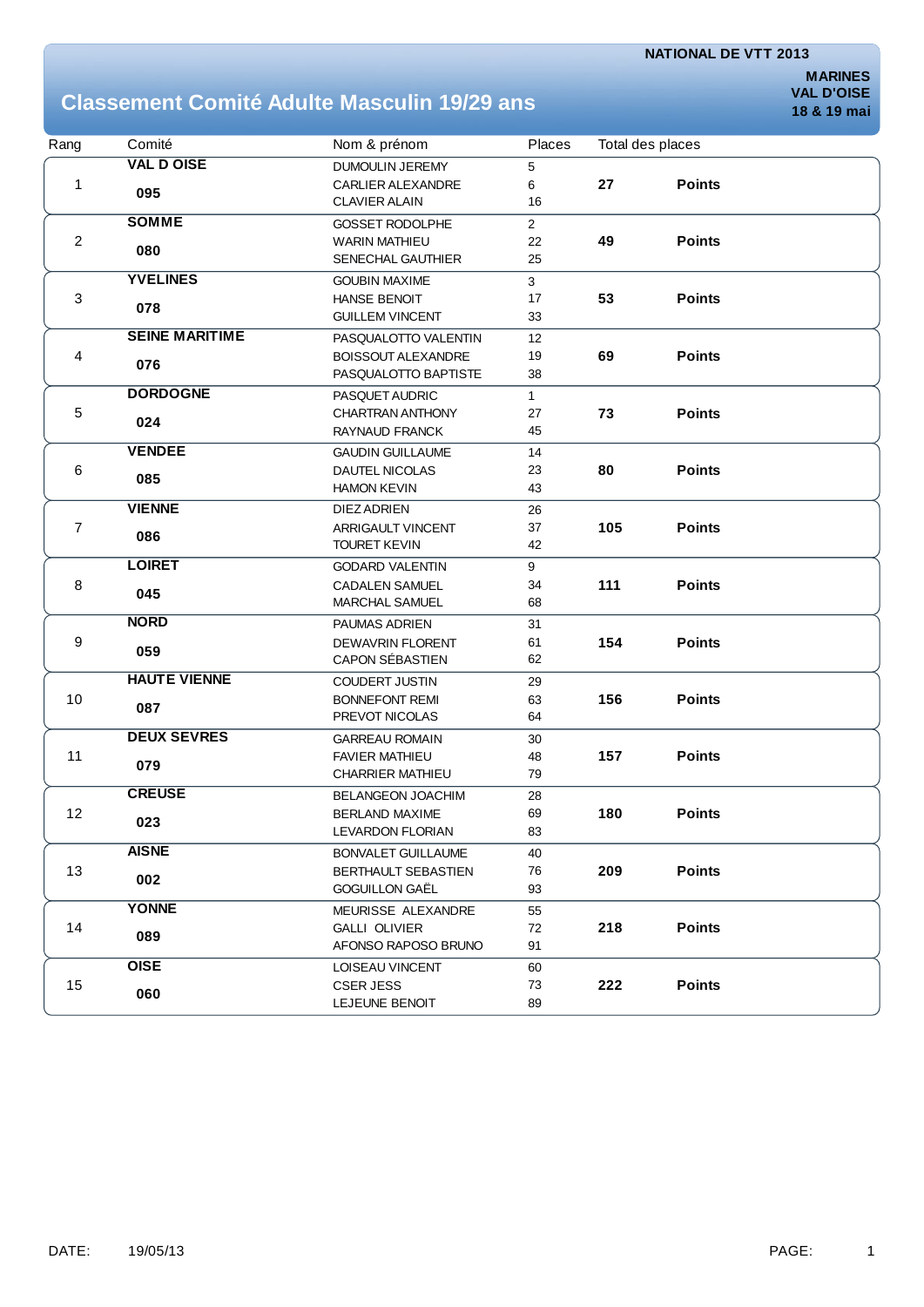#### **Classement Comité Adulte Masculin 30/39 ans**

| Rang           | Comité                | Nom & prénom                                     | <b>Places</b>  | Total des places |               |  |
|----------------|-----------------------|--------------------------------------------------|----------------|------------------|---------------|--|
|                | <b>VAL D OISE</b>     | <b>CLAVIER SEBASTIEN</b>                         | 4              |                  |               |  |
| 1              | 095                   | <b>SAGER GUILLAUME</b>                           | 8              | 27               | <b>Points</b> |  |
|                |                       | <b>MAGNE VIRGIL</b>                              | 15             |                  |               |  |
|                | <b>GIRONDE</b>        | <b>DOURTHE MICKAEL</b>                           | 10             |                  |               |  |
| $\overline{c}$ | 033                   | RAMOS XAVIER                                     | 11             | 34               | <b>Points</b> |  |
|                |                       | <b>HAUMIER GABRIEL</b>                           | 13             |                  |               |  |
|                | <b>SOMME</b>          | <b>FIQUET CAMILLE</b>                            | 12             |                  |               |  |
| 3              | 080                   | <b>BELGUISE MATHIEU</b>                          | 23             | 62               | <b>Points</b> |  |
|                |                       | <b>HAUDIQUEZ RAPHAEL</b>                         | 27             |                  |               |  |
|                | <b>COTED OR</b>       | <b>GOMES AUGUSTO</b>                             | 6              |                  |               |  |
| 4              | 021                   | <b>JOLY XAVIER</b>                               | 26             | 67               | <b>Points</b> |  |
|                |                       | <b>DUGAT JEROME</b>                              | 35             |                  |               |  |
|                | <b>VENDEE</b>         | <b>GRIS DAVID</b>                                | $\overline{7}$ |                  |               |  |
| 5              | 085                   | <b>MARTIN BRUNO</b>                              | 9              | 70               | <b>Points</b> |  |
|                |                       | <b>BONNIN GUILLAUME</b>                          | 54             |                  |               |  |
|                | <b>DEUX SEVRES</b>    | <b>FAUCHER AURÉLIEN</b>                          | 19             |                  |               |  |
| 6              | 079                   | <b>MADER ERIC</b>                                | 31             | 102              | <b>Points</b> |  |
|                |                       | <b>BERGERON TIDJI</b>                            | 52             |                  |               |  |
|                | <b>OISE</b>           | MILLIANCOURT STEPHAN                             | 25             |                  |               |  |
| 7              | 060                   | RECOLET LUDOVIC                                  | 44             | 117              | <b>Points</b> |  |
|                |                       | <b>BLONDEL NICOLAS</b>                           | 48             |                  |               |  |
|                | <b>YVELINES</b>       | <b>BRETAUD MAXIME</b>                            | 41             |                  |               |  |
| 8              | 078                   | LE HEC'H DAVID                                   | 42             | 126              | <b>Points</b> |  |
|                |                       | AUBERT OLIVIER                                   | 43             |                  |               |  |
| 9              | <b>SEINE MARITIME</b> | <b>BATELIER FRANKY</b>                           | 1              |                  |               |  |
|                | 076                   | <b>CASTUS EMMANUEL</b>                           | 20             | 128              | <b>Points</b> |  |
|                | <b>DORDOGNE</b>       | <b>BIZZARI BRUNO</b>                             | 107            |                  |               |  |
|                |                       | <b>BORDERIE FREDERIC</b>                         | 21             | 141              | <b>Points</b> |  |
| $10$           | 024                   | <b>BARBE LOIC</b><br><b>COURRIERE CHARLES BE</b> | 58<br>62       |                  |               |  |
|                | <b>ARDENNES</b>       |                                                  |                |                  |               |  |
| 11             |                       | <b>BOURGUIN GAUTIER</b><br><b>GUILLAUME JOEL</b> | 18<br>63       | 145              | <b>Points</b> |  |
|                | 008                   | <b>MESTRE ROMAIN</b>                             | 64             |                  |               |  |
|                | <b>LOT ET GARONNE</b> | <b>TUFFAL CHRISTOPHE</b>                         | 39             |                  |               |  |
| 12             |                       | <b>CADDOUX ERIC</b>                              | 45             | 158              | <b>Points</b> |  |
|                | 047                   | QUEBRE LAURENT                                   | 74             |                  |               |  |
|                | <b>LOIRET</b>         | CAHUZAC PHILIPPE                                 | 17             |                  |               |  |
| 13             |                       | PIERRE STEPHEN                                   | 65             | 160              | <b>Points</b> |  |
|                | 045                   | <b>BOISSAY JEROME</b>                            | 78             |                  |               |  |
|                | <b>CALVADOS</b>       | <b>CHAILLOU CHRISTOPHE</b>                       | 33             |                  |               |  |
| 14             |                       | VIGNET DAVID                                     | 60             | 173              | <b>Points</b> |  |
|                | 014                   | <b>RANCHY SYLVAIN</b>                            | 80             |                  |               |  |
|                | <b>EURE</b>           | <b>RESSE VINCENT</b>                             | 53             |                  |               |  |
| 15             | 027                   | LESOUQUET DAMIEN                                 | 66             | 214              | <b>Points</b> |  |
|                |                       | <b>GILBERT DIMITRI</b>                           | 95             |                  |               |  |
|                | <b>NORD</b>           | <b>LECOCQ ANTOINE</b>                            | 14             |                  |               |  |
| 16             | 059                   | <b>VERDIN GRÉGORY</b>                            | 103            | 222              | <b>Points</b> |  |
|                |                       | DEHONGHER MATTHIEU                               | 105            |                  |               |  |
|                | <b>AISNE</b>          | <b>DUCROT THOMAS</b>                             | 49             |                  |               |  |
| 17             | 002                   | <b>MASSON CHRISTOPHE</b>                         | 73             | 222              | <b>Points</b> |  |
|                |                       | LEMPEREUR FRANCK                                 | 100            |                  |               |  |
|                | <b>HAUTE VIENNE</b>   | REILLAT STEPHANE                                 | 37             |                  |               |  |
| 18             | 087                   | <b>BOCQUIER DAVID</b>                            | 92             | 225              | <b>Points</b> |  |
|                |                       | ROULY CHRISTOPHE                                 | 96             |                  |               |  |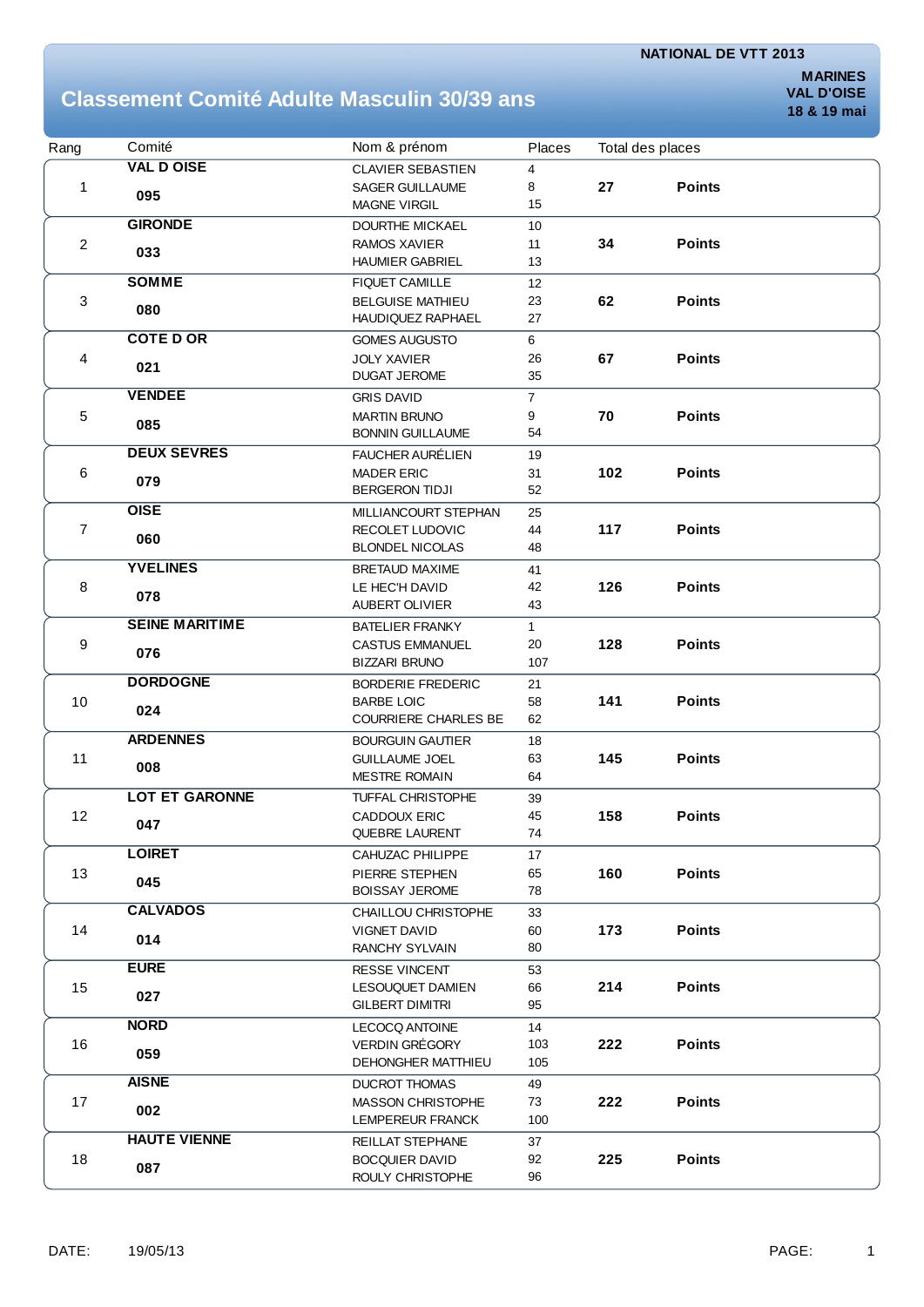| Rang | Comité               | Nom & prénom                | <b>Places</b> |     | Total des places |  |
|------|----------------------|-----------------------------|---------------|-----|------------------|--|
|      | <b>CHER</b>          | LEFEBVRE LAURENT            | 68            |     |                  |  |
| 19   | 018                  | <b>GENDRON NICOLAS</b>      | 90            | 252 | <b>Points</b>    |  |
|      |                      | EFINOWICZ PHILIPPE          | 94            |     |                  |  |
|      | <b>EURE ET LOIRE</b> | CATTANEO FLORENT            | 83            |     |                  |  |
| 20   | 028                  | <b>BALDERACCHI ALEXANDR</b> | 86            | 279 | <b>Points</b>    |  |
|      |                      | <b>CHESNIER FREDERIC</b>    | 110           |     |                  |  |
|      | <b>ORNE</b>          | <b>FARCY FREDDY</b>         | 97            |     |                  |  |
| 21   | 061                  | <b>MARTIN KARL</b>          | 106           | 315 | <b>Points</b>    |  |
|      |                      | <b>SAINT LAURENT DIMITR</b> | 112           |     |                  |  |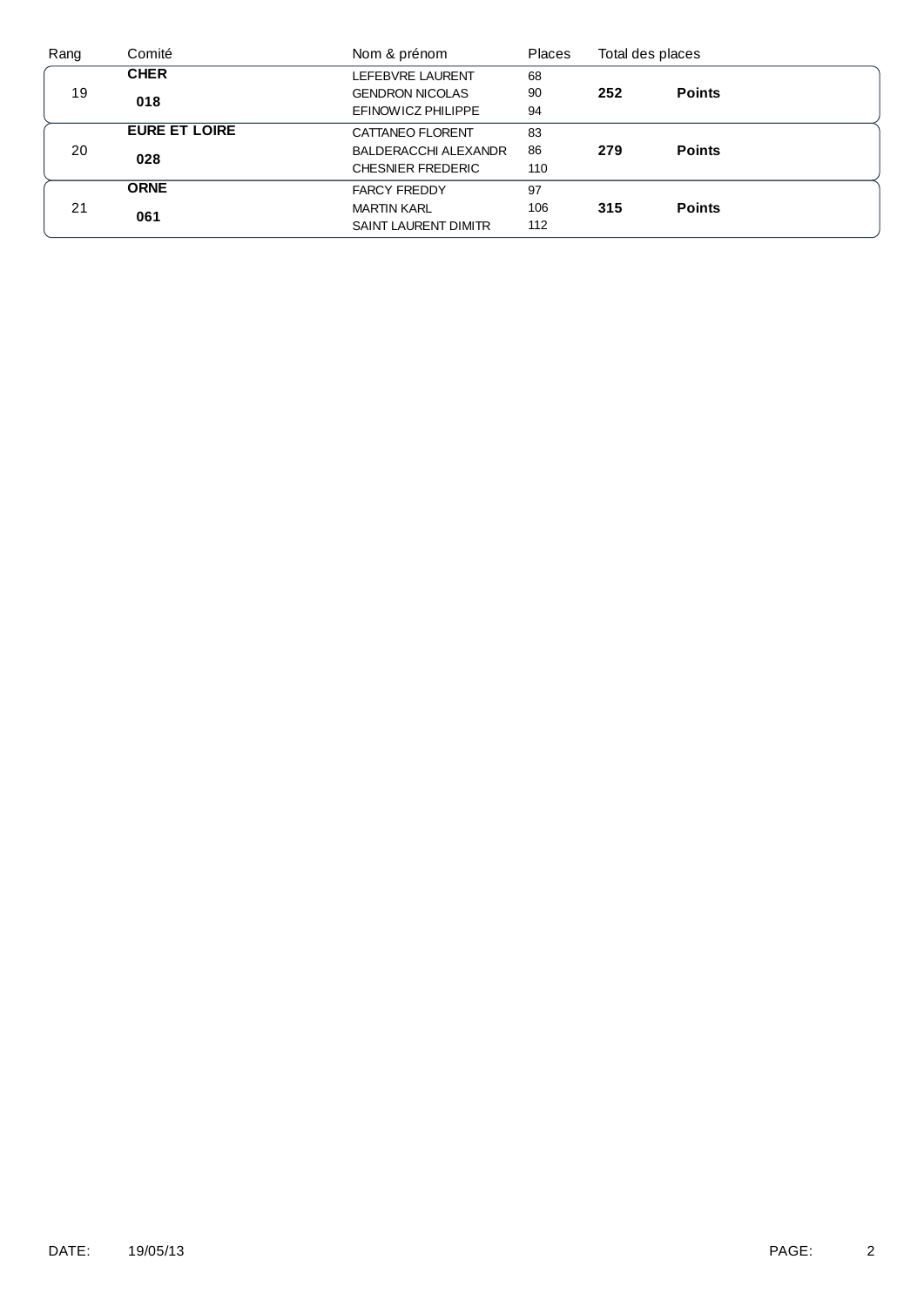### **Classement Comité Adulte Masculin 40/49 ans**

| Rang           | Comité                | Nom & prénom                | Places         | Total des places |               |  |
|----------------|-----------------------|-----------------------------|----------------|------------------|---------------|--|
|                | <b>YVELINES</b>       | <b>AMIOT GILLES</b>         | 11             |                  |               |  |
| 1              |                       | SATGE JEAN FRANCOIS         | 12             | 44               | <b>Points</b> |  |
|                | 078                   | <b>DEVAUX ERIC</b>          | 21             |                  |               |  |
|                | <b>VAL D OISE</b>     | <b>VAUDRAN RICHARD</b>      | 13             |                  |               |  |
| $\overline{c}$ |                       | <b>CORRADINI SEBASTIEN</b>  | 14             | 47               | <b>Points</b> |  |
|                | 095                   | <b>MARCHAND YANNICK</b>     | 20             |                  |               |  |
|                | <b>CORREZE</b>        | SOULIE BERNARD              | $\overline{4}$ |                  |               |  |
| 3              |                       | <b>LARUE OLIVIER</b>        | 17             | 49               | <b>Points</b> |  |
|                | 019                   | <b>GOUNET ALAIN</b>         | 28             |                  |               |  |
|                | <b>DORDOGNE</b>       | PASQUET DANIEL              | $\mathbf{1}$   |                  |               |  |
| 4              |                       | <b>HEYRAUD DIDIER</b>       | 24             | 57               | <b>Points</b> |  |
|                | 024                   | PASQUET JEAN LUC            | 32             |                  |               |  |
|                | <b>HAUTE VIENNE</b>   | DELUCHE CHRISTOPHE          | 15             |                  |               |  |
| 5              |                       | <b>CHENAUD PIERRE</b>       | 19             | 70               | <b>Points</b> |  |
|                | 087                   | <b>CLAVAUD STEPHANE</b>     | 36             |                  |               |  |
|                | <b>YONNE</b>          | <b>MARIE EMMANUEL</b>       | 27             |                  |               |  |
| 6              |                       | <b>TORDEUX CHRISTOPHE</b>   | 33             | 94               | <b>Points</b> |  |
|                | 089                   | MANEVEAU PHILIPPE           | 34             |                  |               |  |
|                | <b>CALVADOS</b>       | <b>LEMESLE ARNAUD</b>       | 22             |                  |               |  |
| $\overline{7}$ |                       | <b>BISSON JACQUES</b>       | 35             | 100              | <b>Points</b> |  |
|                | 014                   | <b>MENARD SEBASTIEN</b>     | 43             |                  |               |  |
|                | <b>SEINE MARITIME</b> | <b>COLOMBEL THIERRY</b>     | 10             |                  |               |  |
| 8              |                       | <b>DUMONT FRANCOIS</b>      | 25             | 101              | <b>Points</b> |  |
|                | 076                   | LECONTE CHRISTOPHE          | 66             |                  |               |  |
|                | <b>SOMME</b>          | <b>HERISSET CHRISTOPHE</b>  | 3              |                  |               |  |
| 9              |                       | <b>MENET ERIC</b>           | 48             | 115              | <b>Points</b> |  |
|                | 080                   | <b>BLEUX FREDERIC</b>       | 64             |                  |               |  |
|                | <b>NORD</b>           | LEFERME DAVID               | 26             |                  |               |  |
| 10             |                       | <b>MILLET FABRICE</b>       | 41             | 116              | <b>Points</b> |  |
|                | 059                   | <b>VIEVILLE OLIVIER</b>     | 49             |                  |               |  |
|                | <b>AISNE</b>          | <b>COPPEAUX FREDERIC</b>    | 6              |                  |               |  |
| 11             |                       | <b>DUPRESSOIR FRANCK</b>    | 38             | 119              | <b>Points</b> |  |
|                | 002                   | <b>BLANQUET PASCAL</b>      | 75             |                  |               |  |
|                | <b>OISE</b>           | <b>JOURDAIN OLIVIER</b>     | 23             |                  |               |  |
| 12             |                       | <b>FLOREK JEAN SEBASTIE</b> | 30             | 135              | <b>Points</b> |  |
|                | 060                   | HEURTIN STEPHANE            | 82             |                  |               |  |
|                | <b>LOIRET</b>         | FERREIRA ORLANDO            | 37             |                  |               |  |
| 13             |                       | <b>BRETON JOEL</b>          | 39             | 145              | <b>Points</b> |  |
|                | 045                   | PASQUIER OLIVIER            | 69             |                  |               |  |
|                | <b>LOT ET GARONNE</b> | <b>TARBES JEAN CLAUDE</b>   | 8              |                  |               |  |
| 14             |                       | <b>MENGES CHRISTOPHE</b>    | 47             | 149              | <b>Points</b> |  |
|                | 047                   | FITTE LAURENT               | 94             |                  |               |  |
|                | <b>GIRONDE</b>        | <b>COURRIAN BRUNO</b>       | $\overline{2}$ |                  |               |  |
| 15             | 033                   | <b>REYNIER LAURENT</b>      | 79             | 178              | <b>Points</b> |  |
|                |                       | <b>BEAU STEPHANE</b>        | 97             |                  |               |  |
|                | <b>DEUX SEVRES</b>    | PROUST JÉROME               | 42             |                  |               |  |
| 16             | 079                   | MOREAU DAVID                | 62             | 191              | <b>Points</b> |  |
|                |                       | <b>BOUCHERY JEAN MICHEL</b> | 87             |                  |               |  |
|                | <b>EURE ET LOIRE</b>  | <b>VIEMONT FREDERIC</b>     | 40             |                  |               |  |
| 17             | 028                   | <b>VIEMONT PASCAL</b>       | 74             | 198              | <b>Points</b> |  |
|                |                       | PICART HERVE                | 84             |                  |               |  |
|                | <b>PAS DE CALAIS</b>  | <b>EDOUARD ERIC</b>         | 50             |                  |               |  |
| 18             | 062                   | <b>MERIAUX FREDERIC</b>     | 107            | 272              | <b>Points</b> |  |
|                |                       | <b>CSERNAK SYLVAIN</b>      | 115            |                  |               |  |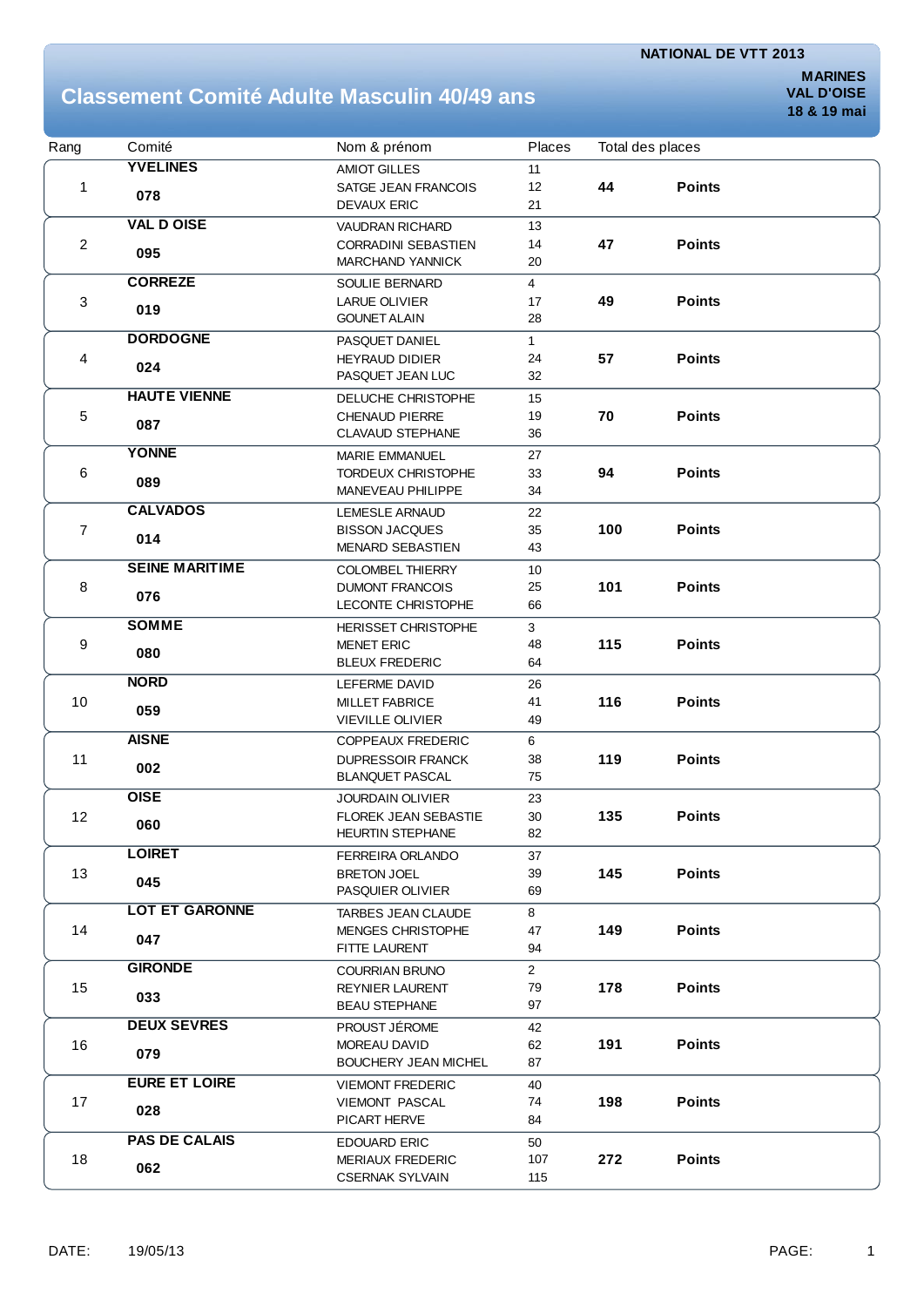| Rang | Comité        | Nom & prénom             | <b>Places</b> |     | Total des places |  |
|------|---------------|--------------------------|---------------|-----|------------------|--|
|      | <b>VENDEE</b> | <b>DAUTEL LAURENT</b>    | 70            |     |                  |  |
| 19   | 085           | <b>GOUAS REGIS</b>       | 104           | 283 | <b>Points</b>    |  |
|      |               | <b>LUCAS PIERRICK</b>    | 109           |     |                  |  |
|      | <b>NIEVRE</b> | <b>GILBERT FLORIAN</b>   | 73            |     |                  |  |
| 20   | 058           | <b>SAULNIER PHILIPPE</b> | 112           | 302 | <b>Points</b>    |  |
|      |               | <b>CUNIERE MARCELIN</b>  | 117           |     |                  |  |
|      | <b>CHER</b>   | <b>COUSIN AYMERIC</b>    | 95            |     |                  |  |
| 21   |               | PERROT FRANCK            | 111           | 324 | <b>Points</b>    |  |
|      | 018           | PETIT PASCAL             | 118           |     |                  |  |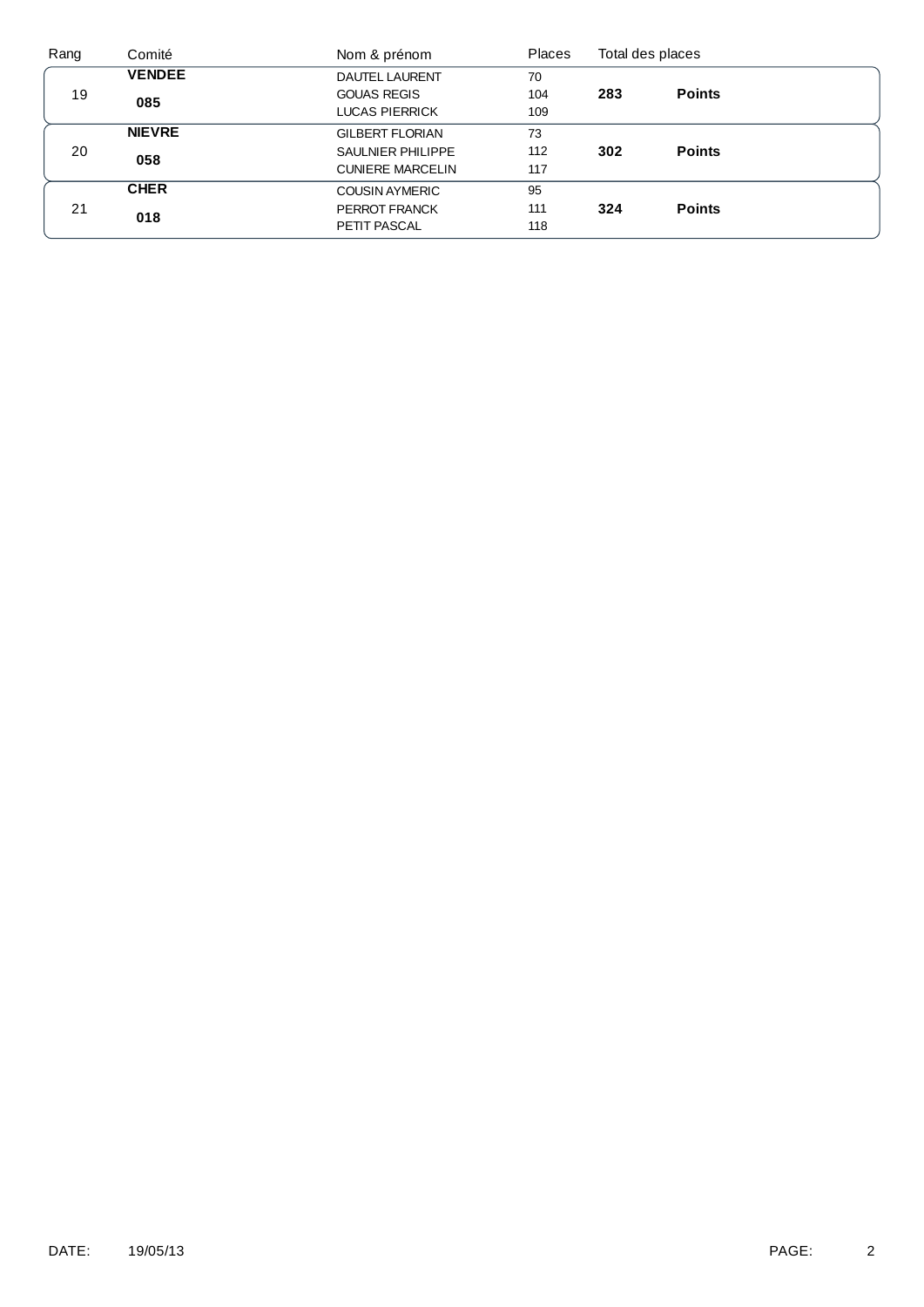#### **Classement Comité Adulte Masculin 50/59 ans**

| Rang           | Comité                | Nom & prénom             | Places |     | Total des places |  |
|----------------|-----------------------|--------------------------|--------|-----|------------------|--|
|                | <b>VAL D OISE</b>     | <b>EGEE ALAIN</b>        | 4      |     |                  |  |
| 1              | 095                   | JEUNET GUY               | 13     | 45  | <b>Points</b>    |  |
|                |                       | <b>GIRONNET MARC</b>     | 28     |     |                  |  |
|                | <b>DEUX SEVRES</b>    | <b>AUDGER GILLES</b>     | 10     |     |                  |  |
| $\overline{2}$ | 079                   | <b>DERE PASCAL</b>       | 12     | 63  | <b>Points</b>    |  |
|                |                       | COULON JEAN CLAUDE       | 41     |     |                  |  |
|                | <b>GIRONDE</b>        | SZKOLNIK JEAN JACQUE     | 5      |     |                  |  |
| 3              | 033                   | EYQUARD DOMINIQUE        | 6      | 68  | <b>Points</b>    |  |
|                |                       | <b>MOCAER DIDIER</b>     | 57     |     |                  |  |
|                | <b>VENDEE</b>         | CHARBONNEAU XAVIER       | 8      |     |                  |  |
| $\overline{4}$ | 085                   | <b>GRASSET GUY</b>       | 31     | 74  | <b>Points</b>    |  |
|                |                       | <b>FAVREAU YVES</b>      | 35     |     |                  |  |
|                | <b>OISE</b>           | <b>CAZUGUEL DIDIER</b>   | 17     |     |                  |  |
| $\,$ 5 $\,$    | 060                   | <b>LAMETTE DENIS</b>     | 25     | 86  | <b>Points</b>    |  |
|                |                       | <b>DORISON PIERRE</b>    | 44     |     |                  |  |
|                | <b>LOIRET</b>         | PERRON DIDIER            | 20     |     |                  |  |
| 6              | 045                   | <b>VACAS PASCAL</b>      | 23     | 96  | <b>Points</b>    |  |
|                |                       | <b>VARLET CHRISTOPHE</b> | 53     |     |                  |  |
| $\overline{7}$ | <b>YVELINES</b>       | NOBLETZ DIDIER           | 30     |     |                  |  |
|                | 078                   | DE BENOIST EMMANUEL      | 39     | 112 | <b>Points</b>    |  |
|                |                       | <b>BERNARD ALAIN</b>     | 43     |     |                  |  |
|                | <b>AISNE</b>          | <b>BATAILLE MARC</b>     | 15     |     |                  |  |
| 8              | 002                   | PRAUD FABRICE            | 27     | 113 | <b>Points</b>    |  |
|                |                       | PAPELARD DOMINIQUE       | 71     |     |                  |  |
|                | <b>EURE</b>           | <b>DORE ERIC</b>         | 36     |     |                  |  |
| 9              | 027                   | SCHEPENS JEAN-JACQUE     | 37     | 118 | <b>Points</b>    |  |
|                |                       | LOZIER JEAN-BERNARD      | 45     |     |                  |  |
|                | <b>CALVADOS</b>       | <b>CORBIN JEAN-YVES</b>  | 32     |     |                  |  |
| 10             | 014                   | <b>HAREL NORBERT</b>     | 46     | 133 | <b>Points</b>    |  |
|                |                       | <b>GUEZET THIERRY</b>    | 55     |     |                  |  |
|                | <b>SOMME</b>          | <b>MAERTEN FRANCOIS</b>  | 26     |     |                  |  |
| 11             | 080                   | DURAND DIDIER            | 38     | 153 | <b>Points</b>    |  |
|                |                       | <b>LEPRINCE MICHEL</b>   | 89     |     |                  |  |
|                | <b>ESSONNE</b>        | PACHOT JEAN PHILIPPE     | 21     |     |                  |  |
| 12             | 091                   | DEBRUYNE LAURENT         | 82     | 203 | <b>Points</b>    |  |
|                |                       | <b>CIPRES MANUEL</b>     | 100    |     |                  |  |
|                | <b>ALLIER</b>         | DA RUGNA DANIEL          | 54     |     |                  |  |
| 13             | 003                   | <b>DESPREZ JEAN MARC</b> | 68     | 206 | <b>Points</b>    |  |
|                |                       | RACLOT CHRISTIAN         | 84     |     |                  |  |
|                | <b>SEINE MARITIME</b> | <b>FOSSARD EMMANUEL</b>  | 59     |     |                  |  |
| 14             | 076                   | SOREL BERTRAND           | 83     | 230 | <b>Points</b>    |  |
|                |                       | PASQUALOTTO JEAN-CHA     | 88     |     |                  |  |
|                | <b>HAUTE VIENNE</b>   | <b>FAURE ALAIN</b>       | 72     |     |                  |  |
| 15             | 087                   | <b>DUPONT FRANCOIS</b>   | 81     | 238 | <b>Points</b>    |  |
|                |                       | SOUCHAUD JEAN PIERRE     | 85     |     |                  |  |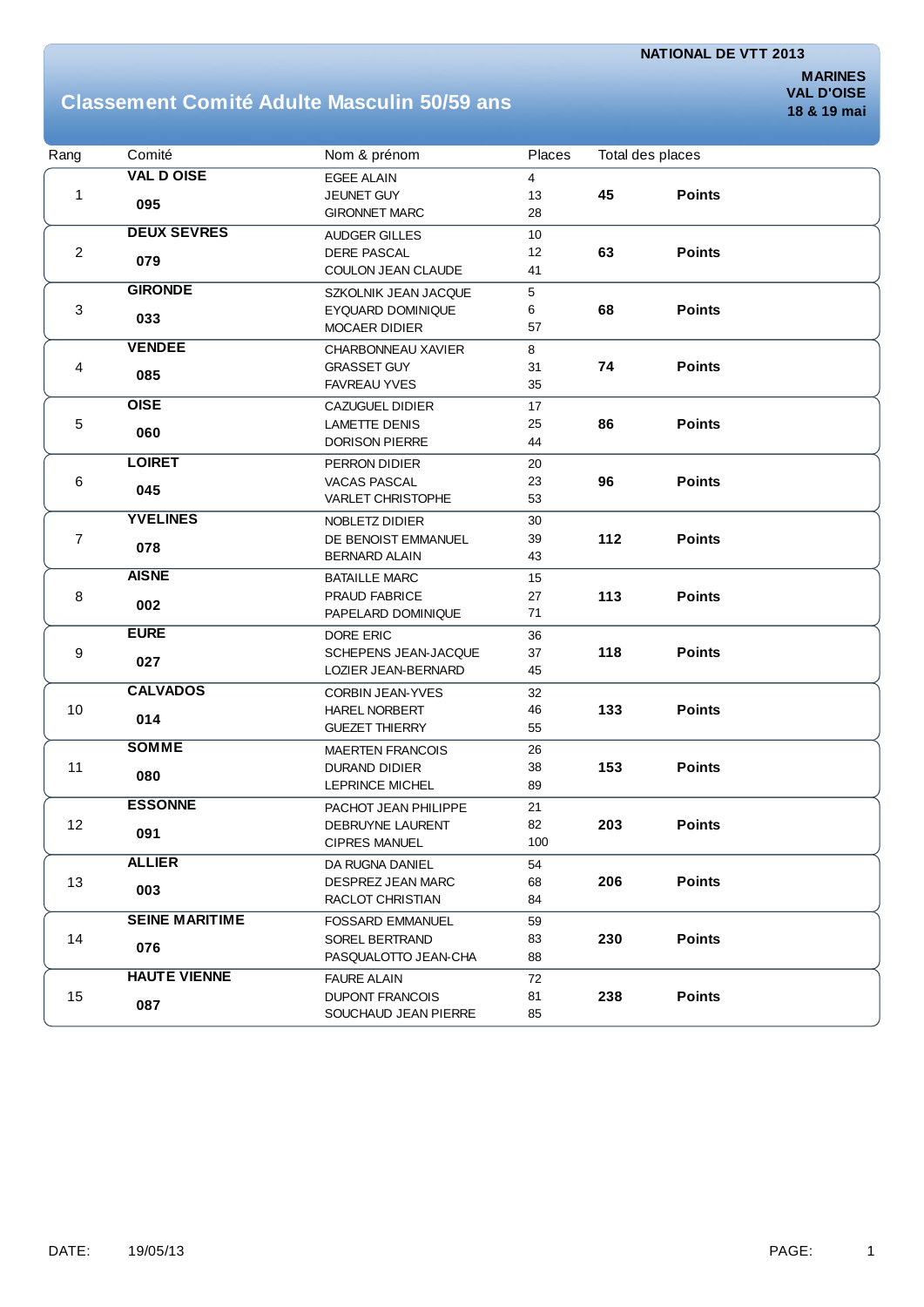## **Classement Comité Adulte Masculin 60 ans et plus**

| Rang | Comité          | Nom & prénom                | Places         | Total des places |               |
|------|-----------------|-----------------------------|----------------|------------------|---------------|
|      | <b>CALVADOS</b> | <b>GRENET PIERRE</b>        | $\overline{7}$ |                  |               |
|      | 014             | <b>GUIBERT JEAN-JACQUES</b> | 23             | 56               | <b>Points</b> |
|      |                 | <b>CARREL GERARD</b>        | 26             |                  |               |
|      | <b>YVELINES</b> | RAGUE JEAN-JACQUES          | 18             |                  |               |
| 2    | 078             | SEGARRA JEAN PAUL           | 19             | 57               | <b>Points</b> |
|      |                 | <b>DURANTON JACQUES</b>     | 20             |                  |               |
| 3    | <b>NORD</b>     | <b>CIEPLIK BERNARD</b>      | 12             |                  |               |
|      | 059             | <b>DIERS ALAIN</b>          | 21             | 62               | <b>Points</b> |
|      |                 | <b>DUBOIS DENIS</b>         | 29             |                  |               |
| 4    | <b>VIENNE</b>   | <b>PENY MICHEL</b>          | 5              |                  |               |
|      | 086             | <b>FUMERON JACQUES</b>      | 30             | 66               | <b>Points</b> |
|      |                 | <b>PENY MARCEL</b>          | 31             |                  |               |
| 5    | <b>VENDEE</b>   | <b>LANDRIN JEAN</b>         | 13             |                  |               |
|      | 085             | <b>SIRE BERNARD</b>         | 22             | 71               | <b>Points</b> |
|      |                 | <b>GUITTENIT GERARD</b>     | 36             |                  |               |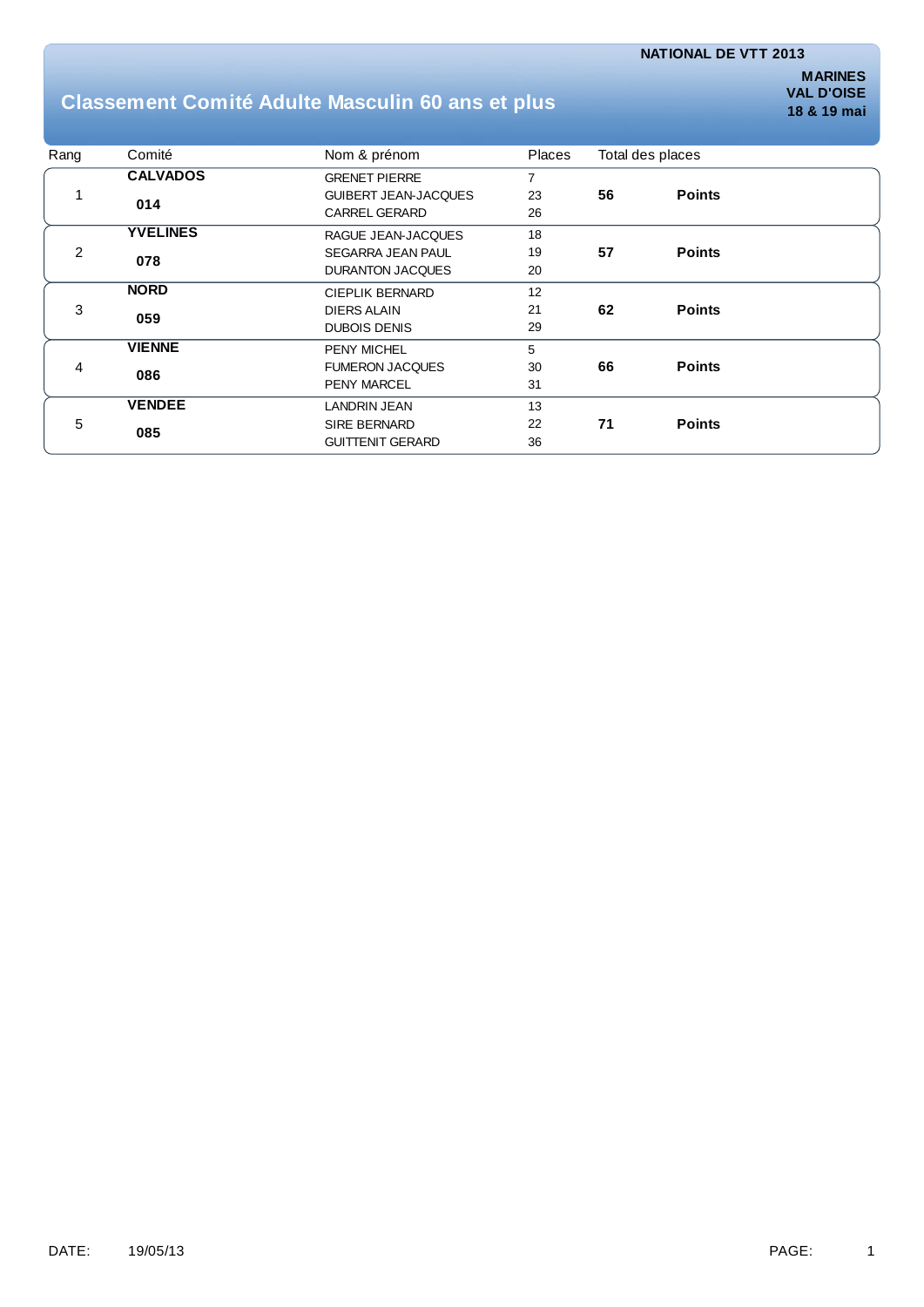## **Classement Comité Adultes Féminines VALL D'OISE**

|                |                       |                            |                |                  |               | 18 & 19 mai |
|----------------|-----------------------|----------------------------|----------------|------------------|---------------|-------------|
| Rang           | Comité                | Nom & prénom               | Places         | Total des places |               |             |
|                | <b>VAL D OISE</b>     | <b>DELICQUE CECILE</b>     | $\overline{2}$ |                  |               |             |
| 1              | 095                   | <b>GANCE CATHERINE</b>     | $\overline{2}$ | 8                | <b>Points</b> |             |
|                |                       | <b>BOULAY SEVERINE</b>     | 4              |                  |               |             |
|                | <b>LOIRET</b>         | <b>ULRICH CLEMENCE</b>     | $\mathbf{1}$   |                  |               |             |
| $\overline{2}$ | 045                   | <b>REAU ANNE</b>           | 6              | 18               | <b>Points</b> |             |
|                |                       | <b>LORRE CORALIE</b>       | 11             |                  |               |             |
|                | <b>HAUTE VIENNE</b>   | JAPAUD-FAURE SYLVIE        | 3              |                  |               |             |
| $\mathbf{3}$   | 087                   | <b>BOUTIN MARYLINE</b>     | 5              | 21               | <b>Points</b> |             |
|                |                       | <b>BARBAN MONIQUE</b>      | 13             |                  |               |             |
|                | <b>SEINE MARITIME</b> | PAYEN PAULINE              | 5              |                  |               |             |
| 4              | 076                   | <b>HORCHOLLE VIRGINIE</b>  | 6              | 26               | <b>Points</b> |             |
|                |                       | <b>DUVAL ELODIE</b>        | 15             |                  |               |             |
|                | <b>CALVADOS</b>       | <b>CORRET SEVERINE</b>     | $\overline{7}$ |                  |               |             |
| 5              | 014                   | POPLU CELINE               | 8              | 26               | <b>Points</b> |             |
|                |                       | PORET AZELIE               | 11             |                  |               |             |
|                | <b>SOMME</b>          | <b>BABITS KRISZTINA</b>    | 2              |                  |               |             |
| 6              | 080                   | <b>DULAC RHUIN CINDY</b>   | 10             | 30               | <b>Points</b> |             |
|                |                       | <b>DUPONT CATHERINE</b>    | 18             |                  |               |             |
| $\overline{7}$ | <b>ALLIER</b>         | <b>COUTAUD CECILIA</b>     | 8              |                  |               |             |
|                | 003                   | <b>DUBUISSON ISABELLE</b>  | 10             | 30               | <b>Points</b> |             |
|                |                       | PETIT CATHERINE            | 12             |                  |               |             |
|                | <b>YVELINES</b>       | <b>RYBAK MARINE</b>        | 6              |                  |               |             |
| $\,8\,$        | 078                   | <b>GARCONNET ANNABELLE</b> | 10             | 35               | <b>Points</b> |             |
|                |                       | FINET MELODIE              | 19             |                  |               |             |
|                | <b>AISNE</b>          | <b>COPPEAUX SEVERINE</b>   | 8              |                  |               |             |
| 9              | 002                   | <b>GUILLOT M AMANDINE</b>  | 14             | 39               | <b>Points</b> |             |
|                |                       | <b>CHERON NATHALIE</b>     | 17             |                  |               |             |
|                |                       |                            |                |                  |               |             |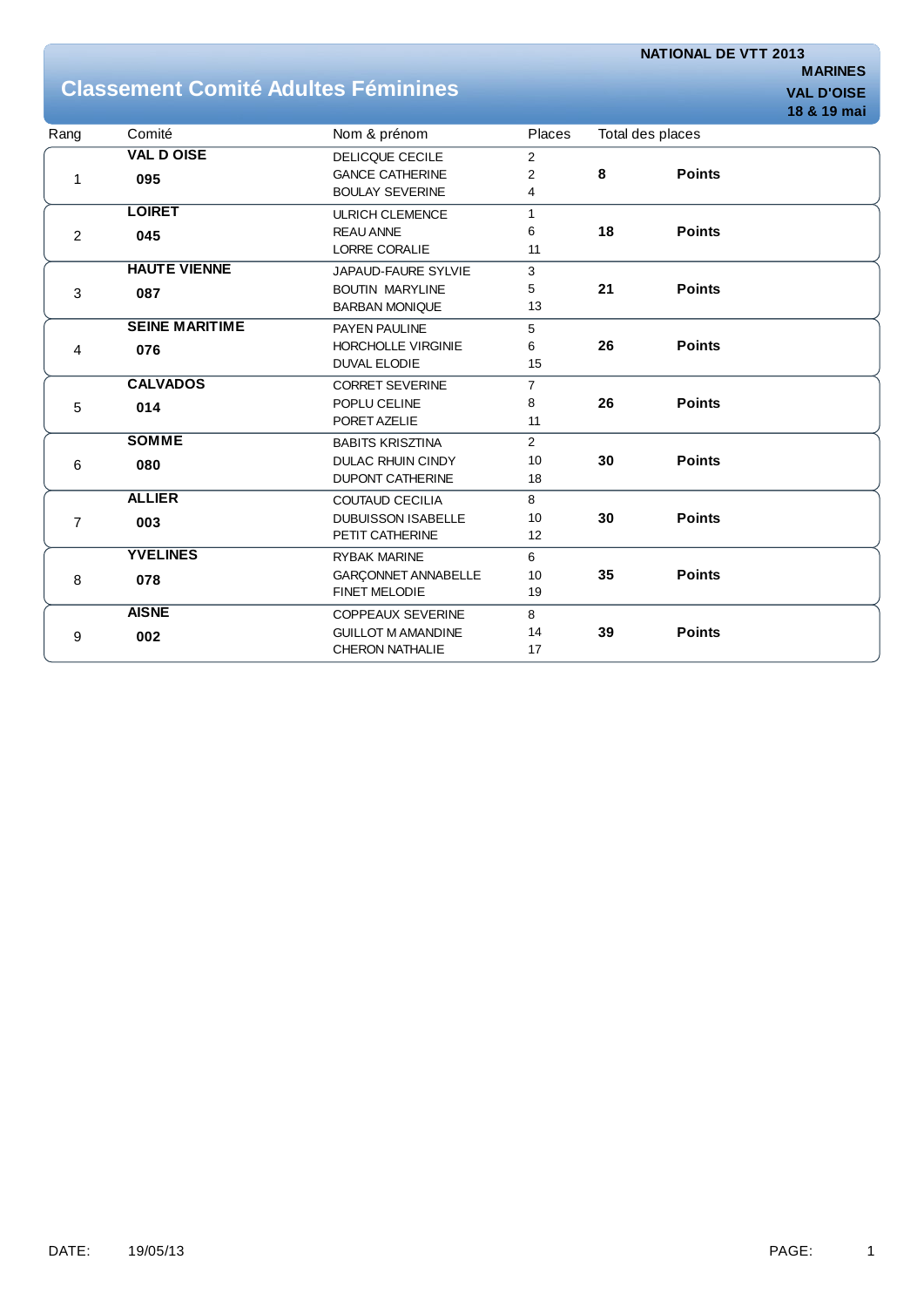# **Classement Inter-Comité**<br>MARINES<br>MAL D'OISE 95

| Comité           | Nom & Prénom                | <b>Places</b>  | Caté                                                  |    | Points cumul |
|------------------|-----------------------------|----------------|-------------------------------------------------------|----|--------------|
|                  | LE NAOUR-VERNET PIER        | 1              | Adulte Masculin 17/19 ans                             |    |              |
|                  | PASQUET AUDRIC              | 1              | Adulte Masculin 20/29 ans                             |    |              |
| 1 DORDOGNE       | PASQUET DANIEL              | 1              | Adulte Masculin 40/49 ans                             | 5  | Points       |
|                  | <b>CHANTEAU PATRICE</b>     | 1              | Adulte Masculin 50/59 ans                             |    |              |
|                  | <b>BOUTHONNIER CELINE</b>   | 1              | Jeune Féminin 13/14 ans                               |    |              |
|                  | <b>BABITS KRISZTINA</b>     | $\overline{c}$ | Adulte Féminin 30/39 ans                              |    |              |
|                  | <b>GOSSET RODOLPHE</b>      | $\overline{2}$ | Adulte Masculin 20/29 ans                             |    |              |
| 2 SOMME          | <b>MENET LAURIE</b>         | 2              | Jeune Féminin 13/14 ans                               | 14 | Points       |
|                  | <b>HERISSET CHRISTOPHE</b>  | 3              | Adulte Masculin 40/49 ans                             |    |              |
|                  | <b>LUGAT PIERRE</b>         | 5              | Adulte Masculin 17/19 ans                             |    |              |
|                  | <b>COURRIAN BRUNO</b>       | $\overline{2}$ | Adulte Masculin 40/49 ans                             |    |              |
|                  | <b>DETAILLE LEA</b>         | $\overline{2}$ | Jeune Féminin 15/16 ans                               |    |              |
| 3 GIRONDE        |                             |                |                                                       |    |              |
|                  | <b>GALISSAIRE JEAN BERN</b> | 3              | Adulte Masculin 60 ans et plus                        | 16 | Points       |
|                  | <b>BIOJOUT CLEMENT</b>      | 4              | Adulte Masculin 20/29 ans                             |    |              |
|                  | SZKOLNIK JEAN JACQUE        | 5              | Adulte Masculin 50/59 ans                             |    |              |
|                  | <b>TAILLET ALINE</b>        | 1              | Jeune Féminin 15/16 ans                               |    |              |
|                  | <b>BONNET THOMAS</b>        | 2              | Jeune Masculin 13/14 ans                              |    |              |
| 4 VIENNE         | <b>TESSIER PATRICK</b>      | 5              | Adulte Masculin 40/49 ans                             | 20 | Points       |
|                  | <b>PENY MICHEL</b>          | 5              | Adulte Masculin 60 ans et plus                        |    |              |
|                  | <b>BERNARD ALAIN</b>        | 7              | Adulte Masculin 50/59 ans                             |    |              |
|                  | <b>DELICQUE CECILE</b>      | $\overline{2}$ | Adulte Féminin 17/29 ans                              |    |              |
|                  | <b>CLAVIER SEBASTIEN</b>    | 4              | Adulte Masculin 30/39 ans                             |    |              |
| 5 VAL DOISE      | <b>EGEE ALAIN</b>           | 4              | Adulte Masculin 50/59 ans                             | 21 | Points       |
|                  | <b>DUMOULIN JEREMY</b>      | 5              | Adulte Masculin 20/29 ans                             |    |              |
|                  | <b>DELSART ANAIS</b>        | 6              | Jeune Féminin 13/14 ans                               |    |              |
|                  | <b>PACARY GAUTIER</b>       | $\mathbf{1}$   | Jeune Masculin 15/16 ans                              |    |              |
|                  | <b>GOUBIN MAXIME</b>        | 3              | Adulte Masculin 20/29 ans                             |    |              |
| 6 YVELINES       | RYBAK CLOE                  | 4              | Jeune Féminin 13/14 ans                               | 25 | Points       |
|                  | <b>RYBAK MARINE</b>         | 6              | Adulte Féminin 17/29 ans                              |    |              |
|                  | <b>AMIOT GILLES</b>         | 11             | Adulte Masculin 40/49 ans                             |    |              |
|                  | <b>BAPPEL JULIEN</b>        | 1              | Jeune Masculin 13/14 ans                              |    |              |
|                  | <b>NAU ALEXIS</b>           | 2              | Adulte Masculin 17/19 ans                             |    |              |
| 7 LOT ET GARONNE | <b>BLACH ALEX</b>           | 2              | Jeune Masculin 15/16 ans                              | 33 | Points       |
|                  | <b>TARBES JEAN CLAUDE</b>   | 8              | Adulte Masculin 40/49 ans                             |    |              |
|                  | <b>CAZASSUS MARLENE</b>     | 20             | Adulte Féminin 17/29 ans                              |    |              |
|                  | <b>BATELIER FRANKY</b>      | 1              | Adulte Masculin 30/39 ans                             |    |              |
|                  | PAYEN PAULINE               | 5              | Adulte Féminin 17/29 ans                              |    |              |
| 8 SEINE MARITIME | PICARD MARTIN               | 5              | Jeune Masculin 13/14 ans                              | 33 | Points       |
|                  | <b>COLOMBEL THIERRY</b>     | 10             | Adulte Masculin 40/49 ans                             |    |              |
|                  | PASQUALOTTO VALENTIN        | 12             | Adulte Masculin 20/29 ans                             |    |              |
|                  | SANSONNET JEAN CLAUD        | $\overline{2}$ | Adulte Masculin 60 ans et plus                        |    |              |
|                  | JAPAUD-FAURE SYLVIE         | 3              | Adulte Féminin 40 ans et plus                         |    |              |
| 9 HAUTE VIENNE   | <b>BETOULLE DAMIEN</b>      | 4              | Adulte Masculin 17/19 ans                             | 34 | Points       |
|                  | <b>BETOULLE EMELINE</b>     | 12             | Jeune Féminin 15/16 ans                               |    |              |
|                  | <b>CLAVAUD MATHILDE</b>     | 13             | Jeune Féminin 13/14 ans                               |    |              |
|                  | <b>RICHON MARIE</b>         | 3              | Jeune Féminin 13/14 ans                               |    |              |
|                  | PAPELARD BLANDINE           | 5              | Jeune Féminin 15/16 ans                               |    |              |
| 10 AISNE         | <b>COPPEAUX FREDERIC</b>    |                | Adulte Masculin 40/49 ans                             | 34 | Points       |
|                  | <b>COPPEAUX SEVERINE</b>    | 6              | Adulte Féminin 40 ans et plus                         |    |              |
|                  |                             | 8              |                                                       |    |              |
|                  | <b>BONVALET LOIC</b>        | 12             | Adulte Masculin 17/19 ans<br>Adulte Féminin 17/29 ans |    |              |
|                  | <b>CAZIN CHLOE</b>          | 3              |                                                       |    |              |
|                  | <b>JURY FRANCOIS</b>        | 3              | Adulte Masculin 30/39 ans                             |    |              |
| 11 CREUSE        | <b>GODOT FRANCIS</b>        | 4              | Adulte Masculin 60 ans et plus                        | 37 | Points       |
|                  | <b>LAILAI AYMERIC</b>       | 8              | Jeune Masculin 15/16 ans                              |    |              |
|                  | <b>GIRAUD MICHEL</b>        | 19             | Adulte Masculin 50/59 ans                             |    |              |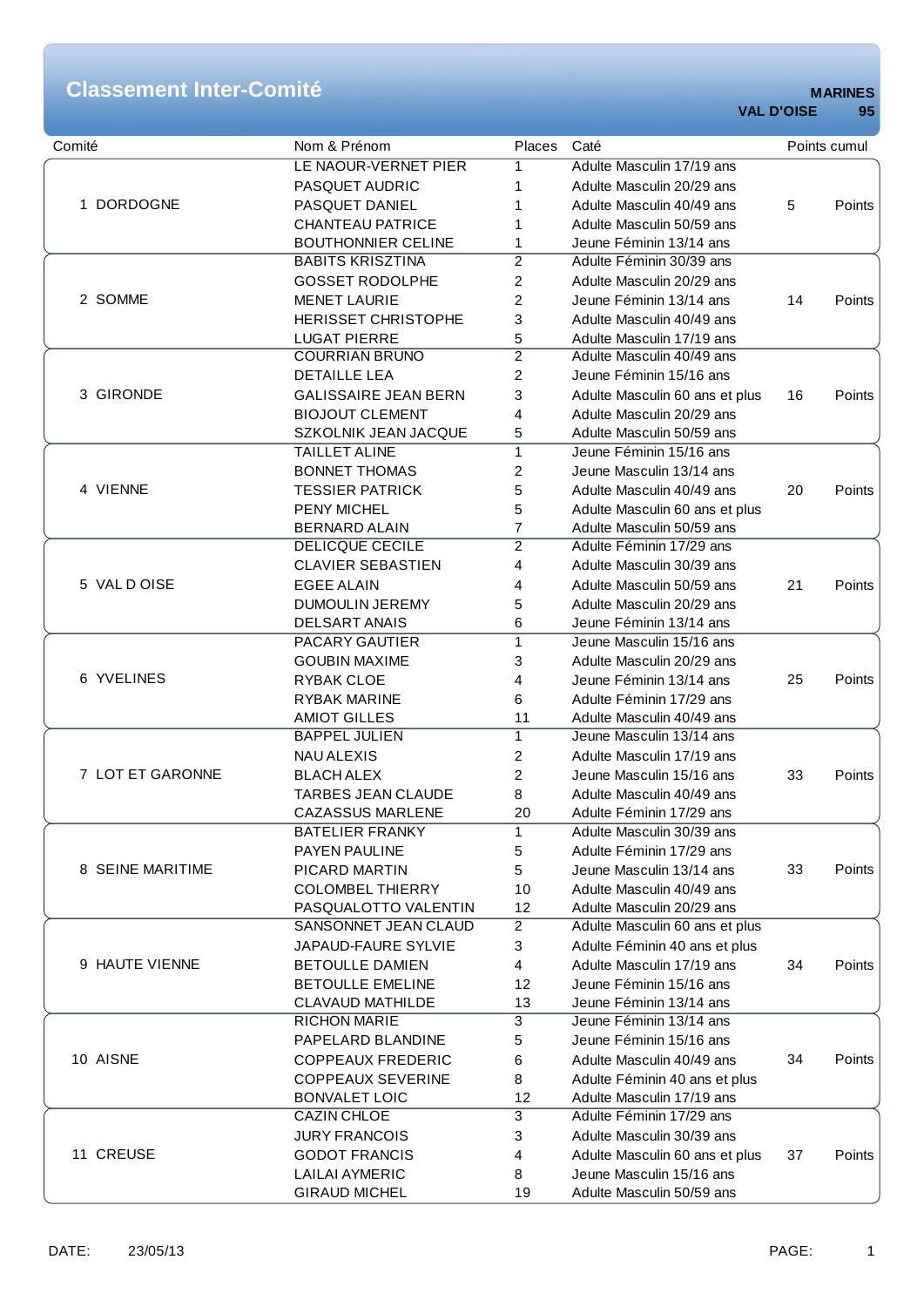| Comité         | Nom & Prénom                | Places          | Caté                           | Points cumul |               |
|----------------|-----------------------------|-----------------|--------------------------------|--------------|---------------|
|                | <b>JORDAN SEVERINE</b>      | 1               | Adulte Féminin 30/39 ans       |              |               |
|                | NIVOT TONY                  | 3               | Adulte Masculin 17/19 ans      |              |               |
| 12 COTE D OR   | <b>GOMES AUGUSTO</b>        | 6               | Adulte Masculin 30/39 ans      | 40           | Points        |
|                | <b>NICOLAS HERVE</b>        | 11              | Adulte Masculin 50/59 ans      |              |               |
|                | <b>TRAPET ARTHUR</b>        | 19              | Jeune Masculin 15/16 ans       |              |               |
|                | SOULIE BERNARD              | 4               | Adulte Masculin 40/49 ans      |              |               |
|                | DELRIEU CHARLOTTE           | 4               | Jeune Féminin 15/16 ans        |              |               |
| 13 CORREZE     | <b>BARBARIN PIERRE</b>      | 9               | Adulte Masculin 50/59 ans      | 41           | Points        |
|                | <b>DESCHAMP VIVIEN</b>      | 11              | Adulte Masculin 20/29 ans      |              |               |
|                | CHAMPAUD MARIE              | 13              | Adulte Féminin 17/29 ans       |              |               |
|                | <b>BROCHARD LINDA</b>       | $\overline{7}$  | Adulte Féminin 30/39 ans       |              |               |
|                | <b>GRIS DAVID</b>           | 7               | Adulte Masculin 30/39 ans      |              |               |
| 14 VENDEE      |                             |                 |                                |              |               |
|                | CHARBONNEAU XAVIER          | 8               | Adulte Masculin 50/59 ans      | 49           | Points        |
|                | <b>LANDRIN JEAN</b>         | 13              | Adulte Masculin 60 ans et plus |              |               |
|                | <b>GAUDIN GUILLAUME</b>     | 14              | Adulte Masculin 20/29 ans      |              |               |
|                | <b>ULRICH CLEMENCE</b>      | $\mathbf{1}$    | Adulte Féminin 17/29 ans       |              |               |
|                | <b>GODARD VALENTIN</b>      | 9               | Adulte Masculin 20/29 ans      |              |               |
| 15 LOIRET      | CHARAMON CHLOE              | 10              | Jeune Féminin 15/16 ans        | 53           | Points        |
|                | <b>DEBARD ISALINE</b>       | 16              | Jeune Féminin 13/14 ans        |              |               |
|                | <b>CAHUZAC PHILIPPE</b>     | 17              | Adulte Masculin 30/39 ans      |              |               |
|                | <b>BECHET CHARLES</b>       | $\overline{4}$  | Jeune Masculin 15/16 ans       |              |               |
|                | <b>CORRET SEVERINE</b>      | $\overline{7}$  | Adulte Féminin 17/29 ans       |              |               |
| 16 CALVADOS    | <b>GRENET PIERRE</b>        | $\overline{7}$  | Adulte Masculin 60 ans et plus | 53           | Points        |
|                | <b>LAISNE SYLVAIN</b>       | 14              | Jeune Masculin 13/14 ans       |              |               |
|                | <b>HARDEL THOMAS</b>        | 21              | Adulte Masculin 17/19 ans      |              |               |
|                | <b>OSTER GHISLAINE</b>      | $\overline{3}$  | Adulte Féminin 30/39 ans       |              |               |
|                | <b>FLANDRIN AMELIE</b>      | 9               | Jeune Féminin 15/16 ans        |              |               |
| 17 OISE        | VIGOGNE JUSTINE             | 15              | Jeune Féminin 13/14 ans        | 67           | Points        |
|                | <b>CAZUGUEL DIDIER</b>      | 17              | Adulte Masculin 50/59 ans      |              |               |
|                | JOURDAIN OLIVIER            | 23              | Adulte Masculin 40/49 ans      |              |               |
|                | PETIT SYLVIE                | 4               | Adulte Féminin 40 ans et plus  |              |               |
|                | <b>CANTIN BRICE</b>         | 9               | Adulte Masculin 17/19 ans      |              |               |
| 18 YONNE       | EDELBLUTTE GIAN LUC         | 11              | Jeune Masculin 15/16 ans       | 71           | Points        |
|                | MARIE MELANIE               | 20              | Jeune Féminin 13/14 ans        |              |               |
|                | <b>MARIE EMMANUEL</b>       | 27              | Adulte Masculin 40/49 ans      |              |               |
|                | AUDGER GILLES               | 10              | Adulte Masculin 50/59 ans      |              |               |
|                |                             |                 | Jeune Féminin 13/14 ans        |              |               |
|                | <b>MOREAU VICTORIA</b>      | 10              |                                |              |               |
| 19 DEUX SEVRES | <b>MERCERON MARIE LAURE</b> | 14              | Adulte Féminin 40 ans et plus  | 71           | <b>Points</b> |
|                | <b>SACRE MARINE</b>         | 18              | Jeune Féminin 15/16 ans        |              |               |
|                | <b>FAUCHER AURÉLIEN</b>     | 19              | Adulte Masculin 30/39 ans      |              |               |
|                | <b>COUTAUD CECILIA</b>      | 8               | Adulte Féminin 17/29 ans       |              |               |
|                | POIRIER JANY                | 10              | Adulte Masculin 60 ans et plus |              |               |
| 20 ALLIER      | ALBANESE DAMIEN             | 14              | Adulte Masculin 17/19 ans      | 72           | Points        |
|                | PETIT ANGELINE              | 19              | Jeune Féminin 15/16 ans        |              |               |
|                | SABATE AYMERIC              | 21              | Adulte Masculin 20/29 ans      |              |               |
|                | HUVELLE ALEXANDRINE         | 9               | Adulte Féminin 17/29 ans       |              |               |
|                | <b>CIEPLIK BERNARD</b>      | 12              | Adulte Masculin 60 ans et plus |              |               |
| 21 NORD        | MARCHANT KIMBERLEY          | 13              | Jeune Féminin 15/16 ans        | 74           | Points        |
|                | <b>LECOCQ ANTOINE</b>       | 14              | Adulte Masculin 30/39 ans      |              |               |
|                | LEFERME DAVID               | 26              | Adulte Masculin 40/49 ans      |              |               |
|                | BEYER JEREMY                | 11              | Adulte Masculin 17/19 ans      |              |               |
|                | LEMAITRE CLAUDE             | 16              | Adulte Masculin 60 ans et plus |              |               |
| 22 ESSONNE     | <b>VAILLANT PIERRE</b>      | 20              | Adulte Masculin 20/29 ans      | 88           | Points        |
|                | MARQUES GUILLAUME           | 20              | Jeune Masculin 13/14 ans       |              |               |
|                | PACHOT JEAN PHILIPPE        | 21              | Adulte Masculin 50/59 ans      |              |               |
|                | <b>AUGAIS ERIKA</b>         | 12 <sup>2</sup> | Jeune Féminin 13/14 ans        |              |               |
|                | <b>FARGUES THIERRY</b>      | 16              | Adulte Masculin 50/59 ans      |              |               |
| 23 AVEYRON     |                             |                 |                                |              |               |
|                | <b>BOUZOU ROBERT</b>        | 18              | Adulte Masculin 40/49 ans      | 119          | Points        |
|                | PASCAL LEANA                | 22              | Adulte Féminin 17/29 ans       |              |               |
|                | PERRIE MATHIEU              | 51              | Jeune Masculin 15/16 ans       |              |               |